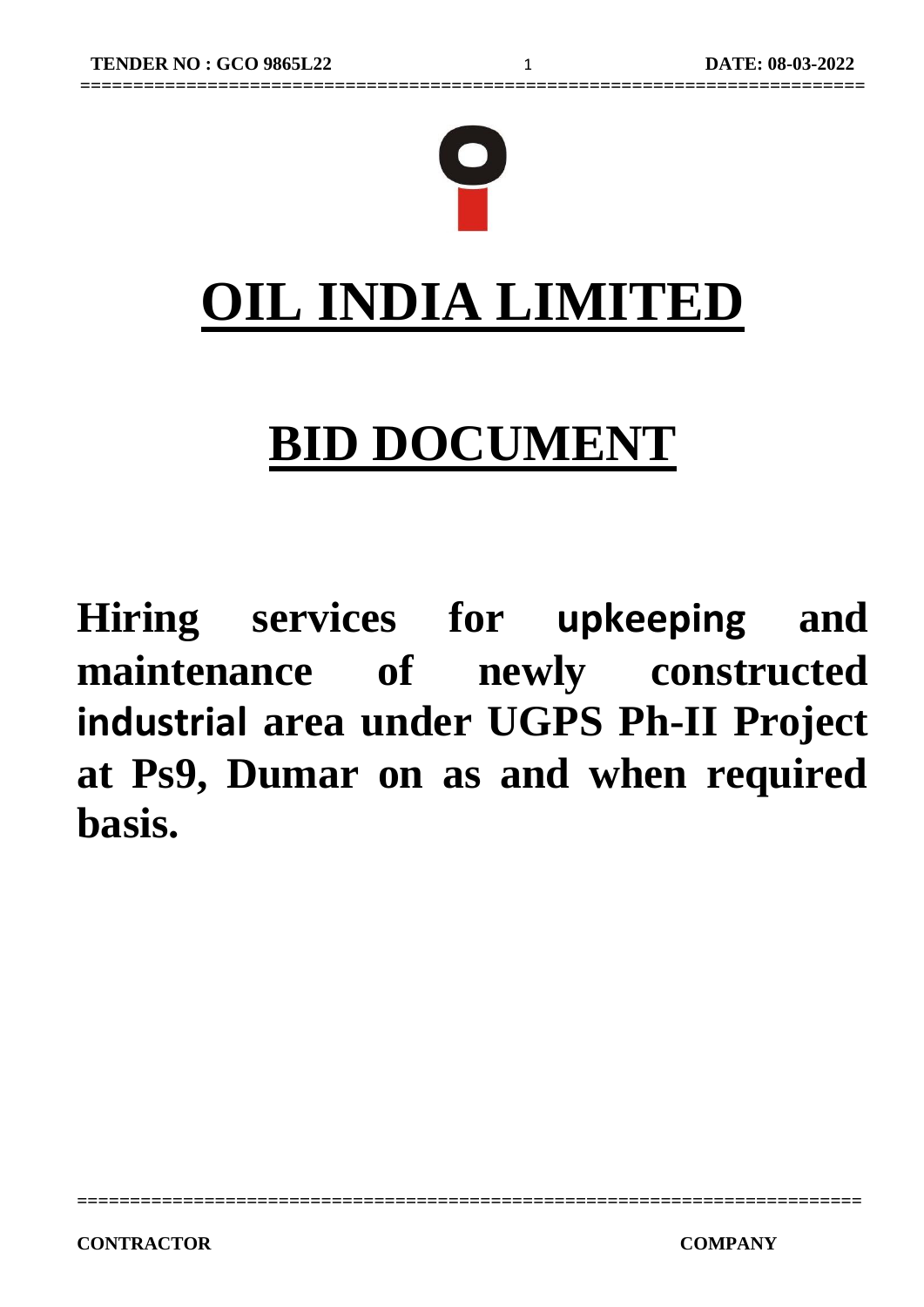### **INDEX:**

| <b>Instruction to bidders</b> |  |  |
|-------------------------------|--|--|
|                               |  |  |

**Instruction to bidders :** Bidders are required to submit their hard copy bid with their quoted rates as per **Price-Bid Format-A** along with all relevant documents as required.

### **Covering Letter with Salient features**

| Part -I              |                      | <b>Bid Rejection/Evaluation Criteria</b>                    |
|----------------------|----------------------|-------------------------------------------------------------|
| Part-II              |                      | General terms and Condition of the Contract                 |
|                      |                      |                                                             |
| <b>Section - II</b>  | $\ddot{\phantom{0}}$ | Schedule of Quantities, Service/work and Rates (PROFORMA-A) |
| <b>Section - III</b> |                      | Special Terms and Conditions of the Contract                |
| Section - IV         |                      | <b>Safety Measures</b>                                      |

| Proforma        | $- A$          |                      | Price Bid Format                                         |
|-----------------|----------------|----------------------|----------------------------------------------------------|
| <b>Proforma</b> | $-$ B          |                      | <b>Bid Form</b>                                          |
| <b>Proforma</b> | $-C$           |                      | <b>Bid Security Declaration format</b>                   |
| Proforma        | $-$ D          |                      | Bank Guarantee format for Performance Security Deposit   |
| Proforma        | - E            |                      | Undertaking on Non Judicial Stamp Paper(To be notarised) |
| <b>Proforma</b> | - F            |                      | Certificate of annual turnover $\&$ net worth            |
| Proforma        | $-G$           |                      | e-payment vide RTGS/NEFT                                 |
| Proforma        | - H            | $\ddot{\phantom{a}}$ | Authentic information/documents                          |
| Proforma        | $\blacksquare$ |                      | <b>Statement of Compliance/Non-Compliance</b>            |
| <b>Proforma</b> | - J            | $\ddot{\cdot}$       | <b>Agreement Form</b>                                    |
| Proforma        | - K            | $\ddot{\cdot}$       | Letter of Authority                                      |
| <b>Proforma</b> | $-L$           |                      | Format for Court Affidavit                               |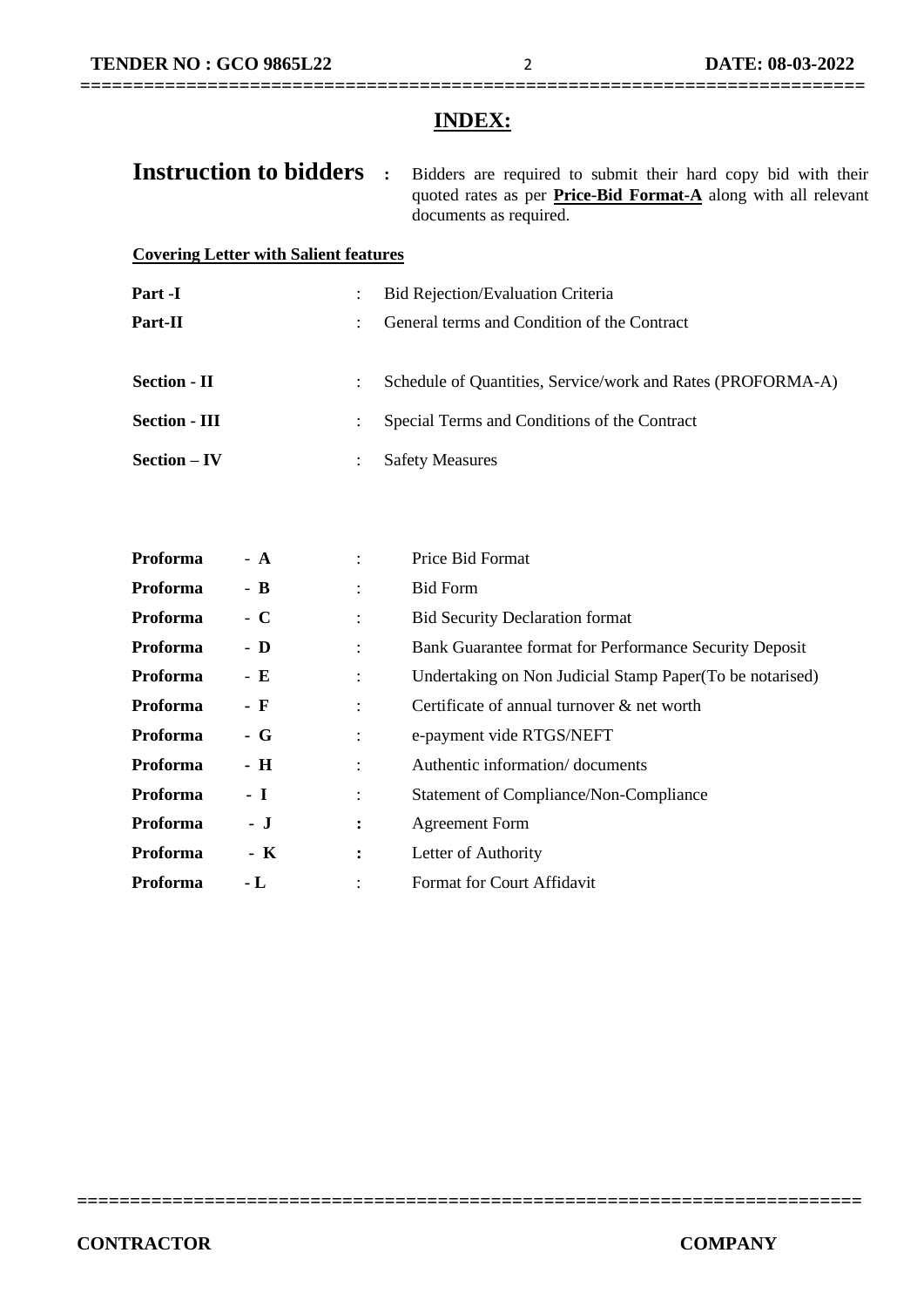

| भारत सरकार का उद्यम )              | <b>Tender SI No:</b> |             |
|------------------------------------|----------------------|-------------|
| <b>Oil India Limited</b>           | <b>Issued By</b>     |             |
| (A Government of India Enterprise) |                      | (Signature) |
|                                    | <b>Name</b>          |             |

 **(Contract Section) (A Govt. of India Enterprise)**  Udyan Vihar, Narengi, Guwahati Designation:  **Assam**

**==========================================================================**

**To,**

### **LIMITED TENDER NOTICE NO. : GCO 9865 L22**

- **a) M/s Matharu Engineering work, Vendor code (V- 205869)**
- **b) M/s Shiv Shankar Enterprise Vendor code (V- 448060)**
- **c) M/s Onkar Enterprise, Vender code(V 410706)**
- **d) M/s A K Singh, Vendor code (V-402767) e) M/s S D Mandal Vendor code (V-403360)**

**\_\_\_\_\_\_\_\_\_\_\_\_\_\_\_\_\_\_\_\_\_\_\_\_\_\_\_\_**

**\_\_\_\_\_\_\_\_\_\_\_\_\_\_\_\_\_\_\_\_\_\_\_\_**

======================================================================= OIL INDIA LIMITED invites SEALED TENDERS from experienced and approved Contractors/

|  |  |  | Firms for the under mentioned work: |  |
|--|--|--|-------------------------------------|--|
|--|--|--|-------------------------------------|--|

| Description of Work / Service. Location                                                                                                                                                     | Contract<br>Period | i) Bid Closing Date $(BCD)$ /<br>Bid Opening date (BOD).<br>ii) Earnest money deposit<br>(EMD).                                                                                                                                          |
|---------------------------------------------------------------------------------------------------------------------------------------------------------------------------------------------|--------------------|------------------------------------------------------------------------------------------------------------------------------------------------------------------------------------------------------------------------------------------|
| Hiring services for upkeeping PS9, DUMAR<br>maintenance of newly<br>and<br>constructed industrial area under<br>UGPS Ph-II Project at Ps9,<br>Dumar on as and when required<br><b>basis</b> | 8 Months           | To<br>be<br>submitted<br>$\mathbf{i}$<br>at<br><b>GUWAHATI</b><br><b>BCD</b> at :<br>Guwahati on: 22-03-2022<br>at 11:00Hr<br>Bid opening at:<br>Guwahati on: 22-03-2022<br>at 14:00Hr<br>$ii)$ <b>EMD</b> : NIL<br>iii) Tender Fee: NIL |

### **a) Bid Security (EMD) : NIL (HOWEVER PROFORMA-C TO BE SUBMITTED)**

b) **Performance Security Deposit: 3%** of the estimated contract value

**==========================================================================**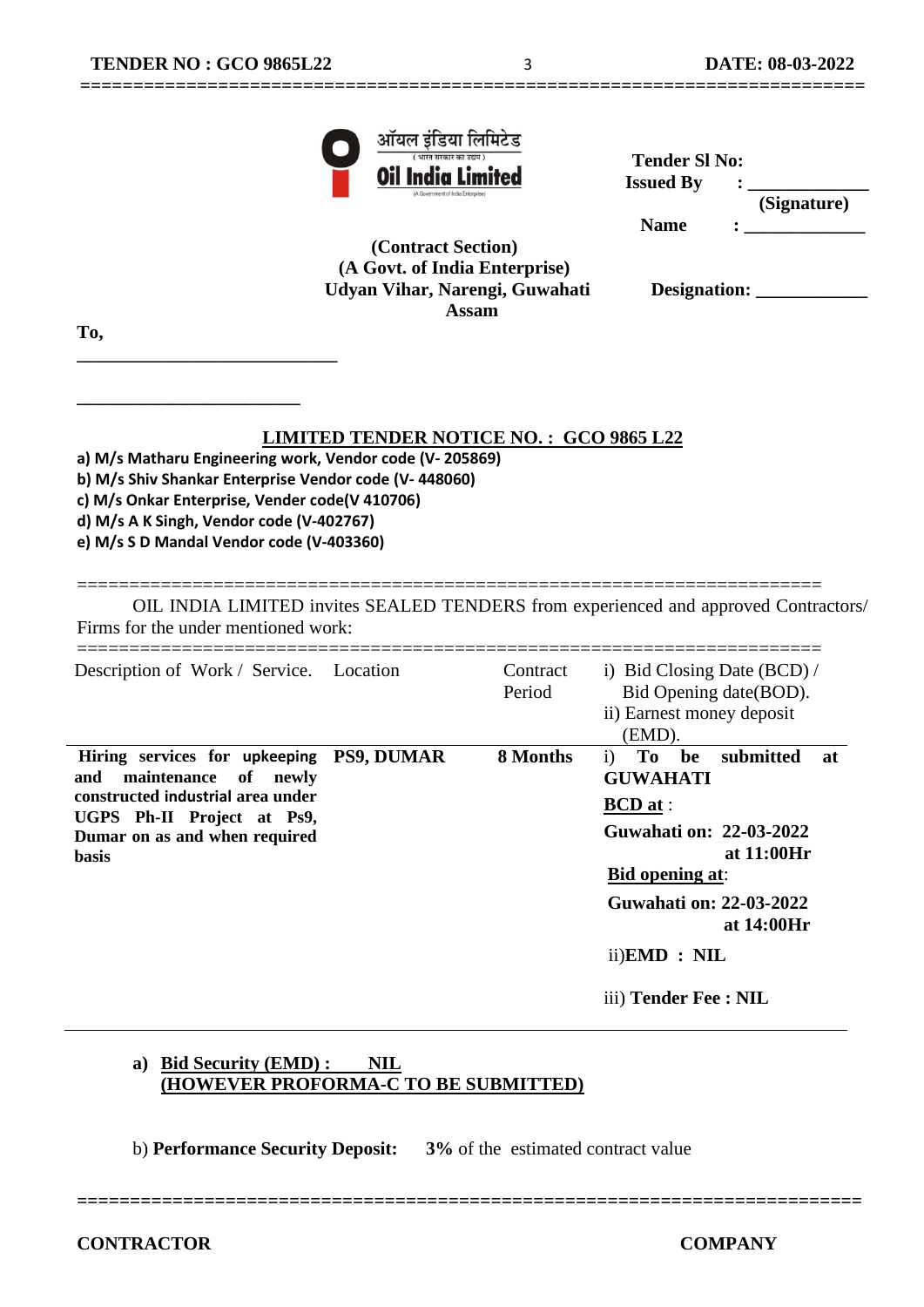Interested bidder may collect the Bid Documents from the office of the **General Manager (Contracts) Guwahati– 781171** from **09.03.2022 to 21.03.2022** during office hours from 8.00 AM to 10.00 AM. The Bid Closing Date (BCD) is **22.03.2022 at 11:00 hrs**. and Bid Opening Date (BOD) is **22**.**03.2022 at 14.00 Hrs.**

**==========================================================================**

**The NIT is also available at OIL web site [www.oil-india.com.](http://www.oil-india.com/)** All corrigenda, addenda, amendments, time extension, clarification etc. to the tender will be hosted on the Oil Website and no separate notification shall be issued in the press. Prospective bidders are requested to regularly visit the website.

Prospective bidders are requested to regularly visit the website: [www.oil-india.com/](http://www.oil-india.com/)

### **Bidders to submit the hard copy of the bid issued from OIL Contracts Office, PHQ,Narangi.**

1.0 This bid document is not transferable and Bids can be collected by bidders as notified above. **Bidders to submit the hard copy of the bid collected**. In the event any bidder submits the bid by down loading the same from the OIL website, the same will be rejected.

 Bid must accompany the **BID SECURITY DECLARATION FORMAT PROFORMA-C.** Otherwise the bid will be outright rejected.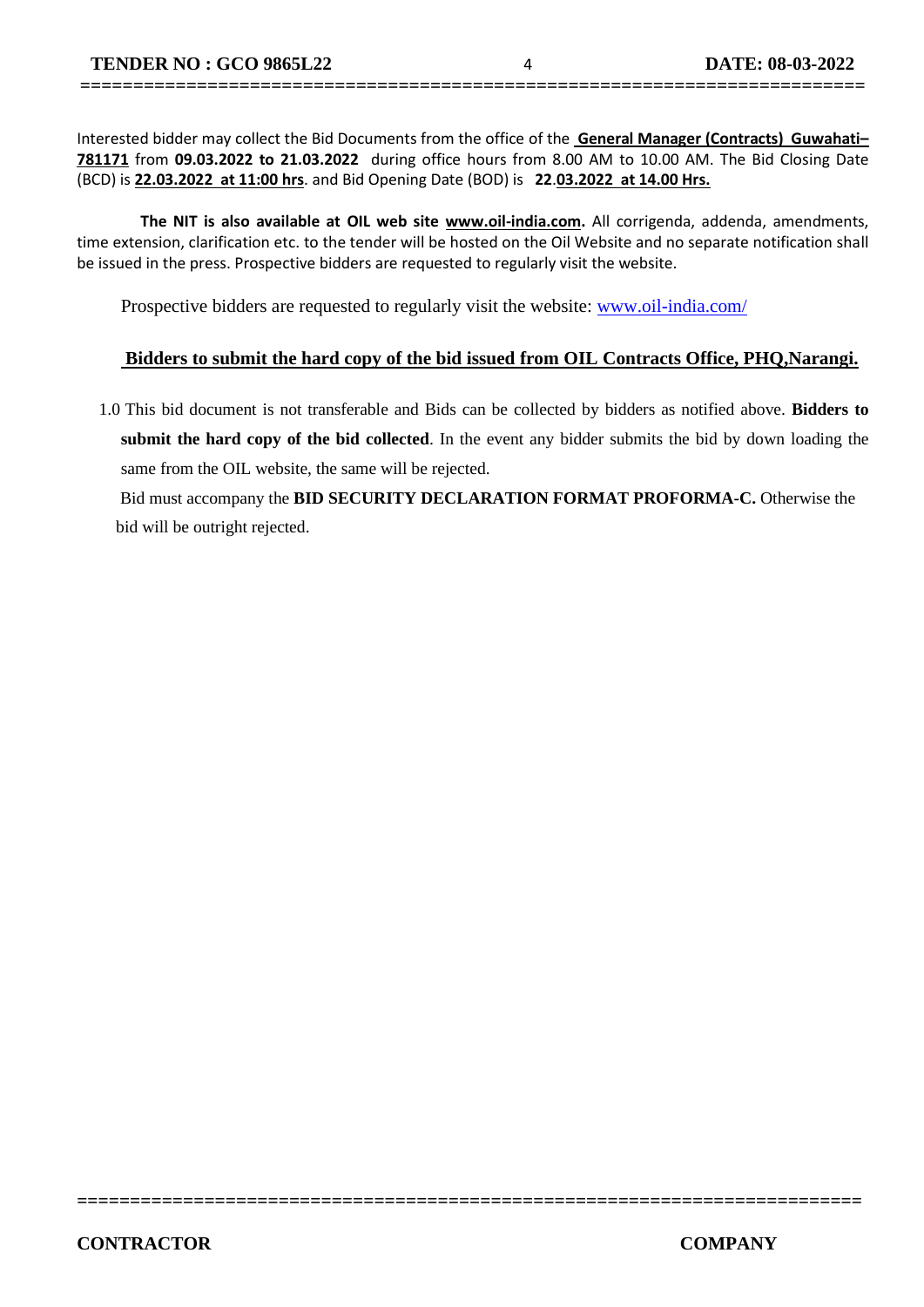### **DECLARATION FOR BID SECURITY PROFORMA-C**

| M/s. Oil India Limited |
|------------------------|
|                        |
|                        |
|                        |
|                        |

Dear Madam/Sir,

To,

After examining / reviewing provisions of above referred tender documents (including all corrigendum/ Addenda), we M/s. …………… (Name of Bidder) have submitted our offer / bid no…………

We, M/s. ………………….(Name of Bidder) hereby understand that, according to your conditions, we are submitting this Declaration for Bid Security.

We understand that we will be put on watch list/holiday/banning list (as per policies of OIL INDIA in this regard), if we are in breach of our obligation(s) as per following:

- (a) have withdrawn/modified/amended, impairs or derogates from the tender, my/our Bid during the period of bid validity specified in the form of Bid; or
- (b) having been notified of the acceptance of our Bid by the OIL INDIA LIMITED during the period of bid validity:
	- (i) fail or refuse to execute the Contract, if required, or
	- (ii) fail or refuse to furnish the Contract Performance Security, in accordance provisions of tender document.
	- (iii) Fail or refuse to accept 'arithmetical corrections' as per provision of tender document.
- (c) having indulged in corrupt/fraudulent/collusive/coercive practice as per procedure.

| Place: | [Signature of Authorized Signatory of Bidder] |
|--------|-----------------------------------------------|
| Date:  | Name:                                         |
|        | Designation:                                  |
|        | Seal:                                         |

The company reserves the right to refuse issuance of bid document without assigning any reason there of.

**==========================================================================**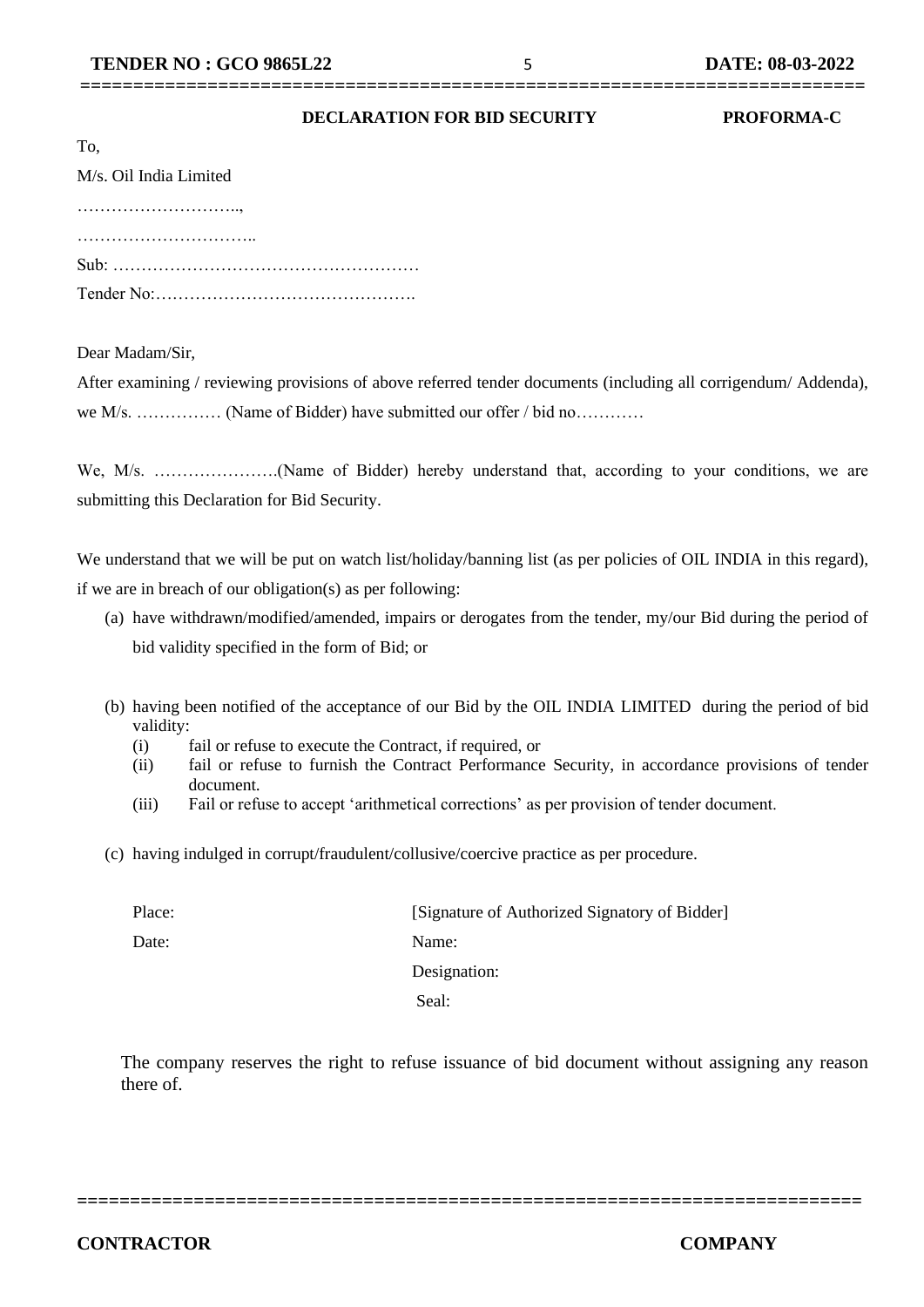### 2.0 **SEALED ENVELOPES Containing the Tender shall be marked with the above Tender Number and description of work and addressed to the:**

GENERAL MANAGER (CONTRACTS), OIL INDIA LIMITED (A Govt. of India Enterprise) Udyan Vihar, Narengi, Guwahati 781 171

All tenderers shall submit the requisite **Bid Security Declaration Format along** with the Tender **Tenders received without Bid Security Declaration Format in the manner specified above will be summarily rejected**. The bid is to be submitted in **Original**.

- 3.0 Tenders will be received upto **11:00 AM (IST)** on the date as mentioned above and opened on the **date as mentioned above** day at **02:00 PM (IST)** at **GENERAL MANAGER (CONTRACTS), Pipeline Head Quarters(PHQ), Oil India Limited, Guwahati** office before any attending tenderers. Tender box is placed at the office of **General Manager (Contracts**)**P**L. However, if the above mentioned closing / opening day of the tender happens to be non-working day due to Bundh / Strike or any other reason, the tenders will be received and opened on the following working day at the same time except on Saturdays.
- 4.0 The rates shall be quoted per unit as specified in the Schedule of Work (Part II) and shall be in words as well as in figures. No overwriting shall be allowed, but all corrections may be inserted in the blank space above the corrected word / figure and must be initialled. However, white fluid shall not be used for making correction. Any bid not meeting this requirement will be rejected. In case of discrepancy the unit rate quoted in words shall be considerate to be correct.
- 5.0 The Company reserves the right to reject any or all the tenders or accept any tender in full or in part, without assigning any reason.
- 6.0 (a) No Tenderer must withdraw the tender after its public opening. Any such withdrawal will make the tenderer liable of forfeit his/her/their Earnest Money in full and debarred from further tendering at the sole discretion of the company and the period of debarment will not be less than 6(six) months.
	- (b) Once a withdrawal letter is received from any bidder, the offer will be treated as withdrawn and no further claim / correspondence will be entertained in this regard.
- 7.0 The tender must be valid for **90 (Ninety)** days from the date of opening of the tender.
- 8.0 Conditional tenders are liable to be rejected at the discretion of the Company.
- 9.0 Tenders can be dropped at the box placed at the office of Contract Department or can be sent by registered post addressed to

GENERAL MANAGER (CONTRACTS), PHQ OIL INDIA LIMITED (A Govt. of India Enterprise) P.O. :Udyan Vihar, Narengi, Guwahati, Assam

so as to reach his office before scheduled closing date and time. Company will not be responsible for any postal delay or non-receipt of the same.

**==========================================================================**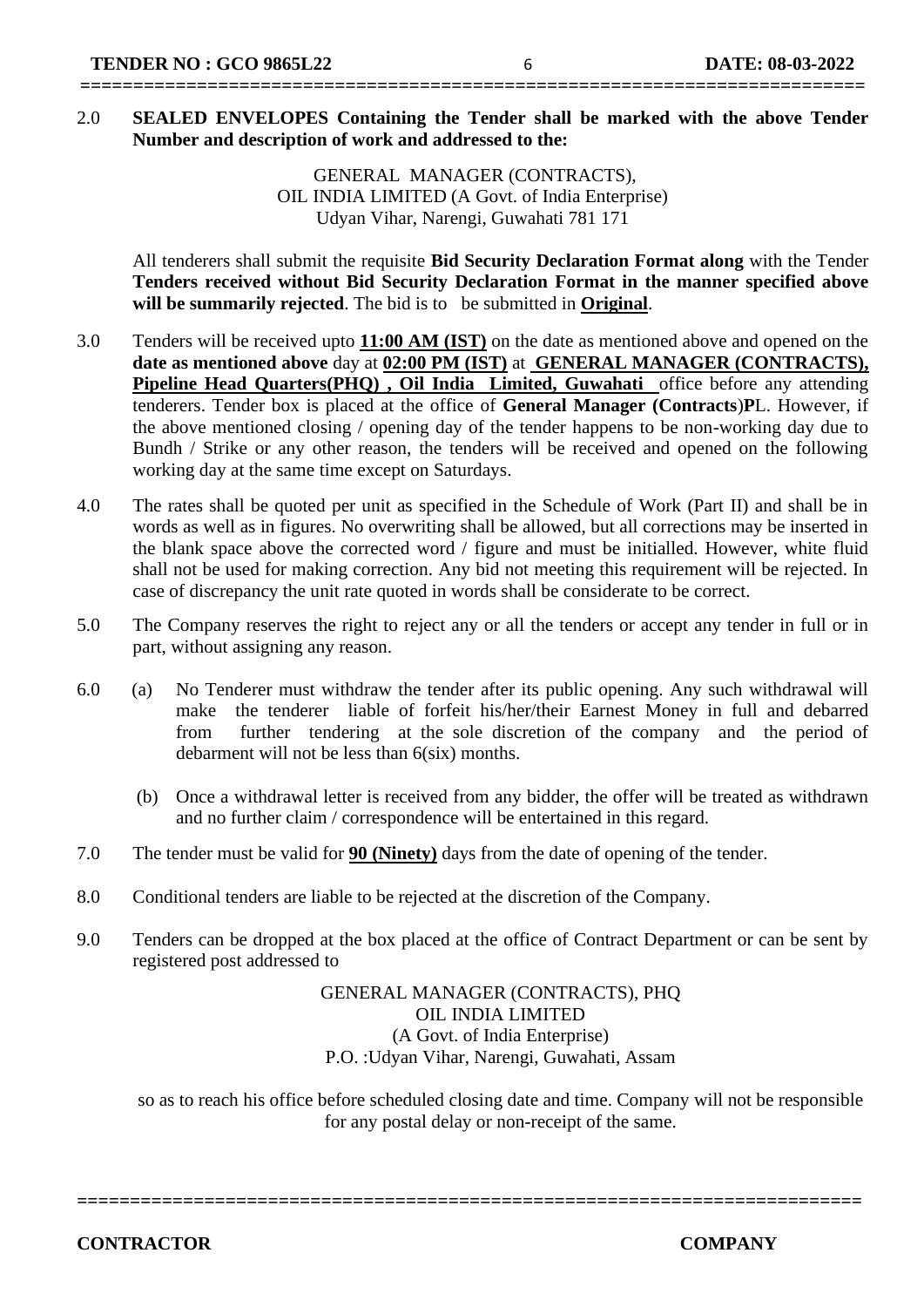10.0 The work may be split up amongst more than one contractor at the sole discretion of the Company.

**==========================================================================**

- 11.0 The bidders are required to furnish the composition and status of ownership of the firm in whose name tender documents have been purchased/issued along with one or more of the following documentary evidences(which are applicable to the bidder) in support of the same.
	- 01. In case of Sole Proprietorship Firm-Copies of Telephone/Electricity/Mobile Bill, PAN, latest Income Tax Return indicating therein the name, business and residential address, E-mail and telephone numbers of the owner and copies of GST and Central Excise Registration Certificate.
	- 02. In case of HUF-Copies of Telephone/Electricity/Mobile Bill, PAN, latest Income Tax Return, Family Arrangement indicating therein the name, residential address, E-mail and telephone numbers of the owners in general and Karta in particular and copies of GST and Central Excise Registration Certificate.
	- 03. In case of Partnership Firm-Copies of Telephone/Electricity/Mobile Bill, PAN, latest Income Tax Return indicating therein the name, residential address, E-mail and telephone numbers of all the partners(including the Managing Partner), registered partnership agreement/deed and copies of GST and Central Excise Registration Certificate.
	- 04. In case of Co-Operative Societies-Copies of Telephone/Electricity/Mobile Bill, PAN, latest Income Tax Return indicating therein the name, residential address, E-mail and telephone numbers of all the Directors or persons who are at the helm of affairs, registration certificate from Registrar of Co-Operative Societies and copies of GST and Central Excise Registration Certificate.
	- 05. In case of Societies registered under the Societies Registration Act -Copies of Telephone/Electricity/Mobile Bill, PAN, latest Income Tax Return indicating therein the name, residential address, E-mail and telephone numbers of all the Directors or persons who are at the helm of affairs, registration certificate from the Registrar of the state and copies GST and Central Excise Registration Certificate.
	- 06. In case of Joint Stock Companies registered under the Indian Companies Act Copies of Telephone/Electricity/Mobile Bill, PAN, latest Income Tax Return indicating therein the name, residential address, E-mail and telephone numbers of all the Directors or persons who are at the helm of affairs, Certificate of Incorporation from the Registrar of Companies, Memorandum and Articles and copies of GST and Central Excise Registration Certificate.
	- 07. In case of Trusts registered under the Indian Trust Act Copies of Telephone/Electricity/Mobile Bill, PAN, latest Income Tax Return indicating therein the name, residential address, E-mail and telephone numbers of all the Trustee or persons who are at the helm of affairs, registration certificate from the Registrar of the state, Trust Deed and copies GST and Central Excise Registration Certificate.
- 12.0 The selected tenderer will be required to enter into a formal contract, which will be based on their tender i.e. O.I.L's Standard Form of Contract.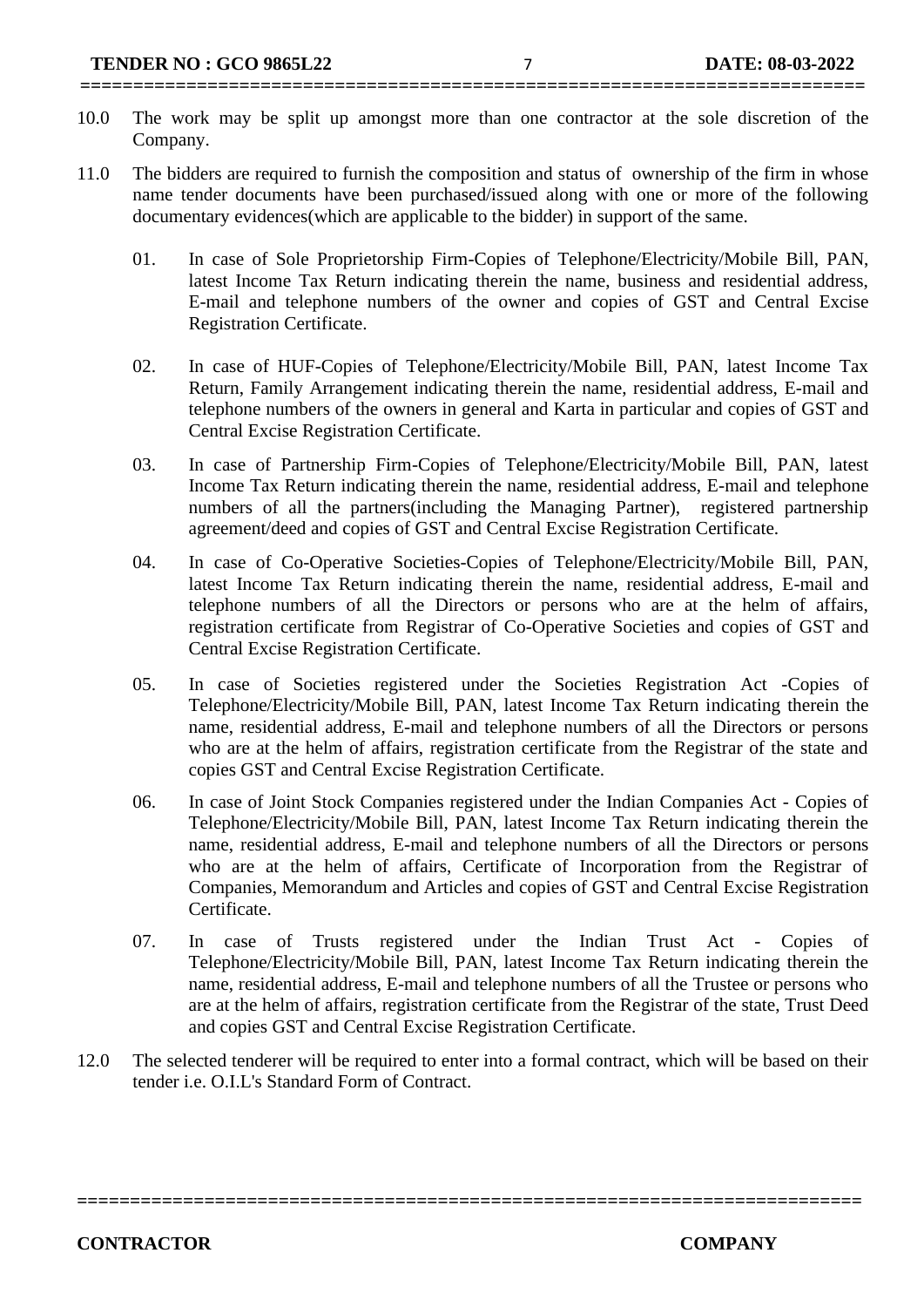### 13.0 **PERFORMANCE SECURITY:**

- 13.1 Successful bidder shall be required to furnish an amount equivalent to **3%** of the estimated total contract value as Performance Security Deposit within 30 days of notification of award of contract and before signing of the formal contract. In case of default the award of contract may be cancelled and Security deposit forfeited. The Performance Security Deposit may be in the form of Demand Draft / Banker's Cheque/ Bank Guarantee issued by a Nationalized Bank. A copy of the Bank Guarantee format is enclosed as **Annexure –B.**
- 13.2 The performance security and retention money shall be payable to Company as compensation for any loss resulting from Contractor's failure to fulfil its obligations under the Contract.
- 13.3 The performance security in the form of Bank Guarantee as specified above must be valid for 9**0 (Ninety)** days after the date of expiry of the tenure of the contract to cover the warranty obligations. The same will be discharged by company not later than 30 days following its expiry.
- 13.4 Failure of the successful Bidder to comply with the requirements of **clause 13.1 and /or 13.4** shall constitute sufficient grounds for annulment of the award and forfeiture of the Bid Security. In such an event the Company may award the contract to the next evaluated Bidder or call for new bid or negotiate with the next lowest bidder as then case may be.
- 14.0 The amount of retention money shall be released after expiry of Contractor's performance obligation under this contract.
- 15.0 The work shall have to be started within **1(ONE)Week** from the date of issue of work order.
- 16.0 Time will be regarded as the essence of the Contract and the failure on the part of the Contractor to complete the work within the stipulated time shall entitle the Company to recover liquidate damages and / or penalty from the Contractor as per terms of the tender /contract.
- 17.0 The contractor will be required to allow OIL officials to inspect the work site and documents in respect of the workers payment.

### 18.0 **DISCOUNTS / REBATES:**

- 1.1 Unconditional Discounts/ Rebates if any given in the bid or along with bid will be considered for evaluation.
- 1.2 Post bid or conditional discounts / rebates offered by any bidder shall not be considered for evaluation of bids. However, if the lowest bidder happens to be the final acceptable bidder for award of contract and if they have offered any discount/rebate, the contract shall be awarded after taking into consideration such discount / rebate. These provisions shall be incorporated suitably in the Bid Document.

### 19.0 **BACKING OUT BY BIDDER**:

In case any bidder withdraws their bid within the bid validity period, Bid Security will be forfeited and the party will be debarred for a period of 2(two) years from the date of withdrawal of bid.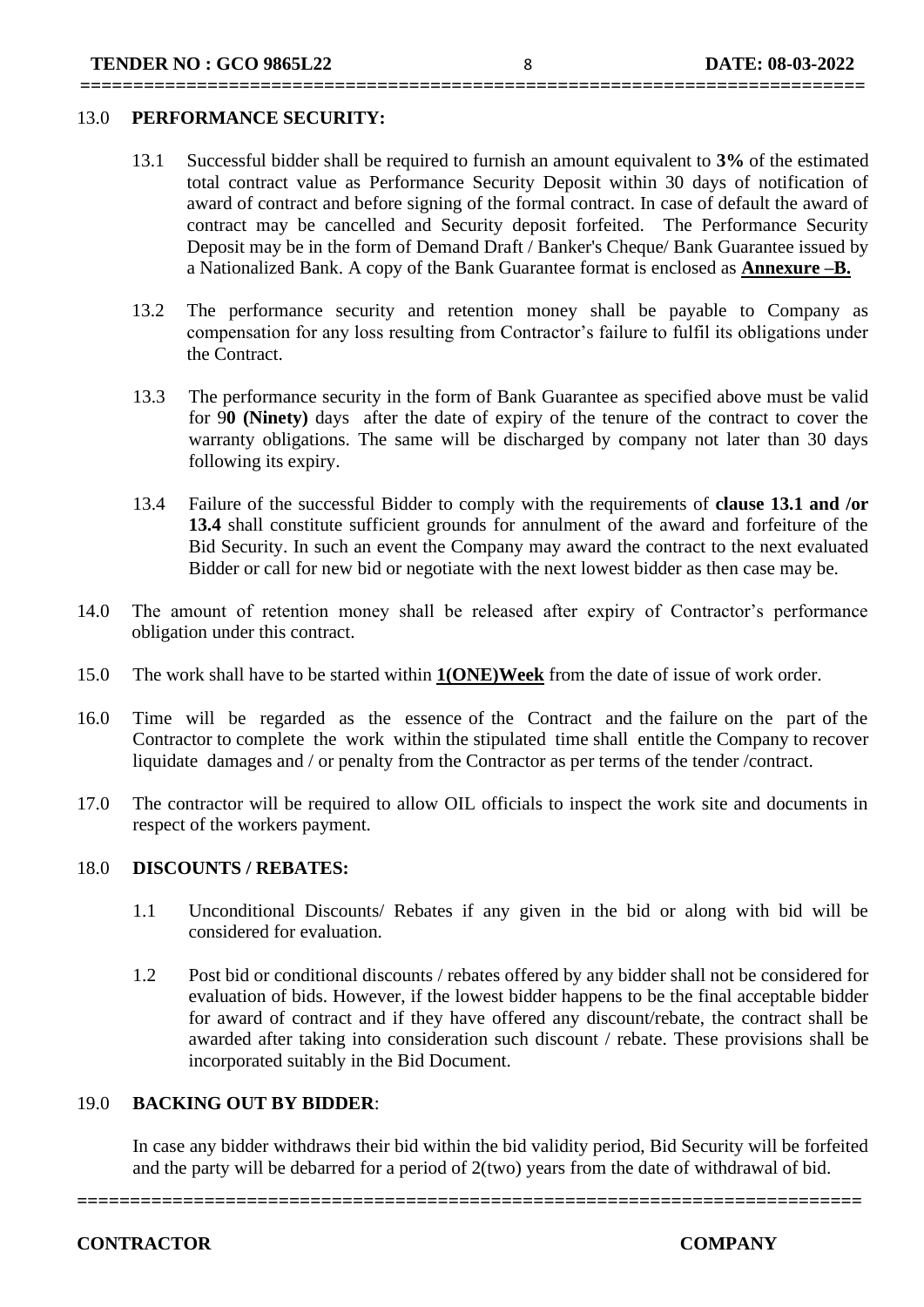### 20.0 **BACKING OUT BY L-1 BIDDER AFTER ISSUE OF LOA**:

In case LOA issued is not accepted by the L1 bidder or the Performance Security is not submitted as per the terms of the contract within the time specified in the Bid Document, the Bid Security shall be forfeited and the bidder shall be debarred for 2(two) years from the date of default.

**==========================================================================**

### 21.0 **FURNISHING FRAUDULENT INFORMATION/DOCUMENT**:

If it is found that a Bidder/Contractor has furnished fraudulent document/information, the Bid Security/Performance Security shall be forfeited and the party shall be debarred for period of 3(three) years from date of detection of such fraudulent act, besides the legal action.

### 22.0 **RESPONSIVENESS OF THE BIDS:**

The bids shall conform generally to the terms and conditions given in the bidding documents. Notwithstanding the general conformity of the bid, the following requirement under **Bid Rejection criteria (BRC)/ Bid Evaluation Criteria (BEC)** will have to be particularly met by the bidders without which the same will be considered non-responsive and rejected.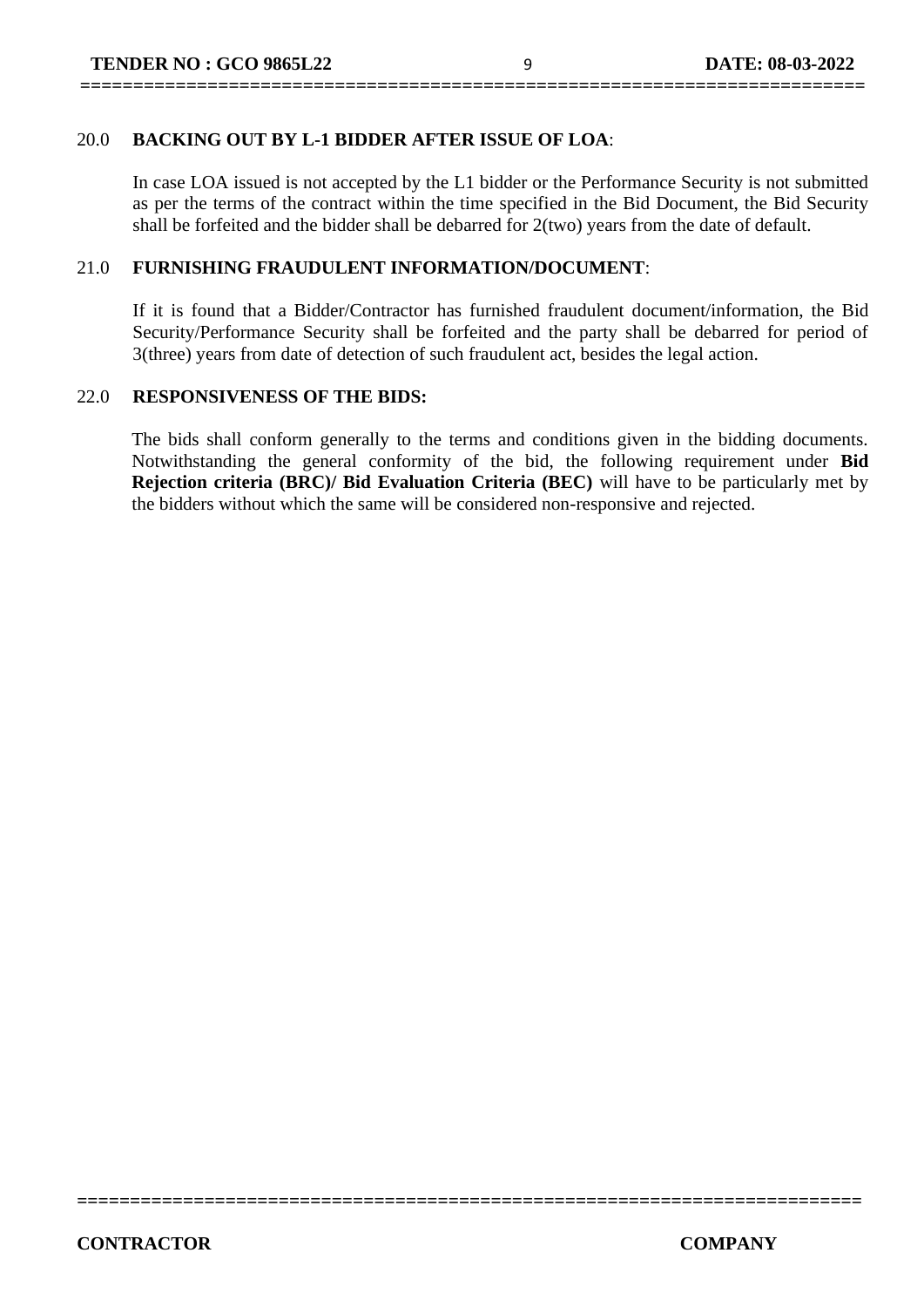## **==========================================================================**

### **BID REJECTION CRITERIA (BRC) / BID EVALUATION CRITERIA (BEC):**

**1.0** The bid shall conform to the specifications and terms and conditions given in the Bidding Documents. Bids will be rejected in case services offered do not conform to the required parameters stipulated in the technical specifications. Notwithstanding the general conformity of the bid to the stipulated specifications, the BRC requirements will have to be particularly met by the Bidders without which the same will be considered as nonresponsive and rejected. All the documents related to BRC shall be submitted along with the Bid**.**

### **[A] Financial capability: Bidders must have**

**1. (a)** Annual financial turnover as per Audited Annual Reports in any of preceding three (3) financial years preceding scheduled bid opening date should be at least **Rs.2,88,200.00**

### FOR CONSORTIUM:

At least one member of the consortium to meet the above criteria of 50% turnover. The other members of consortium should meet minimum 25% turnover requirement.

**(b) Net Worth should be positive for preceding financial year**

**NOTE:-Considering the time required for preparation of Financial Statements, if the last date of preceding financial/ accounting year falls within the preceding six months reckoned from the original bid closing date and the Financial Statements of the preceding financial /accounting year are not available with the bidder, then the financial turnover of the previous three financial / accounting years excluding the preceding financial / accounting year will be considered .In such cases, the Net worth of the previous financial/ accounting year excluding the preceding financial/ accounting year will be considered. However, the bidder has to submit an affidavit/ undertaking certifying that the balance sheet/ Financial Statements for the financial year. (as the case may be) has actually not been audited so far.**

- **1. For Proof of Annual Turnover & Net Worth any of the following documents /photocopy must be furnished—**
- i) **A certificate issued by a practicing Chartered/Cost Accountant (with Membership Number and Firm Registration Number), certifying the Annual turnover & Net worth.** *In addition to membership number & Firm Registration Number, UDIN is also to be specified in the certificate of Turnover & Net worth issued by the CA.*

**OR**

ii) **Audited Balance Sheet along with Profit & Loss account.**

**In case the bidder is a Central Govt. Organization/PSU/State Govt. Organization/Semi-State Govt. Organization or any other Central/State Govt. Undertaking, where the auditor is appointed only after the approval of Comptroller and Auditor General of India and the Central Government, their certificates may be accepted even though FRN (Firm Registration Number) is not available. However, bidder will have to provide documentary evidence for the same.**

**[B] Experience:** Bidders must have**:-**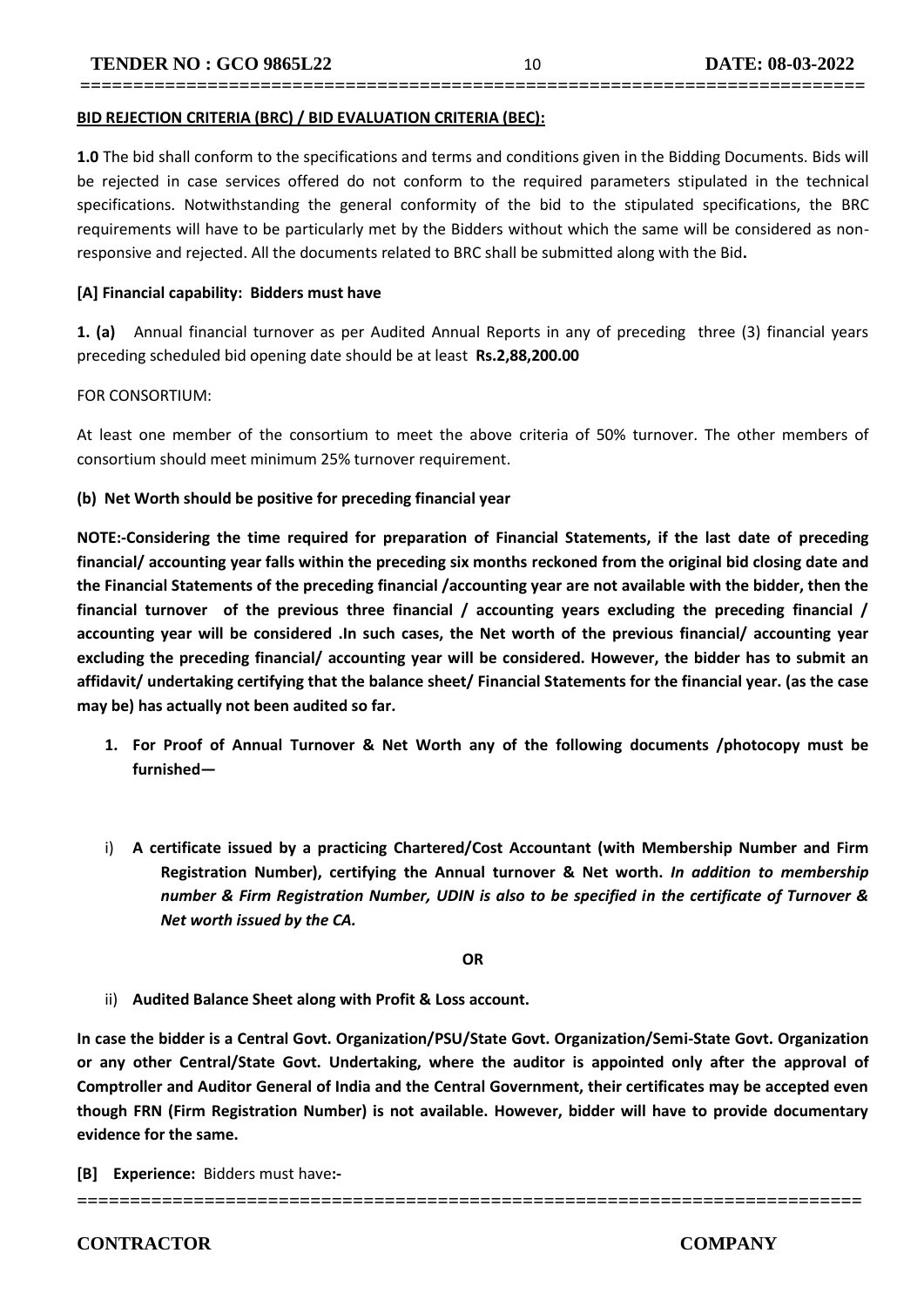*Experience of having successfully completed one similar work* **costing not less than Rs.4,80,200.00** *with PSUs/Central Government/ State Government in previous 7 years to be reckoned from the original bid closing date .*

**==========================================================================**

*Similar Works means:-* " *Providing services for miscellaneous repairing fabrication and upkeepment jobs*. "

*For proof of experience, the following document/photocopy must be submitted along with the bid:-*

*a) Certificate issued by any other PSU/Government department for last seven years' experience from the date of opening the bid, showing:-:*

*i) Gross Value of Job done;*

*ii) Nature of job done; and*

*iii) Time period covering the financial year(s) as per NIT.*

### **Note: - 1)A job executed by a bidder for its own organization / subsidiary cannot be considered as experience for the purpose of meeting BEC**

2)In case of tenders for Annual rate contracts / Maintenance and Service contracts, if the prospective bidder is executing rate / maintenance /service contract which is still running and the contract value / quantity executed prior to due date of bid submission is equal to or more than the minimum prescribed value in the BEC such experience will also be taken in to consideration provided that the bidder has submitted satisfactory work / supply / service execution certificate issued by end user.

3) Documentary proof must be furnished in support of the experience by way of purchase order / work order / contract document along with completion certificate from the organization to whom such services have been rendered.

**==========================================================================**

[C]Deviation to the following provision of the tender document shall make the bid liable for rejection:

- i. Firm price
- ii. EMD / Bid Bond
- iii. Scope of work
- iv. Specifications
- v. Price Schedule
- vi. Delivery / Completion Schedule
- vii. Period of Validity of Bid
- viii. Liquidated Damages
- ix. Performance Bank Guarantee / Security deposit
- x. Guarantee of material / work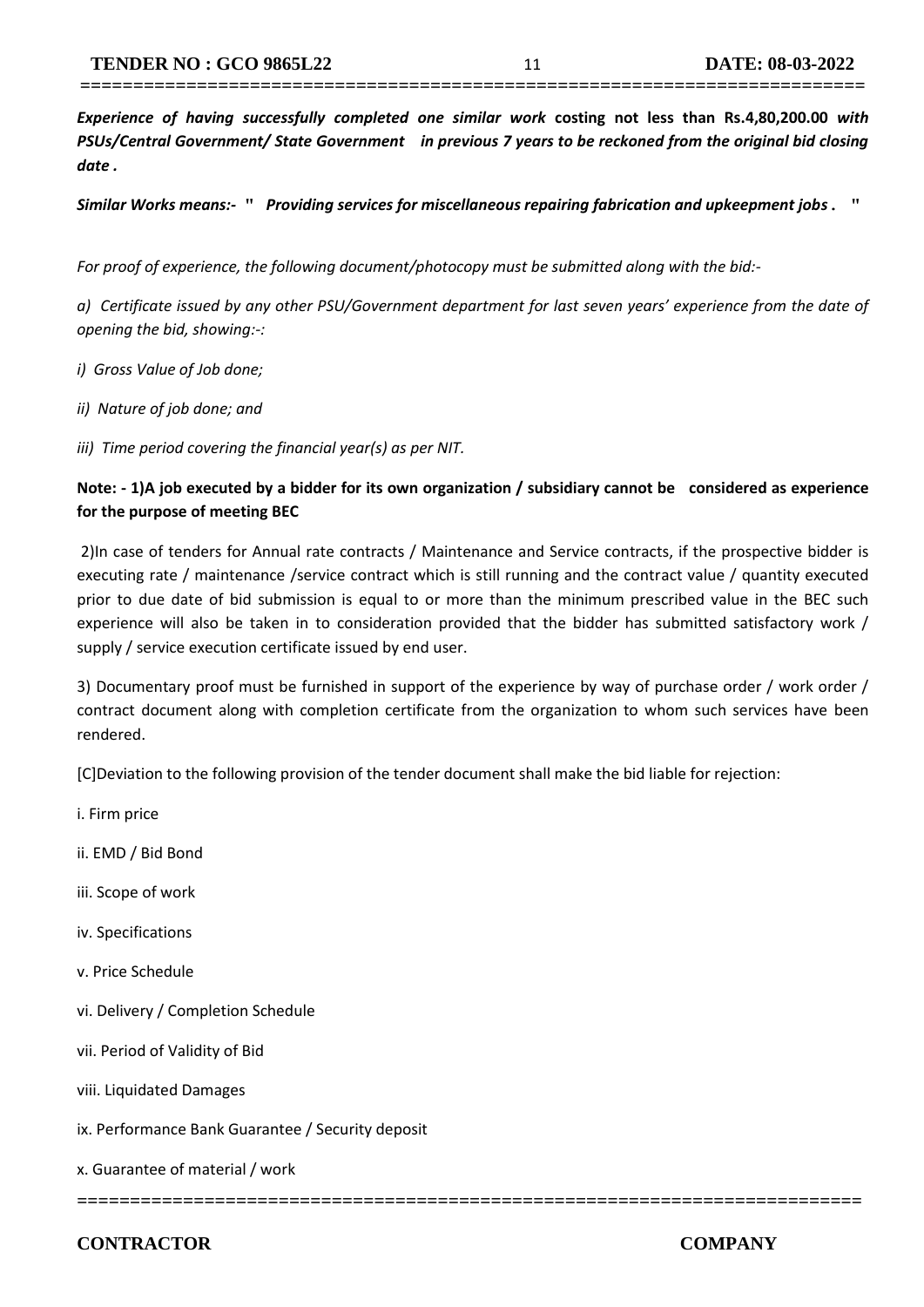xi. Arbitration / Resolution of Dispute

xii. Force Majeure

xiii. Applicable Laws

xiv. Integrity Pact, if applicable

xv. Any other condition specifically mentioned in the tender documents

Elsewhere that non-compliance of the clause lead to rejection of the bid.

2.0 Other Information /Documents: Bidders must furnish the following information with relevant documents wherever necessary:

**==========================================================================**

a) Tax Exemption Certificate, if any, if /applicable.

b) PAN no. (Photocopy of the PAN card required).

c) Service Tax registration No.

d) VAT registration no. , if applicable.

e) Bank account No. with name of Bank, Type of account, **Bank address.**

f) P.F. Account No. / Code.

### *3. In case of OIL contractor, copy of certificate of completion (COC)/Work Order showing gross value of job. It may be clearly noted that simply mentioning of OIL COC/WO no. will not be accepted.*

### **(D) GENERAL:**

a) In case, any of the clauses in the BRC contradict with other clauses of Bid Document elsewhere, then the clauses in the BRC shall prevail.

b)In case Bidder takes exception to any clause of Tender Document not covered under BEC/BRC, then the Company shall exercise its discretion to load or reject the offer on account of such exception if the Bidder does not withdraw/ modify the deviation when/as advised by the Company. The loading so done by the Company will be final and binding on the Bidders.

c)To ascertain the substantial responsiveness of the bid the Company reserves the right to ask the Bidder for clarification in respect of clauses covered under BEC/BRC also and such clarification fulfilling the BEC/BRC clauses must be received on or before the deadline given by the Company, failing which the offer will summarily rejected.

d)Any additional information/terms/ conditions furnished in sealed Price Bid will not be considered by Company for evaluation /award of contract.

e) The successful bidder /contractor shall undertake to indemnify the company against all claims which may arise under the under noted Acts during signing of the contract:

**==========================================================================**

a) The FACTORY Act - 1948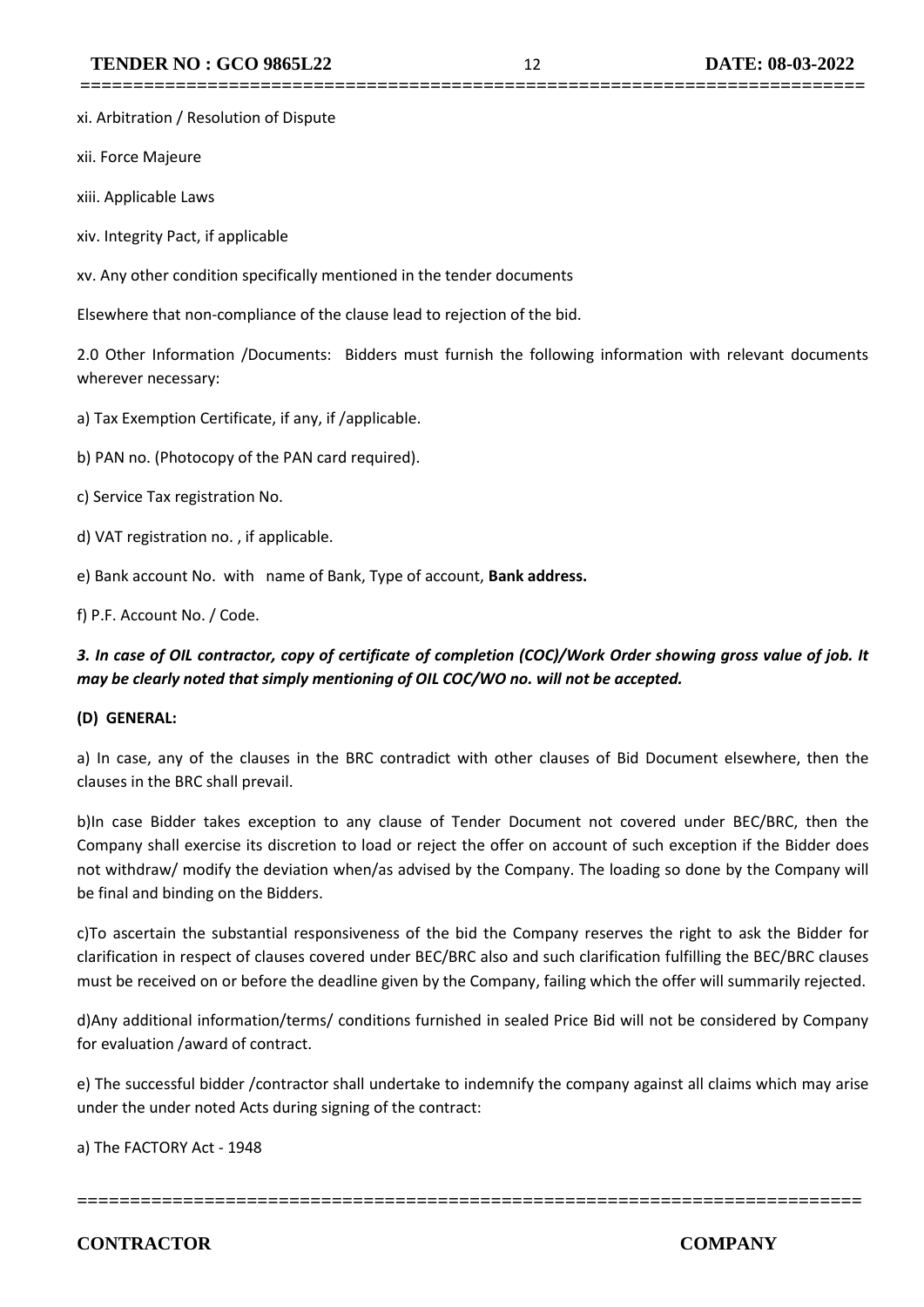**==========================================================================**

b) The Minimum Wages Act 1948

c) The Workman's compensation Act 1923

d) The payment of wages Act 1963

e) The payment of Bonus Act 1965

f) The Contract Labour (Regulation and Abolition) Act 1970 and the rules framed thereunder.

g) Employees Pension Scheme 1995.

h)Interstate Migrant (regulation of Employment and Condition of Service) Act 1979

i)The Employees Provident Fund and Miscellaneous Provisions Act 1952

j) GST Act

### **(E) COMMERCIAL:**

1 Bidder shall submit the offer under "*Single Stage Single Bid System*"- Technical bid" and the "Price Bid".

2 Bidder shall furnish Bid Security Declaration as per Proforma C along with Bid. Bid security Declaration shall be furnished as a part of 'Technical Bid'. Any bid not accompanied by a proper bid security declaration will be rejected. Bidder shall submit original document to the address as specified with BCD before Bid opening date and time, otherwise Bid will be rejected.

3 The Technical Bid should not have any price indication.

5 Validity of the bid shall be minimum 90 days. Bids with lesser validity will be rejected.

6 Any bid received in the form of Telex/Cable/Fax/E-mail/ Telephone call will not be accepted.

7 Bidders must quote clearly and strictly in accordance with the price schedule outlined in relevant section of Bidding Documents; otherwise the bid will be rejected.

8 Any bid containing false statement will be rejected.

9 The Bid Documents are not transferable. Bids made by parties who have not purchased the Bid Documents from the Company will be rejected.

10 Any Bid received by the Company after the deadline for submission of bids prescribed by the Company will be rejected.

11 Price quoted by the successful Bidder must be firm during the performance of the Contract and not subject to variation on any account. A bid submitted with an adjustable price will be treated as non-responsive and rejected.

12 Bids shall be typed or written in indelible ink and shall be digitally signed by the bidder or his authorized representative.

**==========================================================================**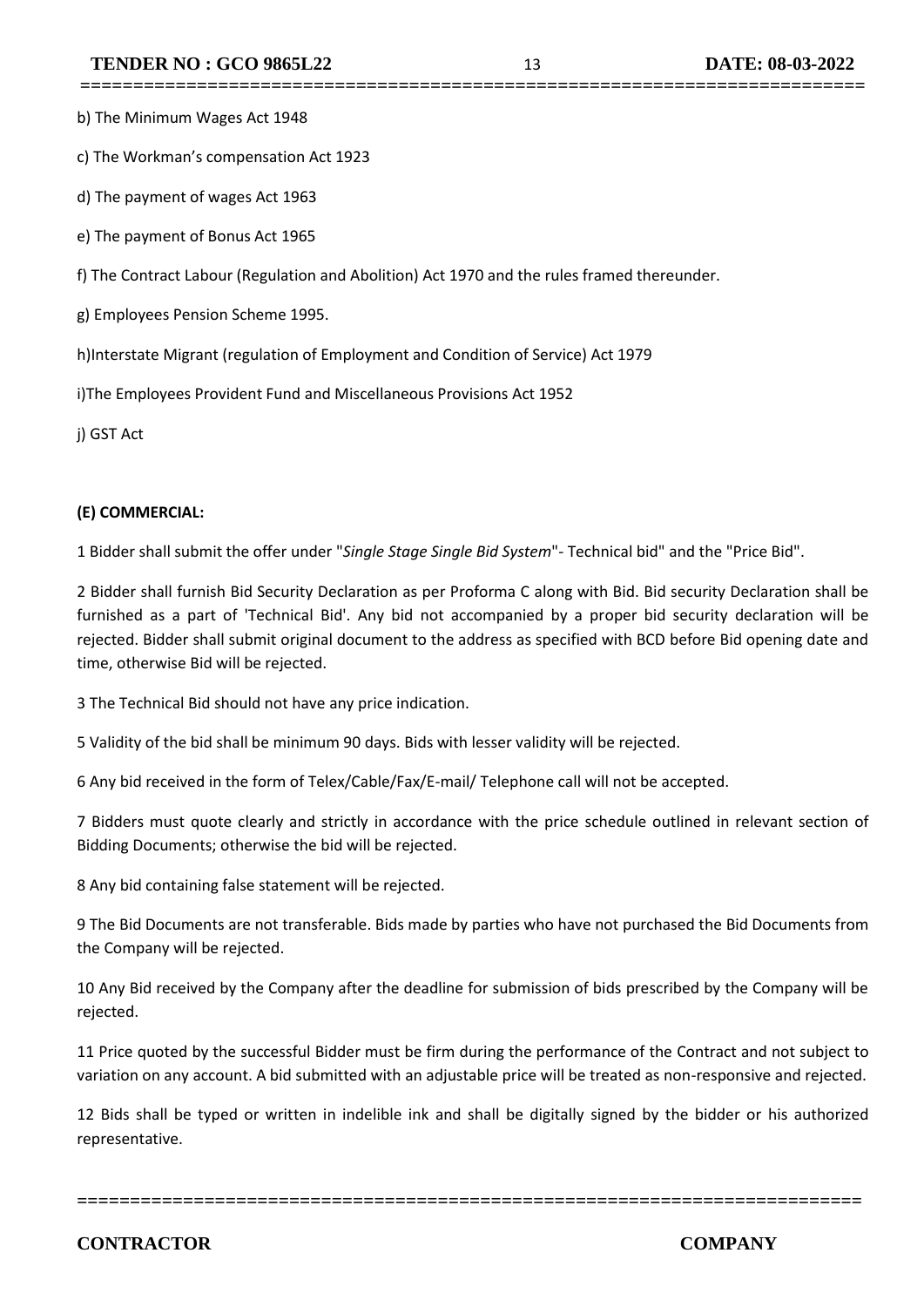13 Any physical documents wherever called for, submitted by bidders shall contain no interlineations, white fluid erasures or overwriting except as necessary to correct errors made by the Bidder, in which case such correction shall be initialed by the person or persons who has/have digitally signed the Bid.

**==========================================================================**

14 Bidder shall fulfill all the relevant clauses applicable for this e-Tender.

15 The following Clauses with all its sub-clauses should be agreed in toto, failing which the bid will be rejected. To this effect Bidder shall submi**t an undertaking along with the Technical Bid.**

- a) Performance Security Clause
- b) Clause Force Majeure
- c) Termination Clause
- d) Settlement of disputes Clause
- e) Liquidated Damages Clause.
- f) Acceptance of Jurisdiction and applicable law.
- g) Tax liabilities clause.
- h) Insurance clause.
- i) With holding clause.
- j) Liability clause.
- k) Set off clause

### **(F) BID EVALUATION CRITERIA (BEC):**

1 Bids conforming to the terms and conditions stipulated in the bid document and considered responsive and subject to qualifying the Bid Rejection Criteria will be considered for further evaluation.

2 To ascertain the inter-se-ranking, the comparison of the responsive bids will be made on the basis of commission rates (%, percentage) quoted by the bidders.

3 In case more than one bidder emerges as lowest bidder due to equal rate quoted by the bidder, then the lowest bidder will be decided by draw of lots. Company's decision in this regard is final and binding to all bidders.

4 Any discount/rebates offered shall not be considered for evaluation of bids. However, if the lowest bidder happens to be the final acceptable bidder for award of contract and if they have offered any discount/rebate the contract shall be awarded after taking into consideration such discount/rebate after negotiation or otherwise.

Yours faithfully,

For OIL INDIA LIMITED

General Manager (Contracts)

For: Chief General Manager (Pipeline Services)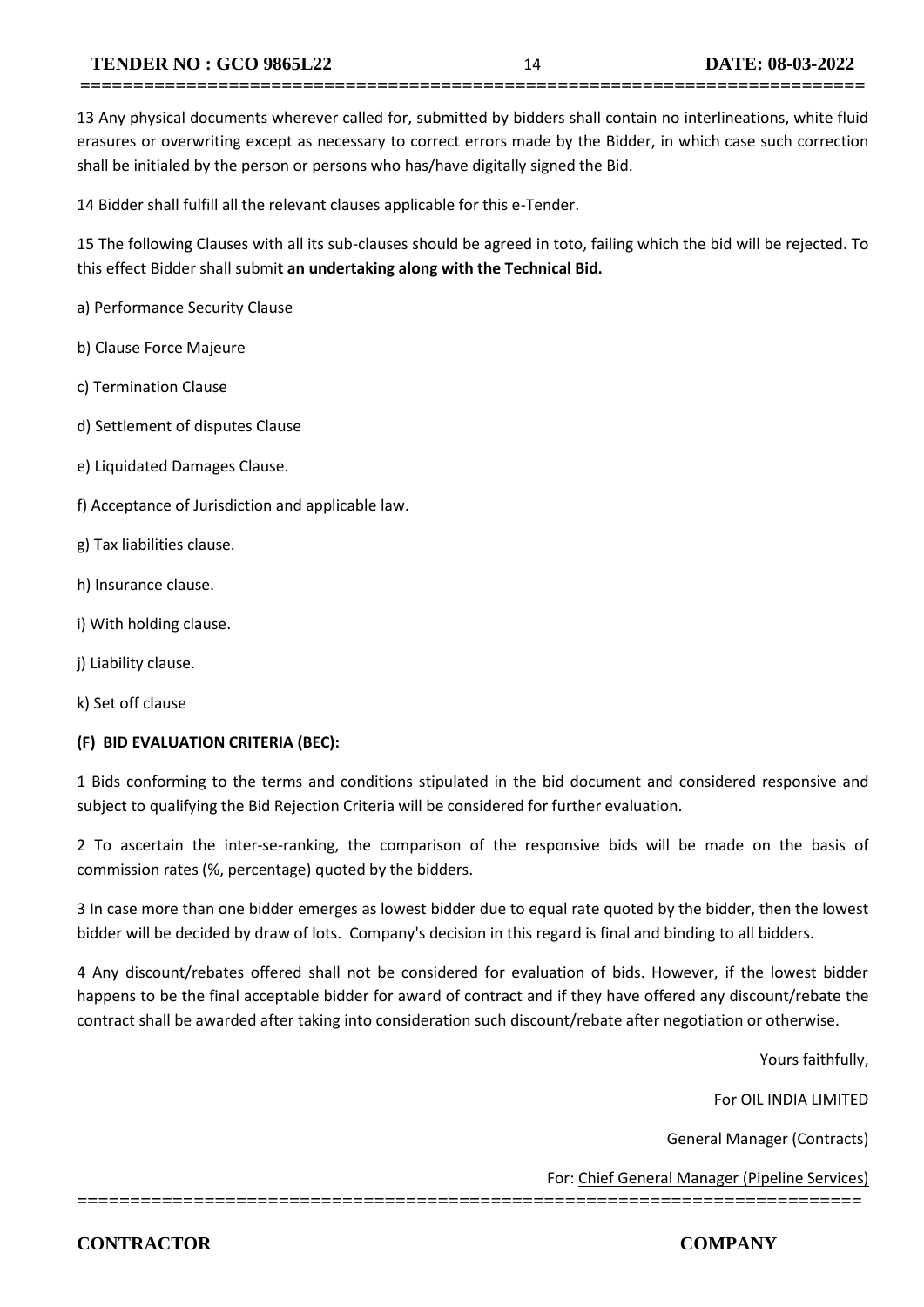# **==========================================================================**

### **CERTIFICATE OF ANNUAL TURNOVER & NETWORTH**

 (To be issued by practicing Chartered/Cost Accountant Firm on their Letter Head)

### TO WHOM IT MAY CONCERN

 This is to certify that the following financial positions extracted from the audited financial statement of  $M/s$  \_\_\_\_\_\_\_\_\_\_\_\_\_\_\_\_\_\_\_\_(Name of the bidder) for the last three(3) completed accounting years up to (as the case may be) are correct.

| <b>YEAR</b> | TURNOVER(そ) | $NETWORTH(\xi)$ |
|-------------|-------------|-----------------|
|             |             |                 |
|             |             |                 |
|             |             |                 |

Place:

Date:

Seal:

Membership Code and Registration No.

Signature

Yours faithfully, For OIL INDIA LIMITED

**General Manager (Contracts) For: Chief General Manager (Pipeline Services**)

**\*\*\*\*\*\*\*\*\*\*\***

**==========================================================================**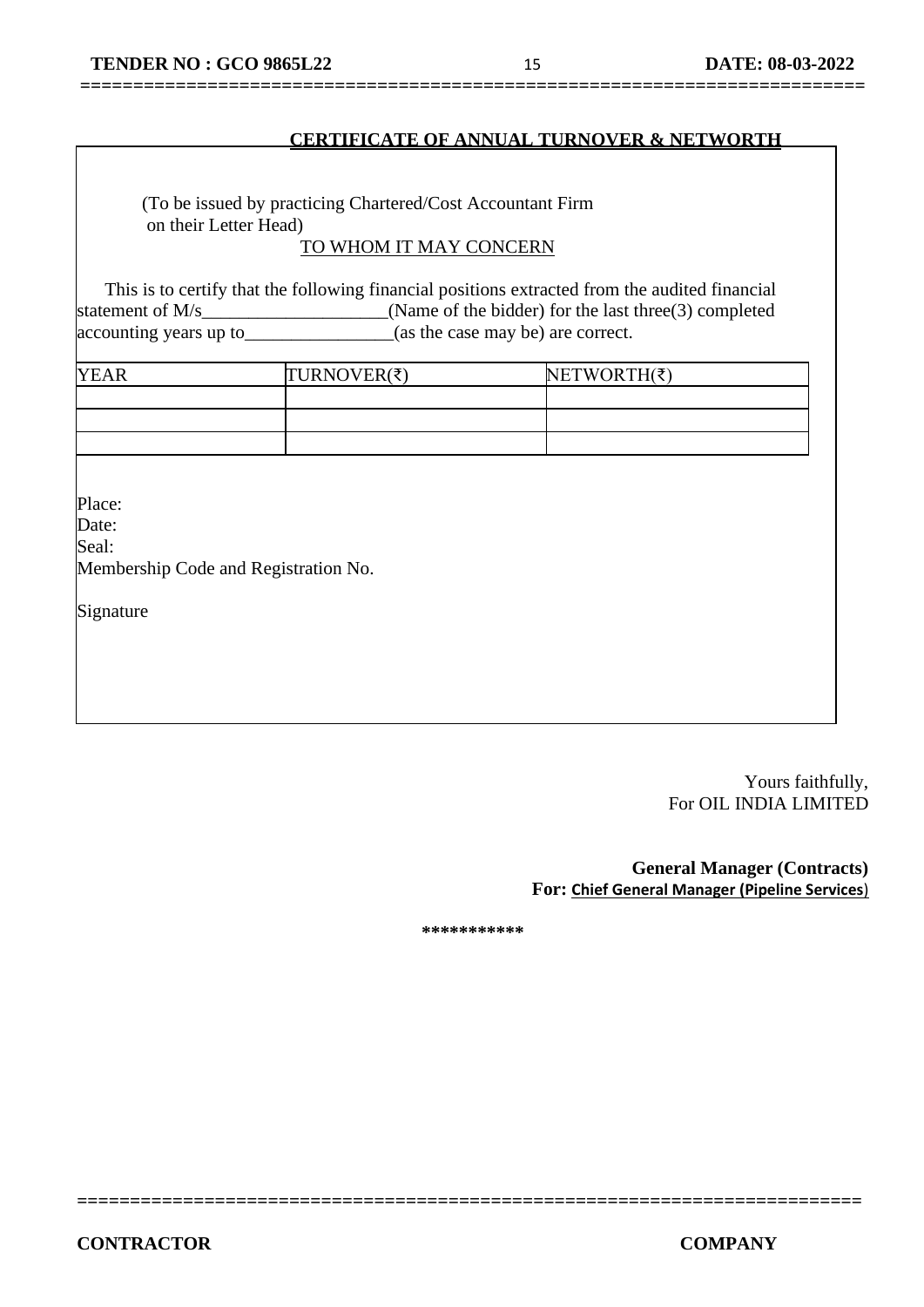**PART-I**

### OIL INDIA LIMITED (A Govt. of India Enterprise) Udyan Vihar, Narengi, Guwahati, Assam WORKS CONTRACT

**==========================================================================**

### **DESCRIPTION OF WORK/SERVICE:**

**Hiring services for upkeeping and maintenance of newly constructed industrial area under UGPS Ph-II Project at Ps9, Dumar on as and when required basis** ..

### **GENERAL CONDITIONS OF CONTRACT (GCC): PART-II**

MEMORANDUM OF AGREEMENT made this day of\_\_\_\_\_\_\_\_\_\_\_\_\_\_\_\_\_\_\_\_\_\_\_\_\_\_Between OIL INDIA LIMITED a Company incorporated under the Companies Act 1956 and having its Registered Office at Duliajan in the District of Dibrugarh, Assam ( hereinafter called Company ) of the one part and Shri/Smti \_\_\_\_\_\_\_\_\_\_\_\_\_\_\_\_\_\_\_ and Shri/Smti\_\_\_\_\_\_\_\_\_\_\_\_\_\_\_\_\_\_\_\_\_\_\_\_\_\_\_\_\_\_carrying on business as partners/proprietor under the firm name and style of M/s.\_\_\_\_\_\_\_\_\_\_\_\_\_\_\_\_\_\_\_\_ with the main Office at\_\_\_\_\_\_\_\_\_\_\_\_\_\_\_\_\_\_\_\_\_\_in the District of \_\_\_\_\_\_\_\_\_\_\_\_\_\_\_\_\_\_\_\_\_\_\_\_\_\_\_\_\_\_\_\_\_ aforesaid hereinafter called ('Contractor') on the other part.

### WITNESSETH :

1.

a) The contractor hereby agrees to carry out the work set drown in the Schedule of work which forms part-II of this Contract in accordance with the 1968 General Conditions of Contract of Oil India Limited and General Specifications read in conjunction with any drawings and Particular Specifications & instructions which forms Part-III of the contract utilizing any materials/services as offered by the Company as per Part-IV of the contract under **OIL PS9(DUMAR)BIHAR..**

- b) In this Contract all words and expressions shall have the same meaning as are respectively assigned to them in the 1968 General Conditions of Contract of Oil India Limited which the Contractor has perused and is fully conversant with before entering into this Contract.
- c) The clauses of this contract and of the specifications set out hereunder shall be paramount and in the event of anything herein contained being inconsistent with any term or terms of the 1968 General Conditions of Contract of Oil India Limited, the said term or terms of the 1968 General conditions of Contract to the extent of such inconsistency, and no further, shall not be binding on the parties hereto.
- 2. The contractor shall provide all labour, supervision and transport and such specified materials described in part-II of the Contract including tools and plants as necessary for the work and shall be responsible for all royalties and other levies and his rates shall include for these. The work executed and materials supplied shall be to the satisfaction of the Company's Engineer and Contractor's rates shall include for all incidental and contingent work which although not are necessary for its completion in a specifically mentioned in this contract sound and workman like manner.

**==========================================================================**

3. The Company's Engineer shall have power to: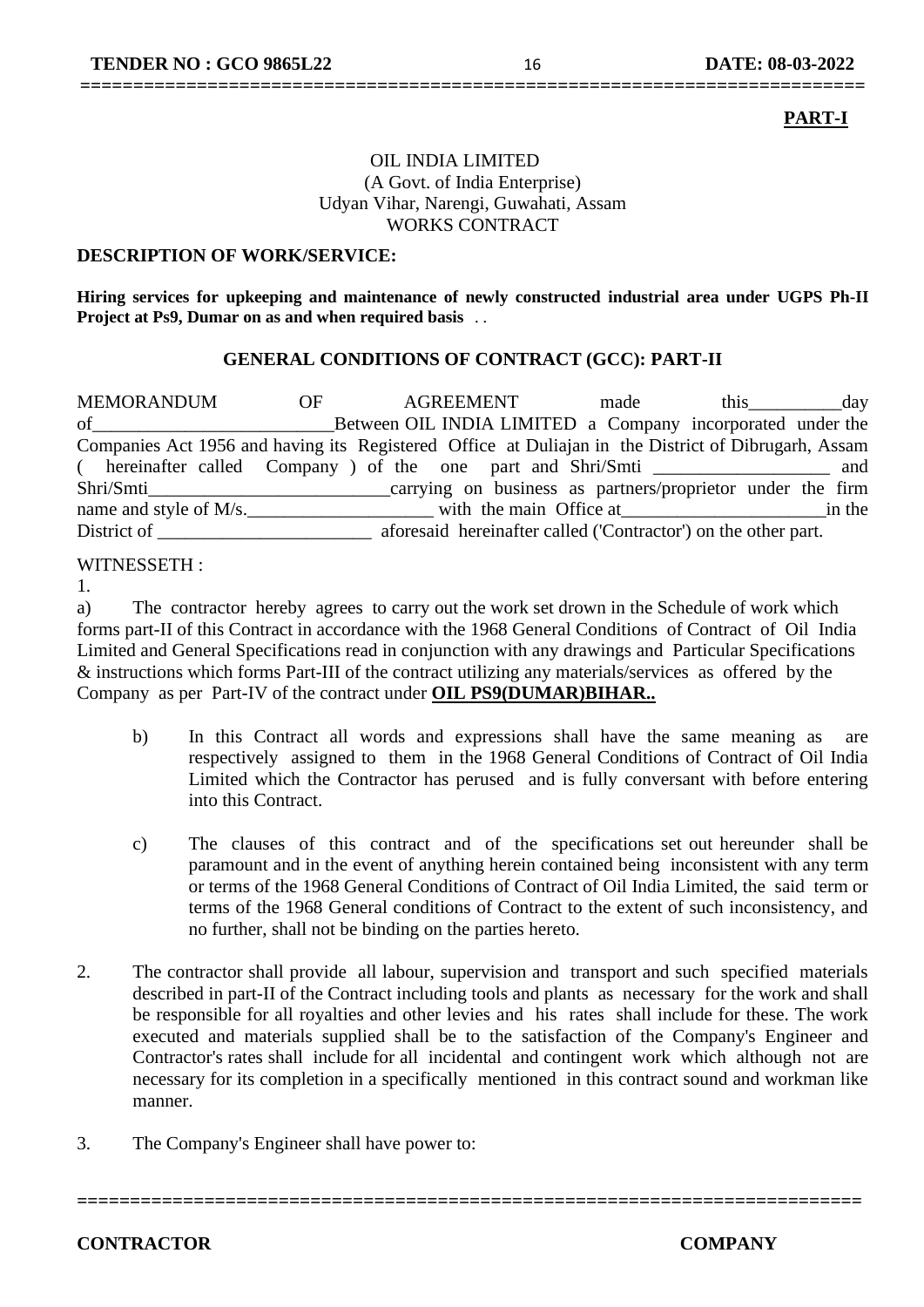a) Reduce the rates at which payments shall be made if the quality of work although acceptable is not upto the required standard set forth in the OIL Standard Specifications which have been perused and fully understood by the Contractor.

**==========================================================================**

- b) Order the Contractor to remove any inferior material from the site and to demolish or rectify any work of inferior workmanship, failing which the Company's Engineer may arrange for any such work to be demolished or rectified by any other means at the Contractor's expenses.
- c) Order the Contractor to remove or replace any workman who he (The Engineer) considers incompetent or unsuitable; the Engineer's opinion as to the competence and suitability of any workman engaged by the Contractor shall be final and binding on the Contractor.
- d) Issue to the Contractor from time to time during the progress of the work such further drawings and instructions as shall be necessary for the purpose of proper and adequate execution and maintenance of the works and the Contractor shall carry out and be bound by the same.
- e) Order deviations in Part II and III of this Contract. All such deviation orders shall be in writing and shall show the financial effect, if any, of such deviation and whether any extra time is to be allowed. The rates to be applied for such Deviation Order shall be the same for those appearing in Company's Schedule of Rate in force on the date of issue of such Deviation Order, to which the contractor has no objection.
- 4. The Contractor shall have no claim against the company in respect of any work which may be withdrawn but only for work actually completed under this contract. The contractor shall have no objection to carry out work in excess of the quantities stipulated in Part-II if so ordered by the company at the same rates, terms and conditions.
- 5. The Company reserves the right to cancel this Contract at any time upon full payment of work done and the value of the materials collected by the contractor for permanent incorporation in the work under this contract particularly for execution of this contract upto the date of cancellation of the Contract. The valuation of the work done and the materials collected shall be estimated by the company's Engineer in presence of the contractor. The Contractor shall have no claim to any further payment whatsoever. The valuation would be carried out exparte if Contractor fails to turn up despite reasonable notice which will be binding on the Contractor.
- 6. The Contractor hereby undertakes to indemnify the Company against all claims which may arise under the under noted Acts:
	- i) The Factory Act.
	- ii) The Minimum Wages Act, 1948.
	- iii) The Workman's Compensation Act, 1923.
	- iv) The Payment of wages Act, 1963.
	- v) The Payment of Bonus Act, 1965.
	- vi) The Contract Labour (Regulation & Abolition) Act, 1970 and the rules framed thereunder.

**==========================================================================**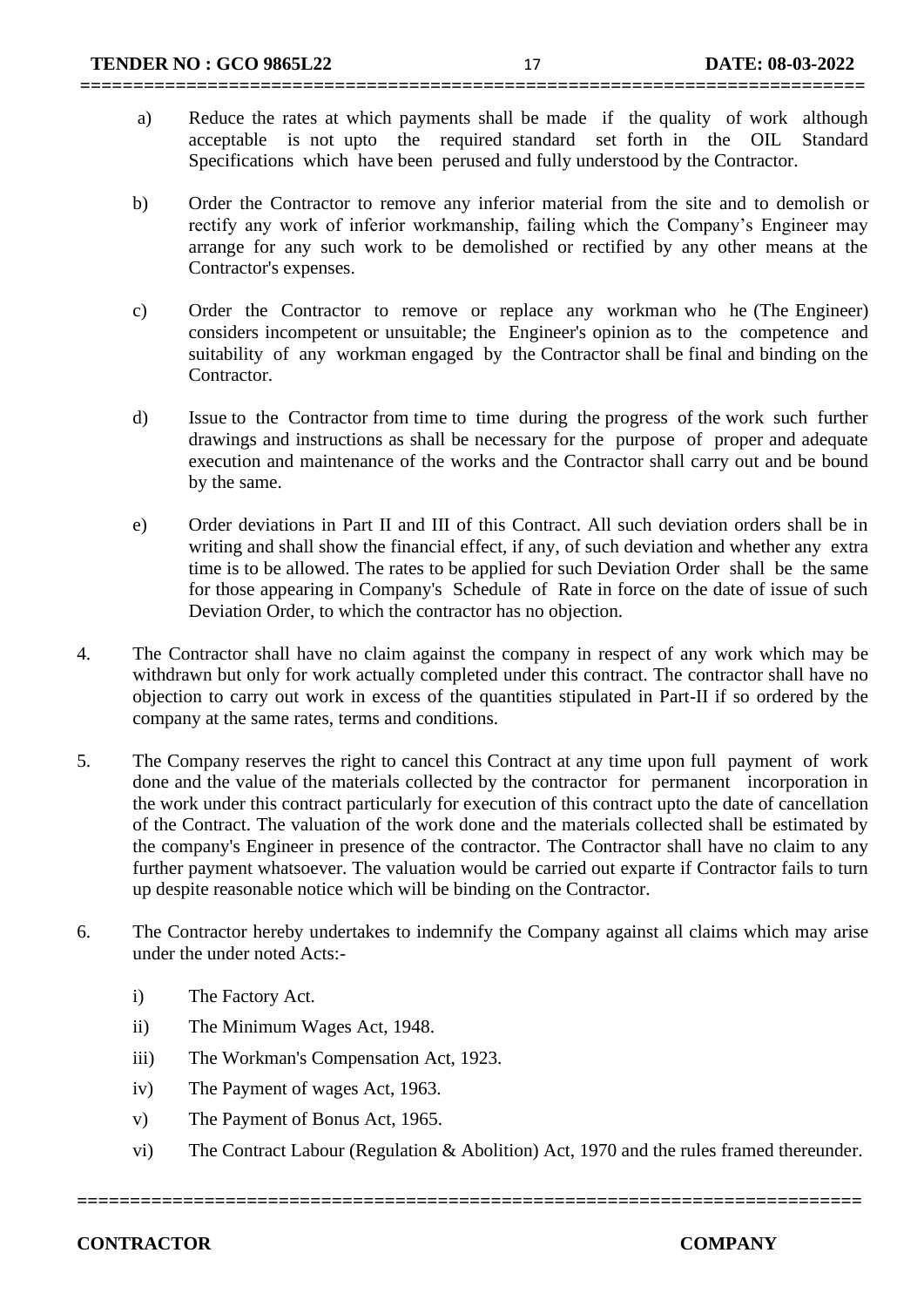- vii) Employees Pension Scheme, 1995.
- viii) Inter-State Migrant (Regulation of Employment and Condition of Service) Act. 1979.
- ix) The Employees Provident Fund and Miscellaneous Provisions Act, 1952. x) AGST Act.
- xi) GST Act.

or any other Acts or Statute not here in above specifically mentioned having bearing over engagement of workers directly or indirectly for execution of work. The Contractor shall not make the Company liable to reimburse the Contractor for the statutory increase in the wage rates of the Contract Labour appointed by the Contractor. Such Statutory increase in the wage rates of Contract Labour shall be borne by the contractor.

- 7. The Contractor shall clear away all rubbish and surplus material from the site on completion of work and shall leave the site clean and tidy.
- 8. The Contractor must complete the work within 8**(EIGHT) Months** of the written order to commence the work. During the currency of the job, the work progress must be commensurate with the time elapsed. In the event of any delay on the contractor's part, he/she will be liable to pay to the company liquidated damages at the rate of 1/2% (Half p.c ) per week of the contract price of the item(s) delayed in completion and the maximum value of the liquidated damage will be 7.5% of the contract price of the item(s) delayed provided the item(s) delayed are not critical for commissioning and final utilization of the work. If, however, the item(s) delayed in completion are critical for commissioning and final utilisation of the work then the contractor will be liable to pay liquidated damages by way of penalty at the rate of **1/2% (Half percent)** per week of delay of the total contract cost subject to a maximum of **7.5%** of total contract cost. The Chief Engineer's certificate as to the criticality or otherwise of an item shall be final.

The payment of liquidated damages/penalty may be reduced or waived at the sole discretion of the Company whose decision in this regard will be final.

In the event of there being undue delay in execution of the Contract, the Company reserves the right to cancel the Contract and / or levy such additional damages as it deems fit based on the actual loss suffered by the company attributable to such delay. The company's decision in this regard shall be final.

9. In order to promote, safeguard and facilitate the general operational economic in the interest of the Company during the continuance of this contract the Contractor hereby agrees and undertakes not to take any direct or indirect interest and or support, assist, maintain or help any person or persons engaged in antisocial activities, demonstration, riots , or in any agitation prejudicial to the Company's interest and any such event taking shape or form at any place of the Company's works or and its neighbourhood.

| 10. | The | tendered | all-inclusive Price exclusive of GST (i.e. the Contract price) is |         |        |     |     |
|-----|-----|----------|-------------------------------------------------------------------|---------|--------|-----|-----|
|     | KS. |          |                                                                   | (Rupees |        |     |     |
|     |     |          |                                                                   |         | only.) | but | the |
|     |     |          |                                                                   |         |        |     |     |

Company shall pay the Contractor only for actual work done at the all inclusive rates set down in the Schedule of work part II of this Contract. On account payment may be made, not oftener than monthly, upto the amount of **100%** of the value of work done. Final payment will be made only after satisfactory completion of the work. Such final payment shall be based on the work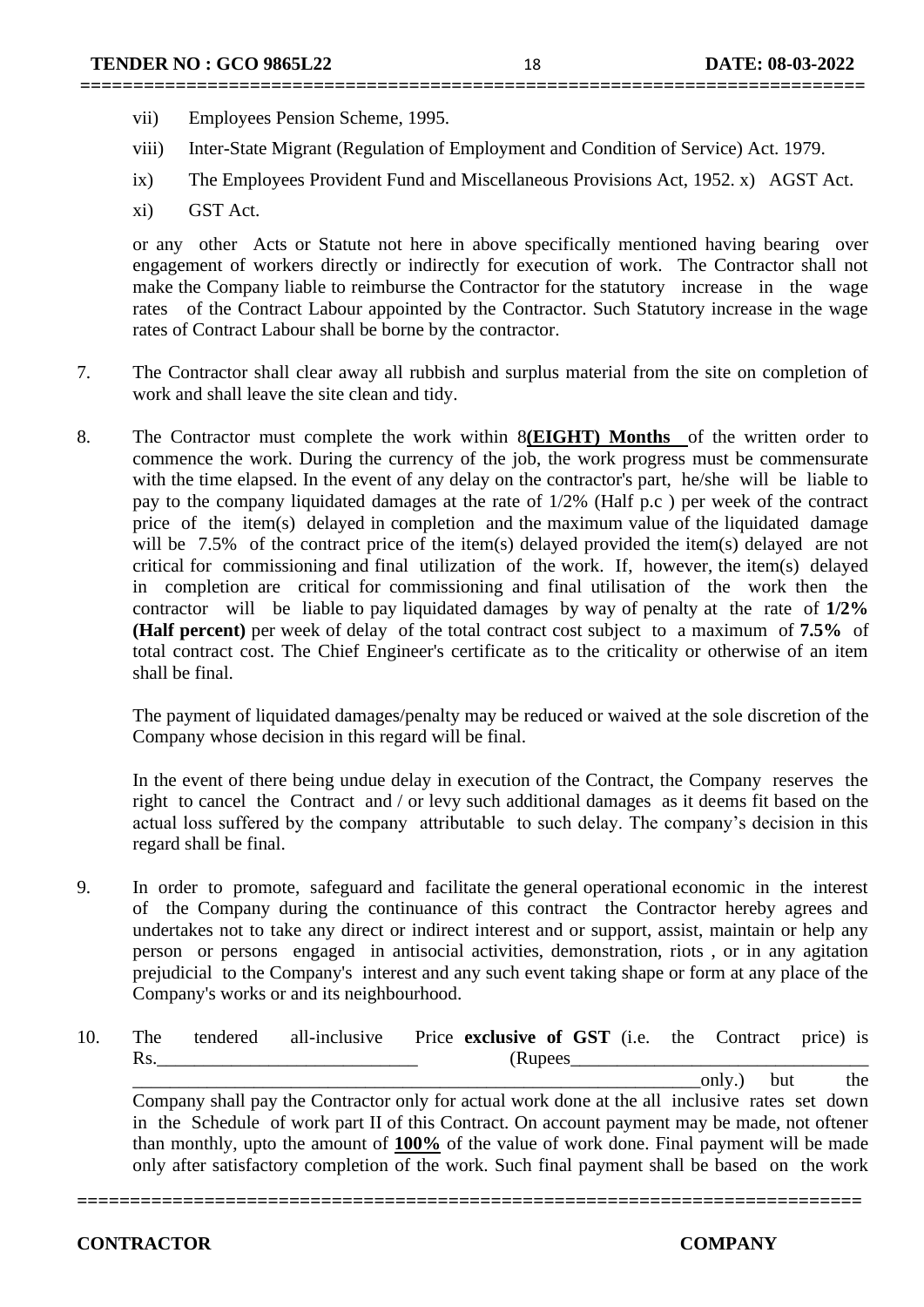actually done allowing for deviations and any deductions and the measurement shall be checked and certified correct by the Company's Engineer before any such final payment is made.

11. The contractor employing 20 (twenty ) or more workmen on any day preceding 12 months shall be required to obtain requisite licence at his cost from the appropriate Licensing Officer before undertaking any Contract work. The Contractor shall also observe the rules & regulations framed under the Contract Labour (Regulation & Abolition) Act.

**==========================================================================**

- 12. Wages shall be paid by the Contractor to the workmen directly without any intervention of any Jamadars or Thekaders and that the Contractor shall ensure that no amount by way of commission or otherwise be deducted/ recovered by the Jamadar from the wages of the workmen.
- 13. The Company for any reason whatsoever and of which the company shall be sole judge may terminate this Contract with a 24 hours' notice in writing to the Contractor and in the event of Company's so doing the **clause 5** here of shall prevail and the accounts between the parties will be in accordance therewith finalised.
- 14. The Contractor will not be allowed to construct any structure (for storage / housing purpose) with thatch, bamboo or any other inflammable materials within any company's fenced area.
- 15. The Contractor shall ensure that all men engaged by him/her are provided with appropriate protective clothing and safety wear in accordance with regulation Factory Act and Rules. The Company's representative shall not allow/accept those men who are not provided with the same.
- 16. All Statutory taxes levied by the Central and State Government or any other competent authority from time to time will be borne by Contractor and the amount of the contract specified in the contract is inclusive of all tax liabilities.
- 17. The Contractor shall deploy local persons in all works.
- 18. The Contractor shall not engage minor labour below 18(eighteen) years of age under any circumstances.
- 19. The Contractor and his/her workmen shall strictly observe the rules and regulations as per Factory Act and Rules

### 20. **LABOUR CLEARANCE ADVICE(LCA) / LABOUR CLEARANCE CERTIFICATE (LCC**)

 The Contractor shall obtain and submit the Labour Clearance Advice (LCA) / Labour Clearance Certificate (LCC) within 14 days of signing the contract agreement. If the contractor fails to submit the LCA/LCC within 14 days of signing the contract agreement, the period of delay in submission of LCA/LCC shall be deducted from the contractual period while issuing the work order. In such cases, the time period mentioned in the GCC shall not be applicable and the contractor must complete the work within the reduced time period allotted to the contractor as per the work order issued.

However, if submission of LCA/LCC is delayed, under some exceptional circumstances, for any reason not attributable to the contractor, the same should be recorded by the contractor with documentary proof. In such cases, the decision as to whether the reason of delay is attributable to the contractor or not shall be taken by the Head of Indenting Department and the work order will be issued accordingly.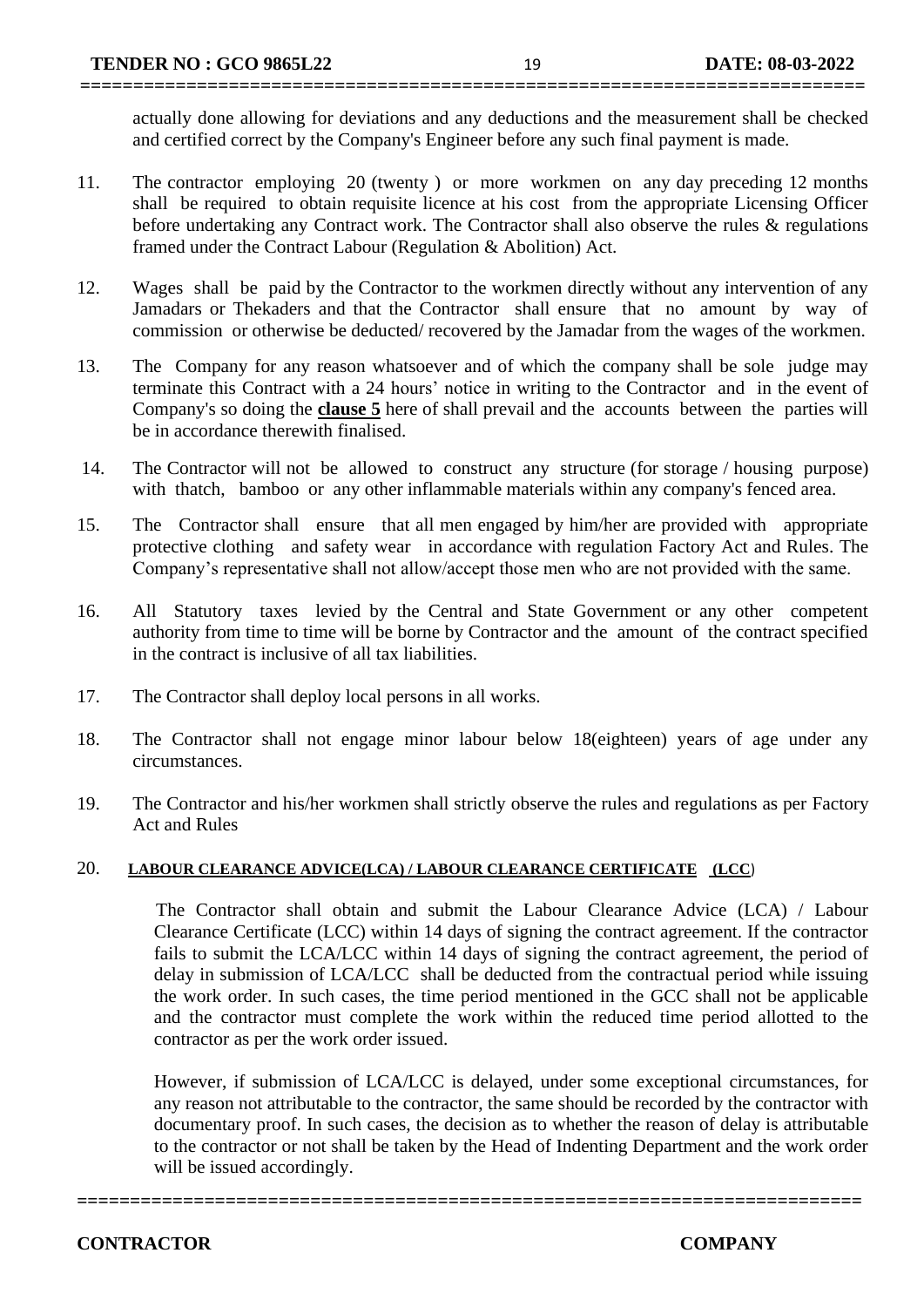### **21. SPECIAL CONDITIONS: PERFORMANCE SECURITY DEPOSIT :.**

- 1 . Successful bidder shall be required to furnish an amount equivalent to **3%** of the estimated contract value as Performance Security Deposit within two weeks of issue of Letter of acceptance and before signing of the formal contract. The Performance Security Deposit may be in the form of a Bank Guarantee (in the prescribed format enclosed herewith) issued by a Nationalized Bank, and shall remain valid for **3 (Three) more months** beyond validity of the contract. In case the contract is extended the Performance Bank Guarantee will accordingly be extended suitably.
	- 2 The Bank Guarantee will be discharged after successful completion of the contract and subsequent extensions if any. In the event of default in the execution of the contract by the contractor as per the terms and conditions of the contract the Bank Guarantee will be invoked either in part or in full.
	- 3 The proceeds of the Performance security shall be payable to Oil India Limited as compensation for any loss resulting from the contractors failure to complete his obligations under the contract.
	- 4 The Performance Security will not accrue any interest.

### **NOTE :**

A Bank Guarantee in the prescribed format vides **Annexure-B** or in another form acceptable to the Company issued by any of the following Banks.:

i)Any schedule Indian Bank or Any Branch of an International bank situated in India and registered with Reserve Bank of India as scheduled foreign bank in case of domestic bidder

### **OR**

ii) Any foreign Bank which is not a Scheduled Bank in India, provided the Bank Guarantee issued by such Bank is counter-guaranteed by any Branch situated in India of any Scheduled Bank incorporated in India.

**Bank Guarantee issued by a scheduled Bank in India at the request of some other Non-Scheduled Bank of India shall not be acceptable.**

*The bank guarantee issued by the bank must be routed through SFMS platform as per the following details:*

*a) (i) "MT760/ MT760 COV for issuance of bank guarantee" (ii) "MT767/ MT767 COV for issuance of bank guarantee"*

*The above message/ intimation shall be sent through SFMS by the BG issuing bank branch to Axis Bank, Guwahati Branch, IFS Code- UTIB0000140, Branch Address – Axis Bank Ltd, Guwahati Branch, chibber House , G S Road, dispur,Assam , PIN-781005."*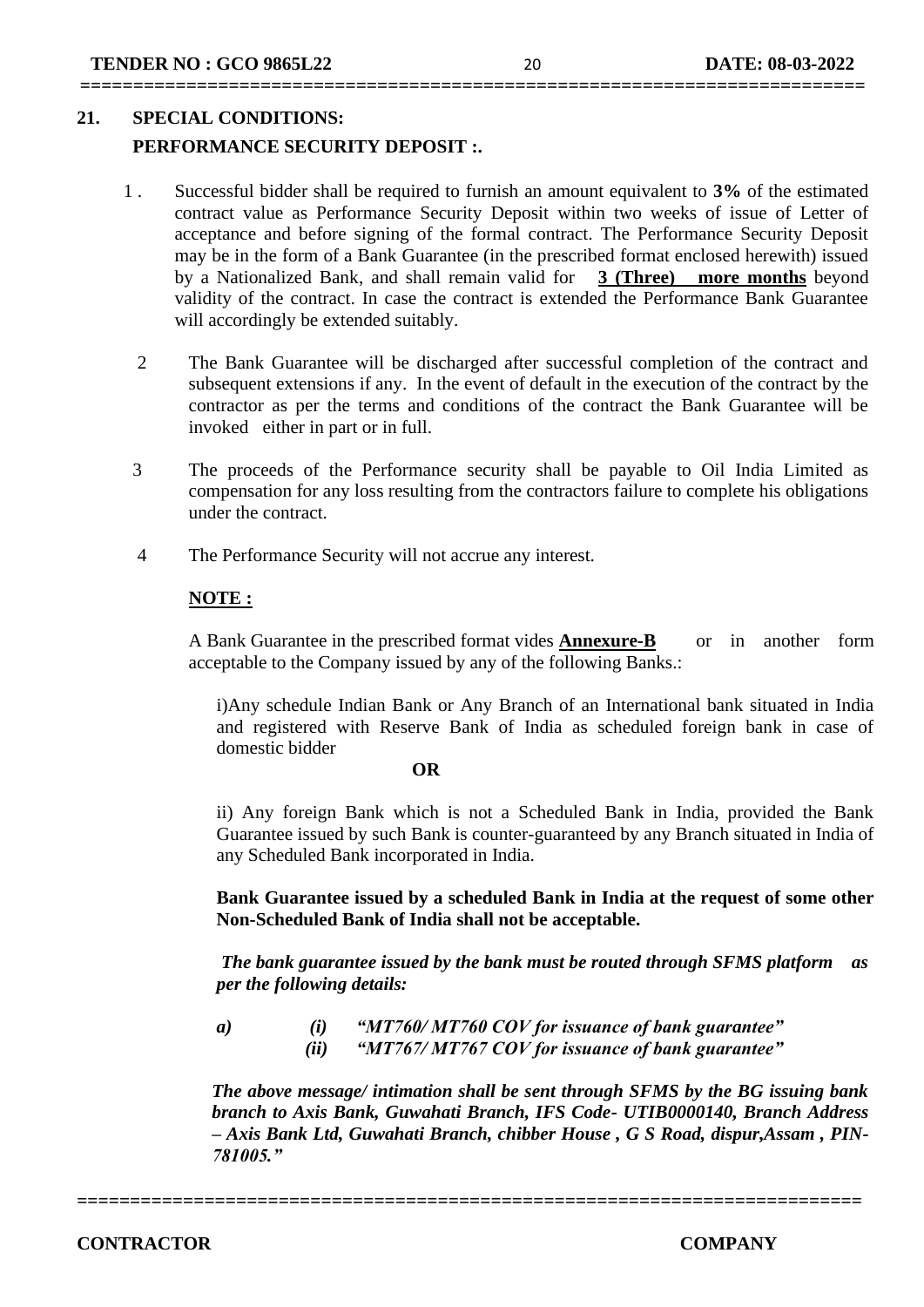### *b) The vendor shall submit to OIL the copy of SFMS message as sent by the issuing bank branch along with the original bank guarantee*

5 The performance security money shall be payable to Company as compensation for any loss resulting from Contractor's failure to fulfill its obligations under the Contract.

**==========================================================================**

- 6 **In addition to Performance Security Deposit, a retention money equivalent to 5% of each running account bill shall be deducted till final completion of the work.**
- 7 The performance security as specified above must be valid for **3 months** (plus 3 months to lodge claim, if any) after the date of expiry of the tenure of the contract to cover the warranty obligations. The same will be discharged by company not later than 30 days following its expiry.
- 8 Failure of the successful Bidder shall constitute sufficient grounds for annulment of the award and forfeiture of the Bid Security. In such an event the Company may award the contract to the next evaluated Bidder or call for new bid or negotiate with the next lowest bidder as then case may be.
- 9 The amount of retention money shall be released after expiry of Contractor's performance obligation under this contract.
- 10 The work shall have to be started within **7 Days** from the date of issue of work order.
- 11 Time will be regarded as the essence of the Contract and the failure on the part of the Contractor to complete the work within the stipulated time shall entitle the Company to recover liquidate damages and / or penalty from the Contractor as per terms of the tender /contract.
- 12 The contractor will be required to allow OIL officials to inspect the work site and documents in respect of the workers payment.
- 13 Contractor(s) whosoever is liable to be covered under the P.F. Act and contract cost is inclusive of P.F., must ensure strict compliance of provisions of Provident Fund and Miscellaneous Provisions Act, 1952 in addition to the various Acts mentioned elsewhere in this contract. Any contractor found violating these provisions will render themselves disqualified from any future tendering. As per terms of the contract, if applicable, the Contractor must deposit Provident Fund Contribution (covering Employee's  $\&$  Employer's share) with the competent authority monthly under their direct code. The Contractor shall be required to submit documentary evidence of deposit of P.F. Contribution to the Company. In case of failure to provide such documentary evidence, the Company reserves the right to withhold the amount equivalent to 12% P.F. Contribution on wage component.

### 22. **ARBITRATION:**

Any dispute under this contract will be settled through Arbitration as per Indian Arbitration and Conciliation Act, 1996.

Place of Arbitration: **GUWAHTI, PHQ**.

### 23. **FORCE MAJUERE:**

**==========================================================================**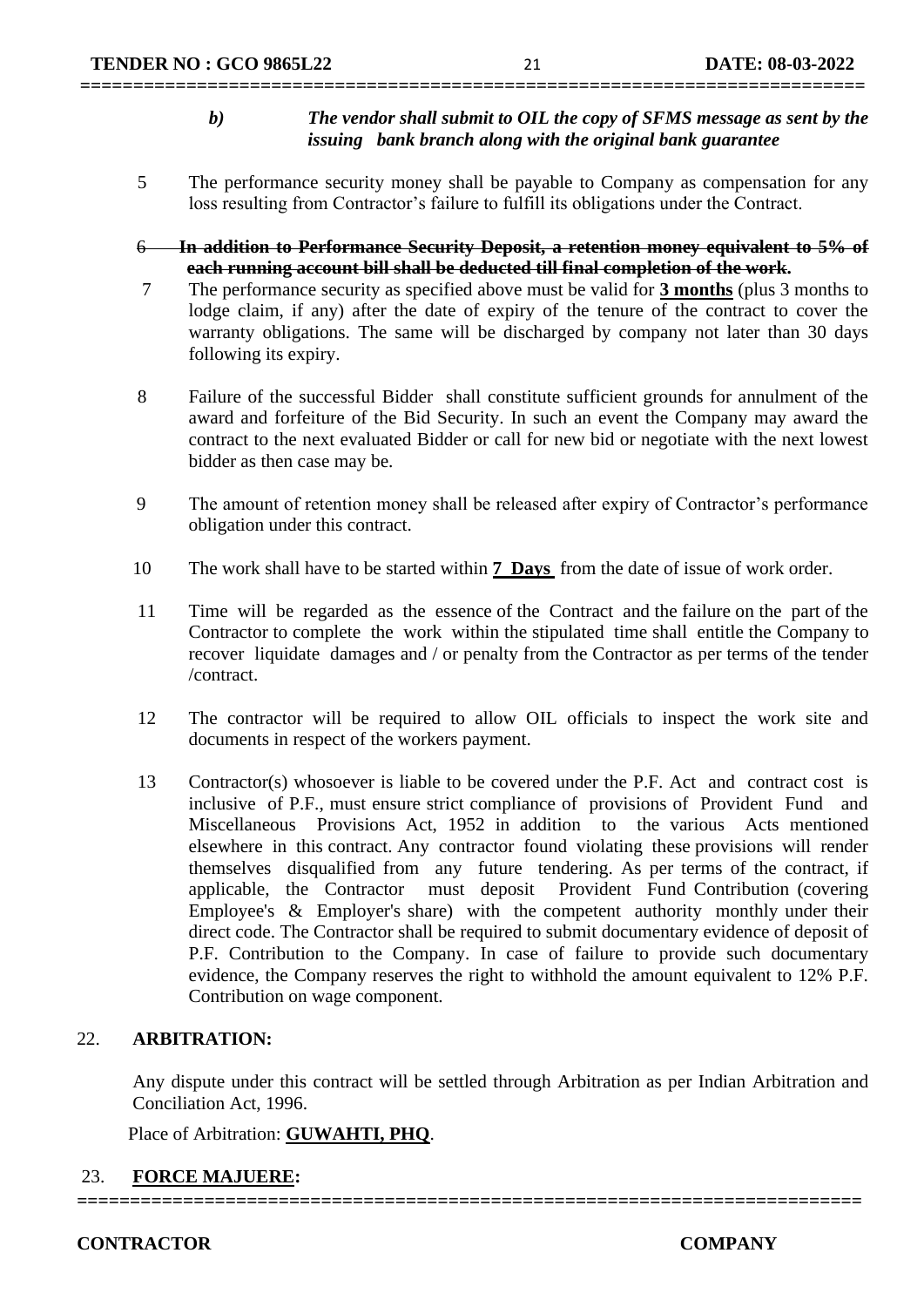23.1 In the event of either party being rendered unable by `Force Majeure' to perform any obligation required to be performed by them under the contract, the relative obligation of the party affected by such `Force Majeure' will stand suspended as provided herein. The word `Force Majeure' as employed herein shall mean acts of God, war, revolt, agitation, strikes, riot, fire, flood, sabotage, civil commotion, road barricade (but not due to interference of employment problem of the Contractor) and any other cause, whether of kind herein enumerated or otherwise which are not within the control of the party to the contract and which renders performance of the contract by the said party impossible.

**==========================================================================**

- 23.2 Upon occurrence of such cause and upon its termination, the party alleging that it has been rendered unable as aforesaid thereby, shall notify the other party in writing within Seventy Two (72) hours of the alleged beginning and ending thereof, giving full particulars and satisfactory evidence in support of its claim.
- 23.3 Should `force majeure' condition as stated above occurs and should the same be notified within seventy two (72) hours after its occurrence the `force majeure' rate shall apply for a maximum cumulative period of fifteen days. Either party will have the right to terminate the Contract if such `force majeure' condition continues beyond fifteen (15) days with prior written notice. Should either party decide not to terminate the Contract even under such condition, no payment would apply after expiry of fifteen (15) days force majeure period unless otherwise agreed to.

### 24. I.B. VERIFICATION REPORT AND SECURITY REVIEW:

Contractor will be required to submit the verification report to ascertain character and antecedents from the Civil Administration towards the persons engaged under this contract to the Head of the user Department before engagement.

25. In case of any doubt or dispute as to the interpretation of any clause herein contained, the decision of the Company's Engineer shall be final and binding on the contractor.

### 26. **SET OFF CLAUSE:-**

"Any sum of money due and payable to the contractor (including Security Deposit refundable to them) under this or any other contract may be appropriated by Oil India Limited and set off against any claim of Oil India Limited (or such other person or persons contracting through Oil India Limited) for payment of a sum of money arising out of this contract or under any other contract made by the contractor with Oil India Limited (or such other person or persons contracting through Oil India Limited)."

### 27. **FURNISHING FRAUDULENT INFORMATION/DOCUMENT:**

If it is found that a Bidder/Contractor has furnished fraudulent document/information, the Bid Security/Performance Security shall be forfeited and the party shall be debarred for period of 3(three) years from date of detection of such fraudulent act, besides the legal action.

### 28. **LIQUIDATED DAMAGES FOR DELAY IN MOBILISATION AND/ OR COMPLETION OF WORKS AND SERVICES**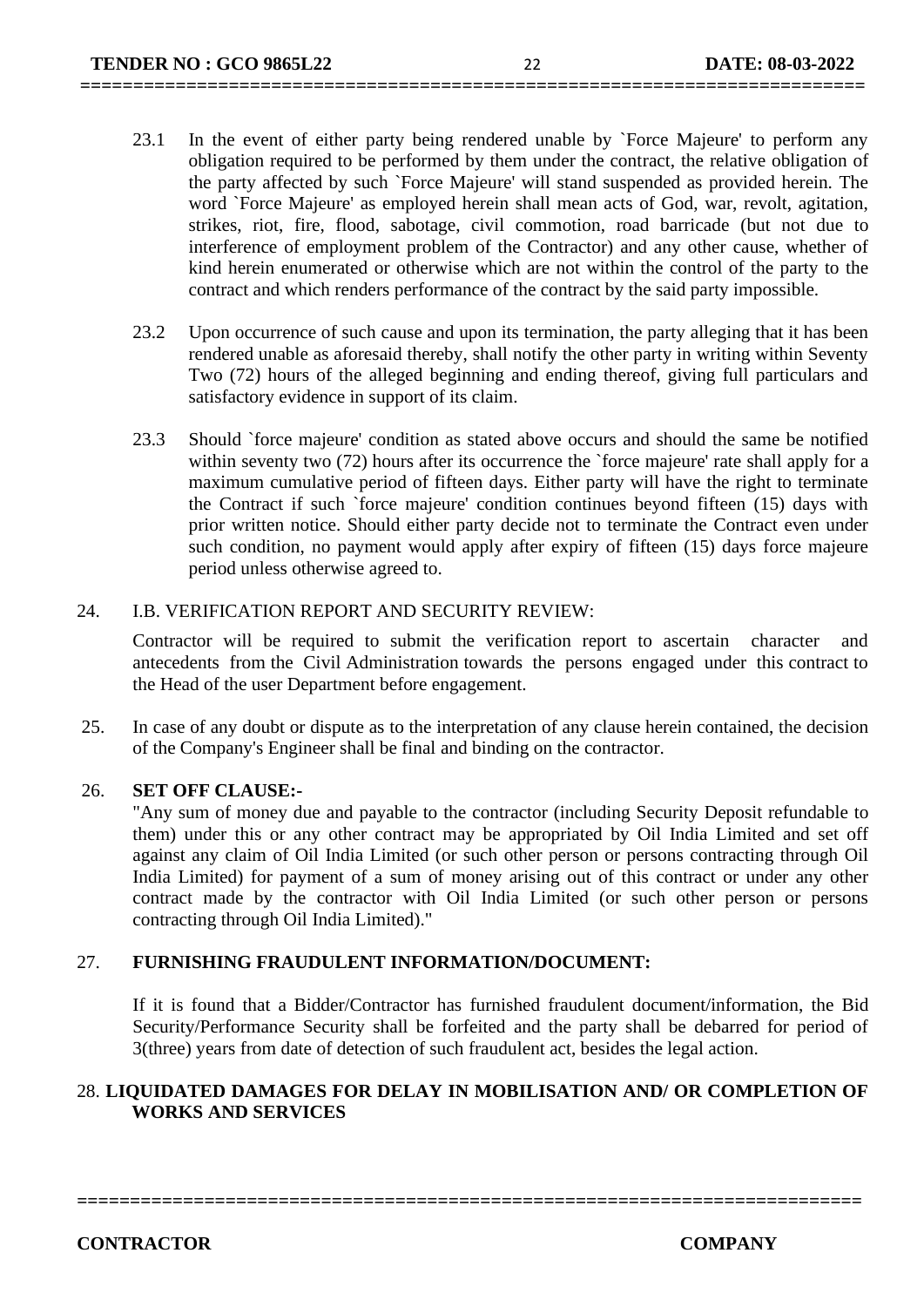29. In normal case of works /service contracts, liquidated damages will be applicable @ 0.5% of the contract value per week or part thereof, for delay in contract mobilization /completion date subject to a maximum ceiling of 7.5% of contract value .

**==========================================================================**

### 30 **PAYMENT TERMS:**

28.1 The company shall make payment, subject to adjustment/deduction of TDS as necessary for the service, rendered as and when required, on the basis of rates finalized by OIL and as mentioned in SOQ of this service agreement, provided bills which are to be submitted by the service provider are received not later that end day of subsequent calendar month.

### 31 **TERMINATION:**

### 31.1 **TERMINATION ON EXPIRY OF THE TERMS (DURATION):**

The contract shall be deemed to have been automatically terminated on the expiry of duration of the Contract or extension, if any, thereof.

### 31.2 **TERMINATION ON ACCOUNT OF FORCE MAJEURE:**

Either party shall have the right to terminate the Contract on account of Force Majeure as set forth in clause 22.0 above.

### 31.3 **TERMINATION ON ACCOUNT OF INSOLVENCY:**

In the event that the Contractor at any time during the term of the Contract, becomes insolvent or makes a voluntary assignment of its assets for the benefit of creditors or is adjudged bankrupt, then the Company shall, by a notice in writing have the right to terminate the Contract and all the Contractor's rights and privileges hereunder, shall stand terminated forthwith.

### 31.4 **TERMINATION FOR UNSATISFACTORY PERFORMANCE:**

If the Company considers that, the performance of the Contractor is unsatisfactory, or not upto the expected standard, the Company shall notify the Contractor in writing and specify in details the cause of the dissatisfaction. The Company shall have the option to terminate the Contract by giving 15 days notice in writing to the Contractor, if Contractor fails to comply with the requisitions contained in the said written notice issued by the Company,

### 31.5 **TERMINATION DUE TO CHANGE OF OWNERSHIP & ASSIGNMENT:**

In case the Contractor's rights and / or obligations under the Contract and/or the Contractor's rights, title and interest to the equipment/material, are transferred or assigned without the Company's consent, the Company may at its absolute discretion, terminate the Contract.

31.6 If at any time during the term of the Contract, breakdown of Contractor's equipment results in Contractor being unable to perform their obligations hereunder for a period of 15 successive days, Company at its option may terminate this Contract in its entirely without any further right or obligation on the part of the Company except for the payment of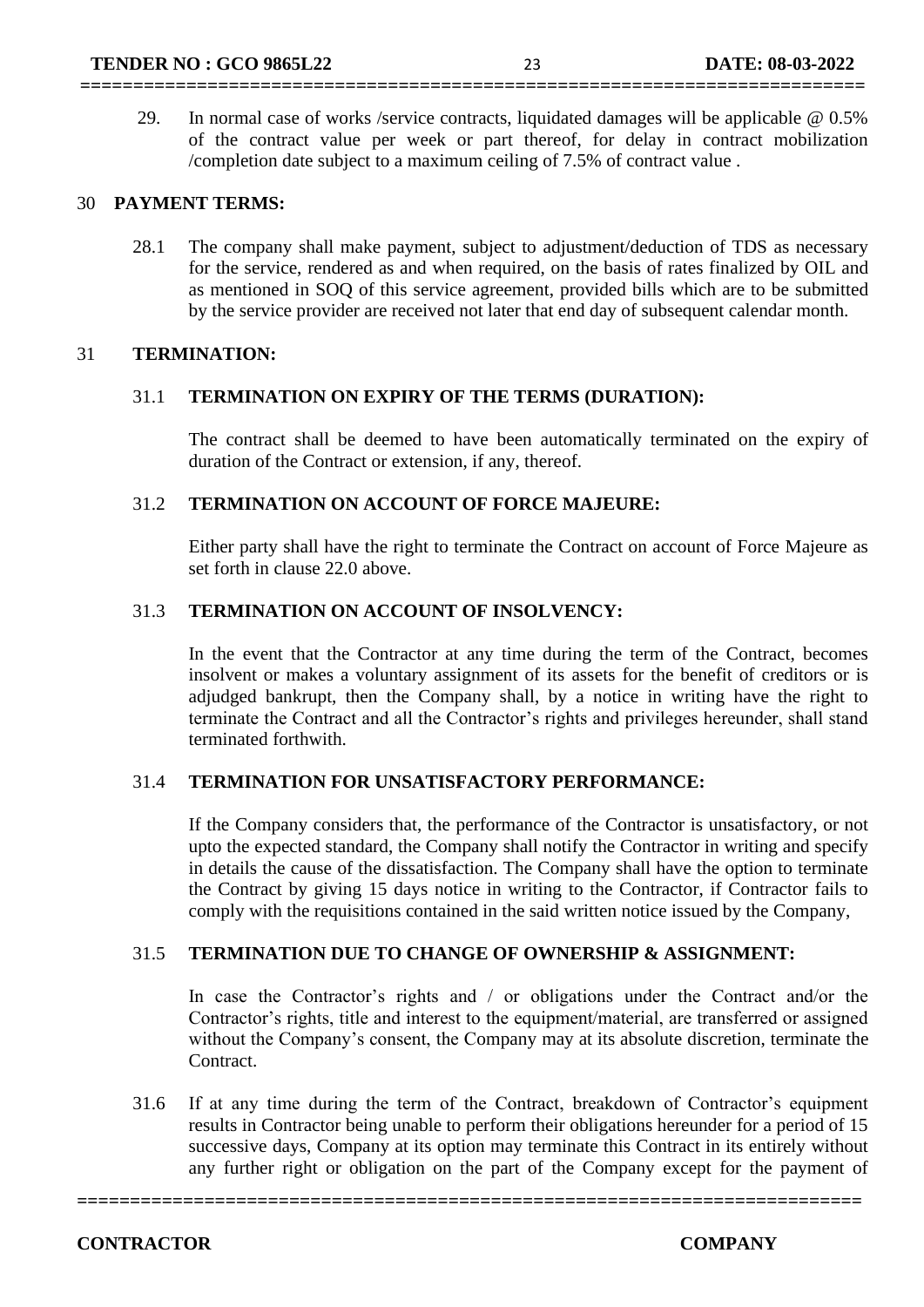money then due. No notice shall be served by the Company under the condition stated above.

31.7 Notwithstanding any provisions herein to the contrary, the Contract may be terminated at any time by the company on giving 30 (thirty) days written notice to the Contractor due to any other reason not covered under the above clause from 12.1 to 12.6 and in the event of such termination the Company shall not be liable to pay any cost or damage to the Contractor except for payment for services as per the Contract upto the date of termination.

**==========================================================================**

### 31.8 **CONSEQUENCES OF TERMINATION:**

In all cases of termination herein set forth, the obligation of the Company to pay for Services as per the Contract shall be limited to the period upto the date of termination. Notwithstanding the termination of the Contract, the parties shall continue to be bound by the provisions of the Contract that reasonably require some action or forbearance after such termination.

- 29.8.1 Upon termination of the Contract, Contractor shall return to Company all of Company's items, which are at the time in Contractor's possession.
- 29.8.2 In the event of termination of contract, Company will issue Notice of termination of the contract with date or event after which the contract will be terminated. The contract shall then stand terminated and the Contractor shall demobilize their personnel & materials.

### **32.0 GOODS AND SERVICES TAX**

### **32.1 GENERAL REMARKS ON TAXES & DUTIES:**

In view of **GST** Implementation from 1st July 2017, all taxes and duties including Excise Duty, CST/VAT, Service tax, Entry Tax and other indirect taxes and duties have been submerged in **GST**. **Accordingly reference of Excise Duty, Service Tax, VAT, Sales Tax, Entry Tax or any other form of indirect tax except of GST mentioned in the bidding document shall be ignored.** 

### **32.2 Bidders are required to submit copy of the GST Registration Certificate while submitting the bids wherever GST (CGST & SGST/UTGST or IGST) is applicable.**

- **32.3** "**GST**" shall mean Goods and Services Tax charged on the supply of material(s) and services. The term "**GST**" shall be construed to include the Integrated Goods and Services Tax (hereinafter referred to as "IGST") or Central Goods and Services Tax (hereinafter referred to as "CGST") or State Goods and Services Tax (hereinafter referred to as "SGST") or Union Territory Goods and Services Tax (hereinafter referred to as "UTGST") depending upon the import / interstate or intrastate supplies, as the case may be. It shall also mean GST compensation Cess, if applicable.
- **32.4** Quoted price/rate(s) should be inclusive of all taxes and duties, except **GST(i.e. IGST or CGST and SGST/UTGST applicable in case of interstate supply or intra state supply respectively and cess on GST if applicable) on the final service**. However, GST rate (including cess) to be provided in the respective places in the Price Bid. Please note that the responsibility of payment of GST (CGST & SGST or IGST or UTGST) lies with the Supplier of Goods /Services (Service Provider) only. Supplier of Goods / Services (Service Provider) providing taxable service shall issue an Invoice/ Bill, as the case may be as per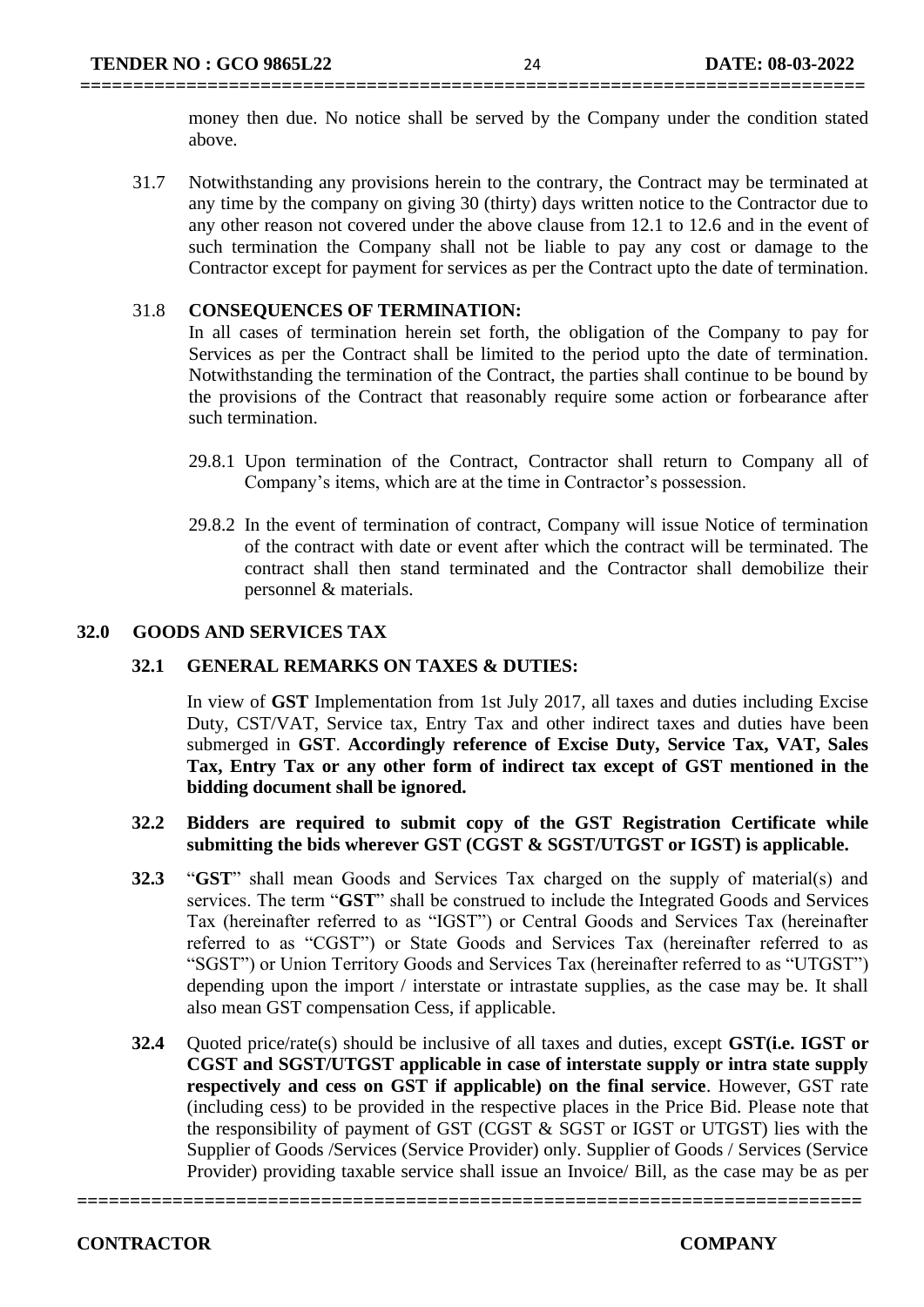rules/ regulation of **GST**. Further, returns and details required to be filled under GST laws & rules should be timely filed by Supplier of Goods / Services (Service Provider) with requisite details.

**==========================================================================**

**31.4.1** Bidder should also mention the **Harmonised System of Nomenclature** (HSN) and **Service Accounting Codes (SAC)** at the designated place in **SOR.**

### **32.5 Where the OIL is entitled to avail the input tax credit of GST**:

- **32.5.1** OIL will reimburse the **GST** to the Supplier of Goods / Services (Service Provider) at actuals against submission of Invoices as per format specified in rules/ regulation of GST to enable OIL to claim input tax credit of **GST** paid. In case of any variation in the executed quantities, the amount on which the **GST** is applicable shall be modified in same proportion. Returns and details required to be filled under GST laws & rules should be timely filed by supplier with requisite details.
	- **32.5.2** The input tax credit of **GST** quoted shall be considered for evaluation of bids, as per evaluation criteria of tender document.

### **32.6 Where the OIL is not entitled to avail/take the full input tax credit of GST**:

- **32.6.1** OIL will reimburse **GST** to the Supplier of Goods / Services (Service Provider) at actuals against submission of Invoices as per format specified in rules/ regulation of **GST** subject to the ceiling amount of **GST** as quoted by the bidder. In case of any variation in the executed quantities (If directed and/or certified by the In-Charge) the ceiling amount on which **GST** is applicable will be modified on prorata basis.
- **32.6.2** The bids will be evaluated based on total price including **GST**.
- **32.7** Payments to Service Provider for claiming **GST** amount will be made provided the above formalities are fulfilled. Further, OIL may seek copies of challan and certificate from Chartered Accountant for deposit of **GST** collected from OIL.
- **32.8 Contractor/vendor shall be required to issue tax invoice in accordance with GST Act and/or Rules so that input credit can be availed by OIL.** In the event that the contractor / vendor fails to provide the invoice in the form and manner prescribed under the **GST Act read with GST Invoicing Rules** thereunder, OIL shall not be liable to make any payment on account of **GST** against such invoice.
- **32.9 GST** shall be paid against receipt of tax invoice and proof of payment of **GST** to government. In case of non-receipt of tax invoice or non-payment of **GST** by the contractor/vendor, OIL shall withhold the payment of **GST**.
- **32.10 GST payable under reverse charge mechanism for specified services or goods under GST act or rules, if any, shall not be paid to the contractor/vendor but will be directly deposited to the government by OIL.**
- **32.11** Where OIL has the obligation to discharge **GST** liability under reverse charge mechanism and OIL has paid or is /liable to pay **GST** to the Government on which interest or penalties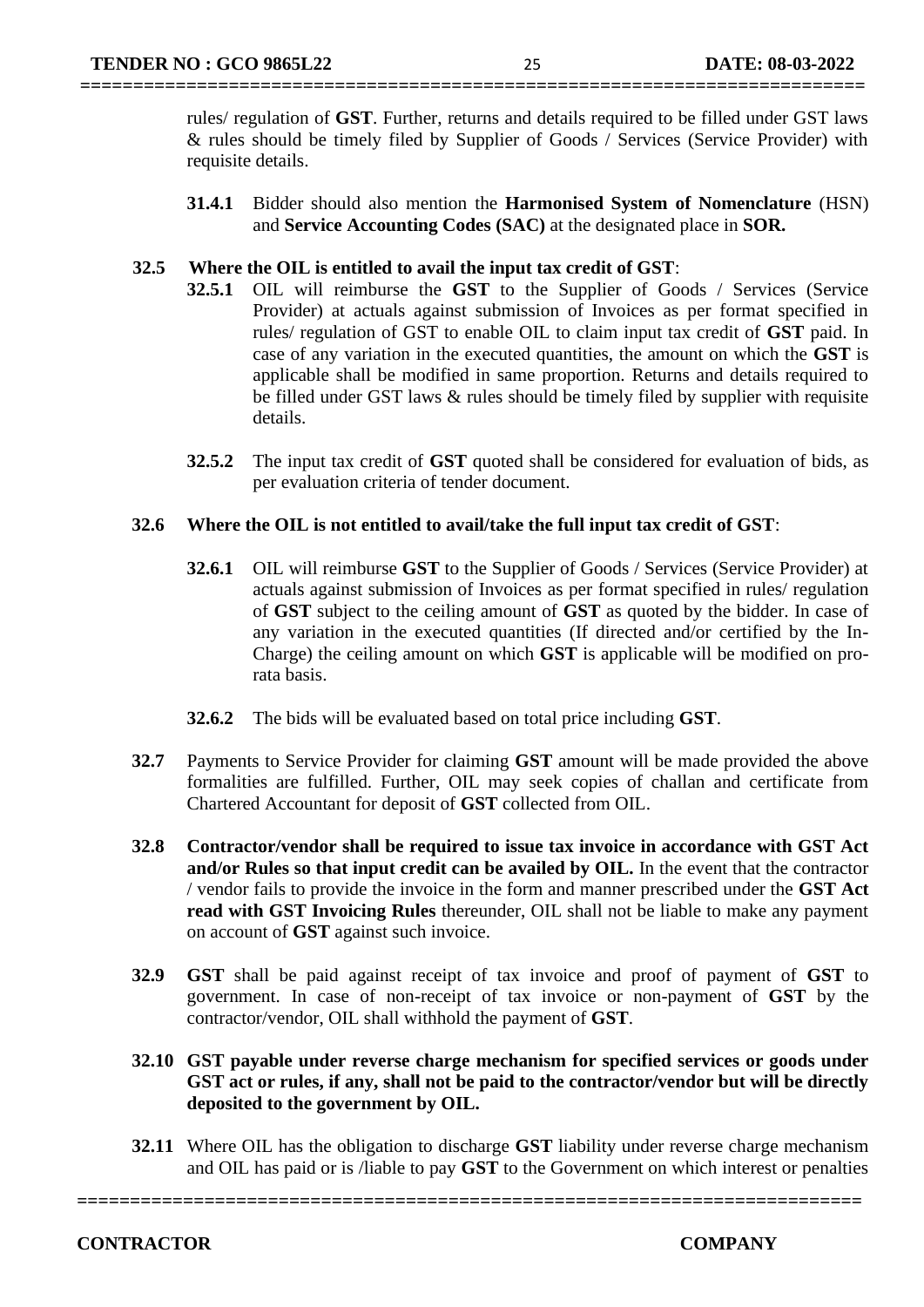becomes payable as per GST laws for any reason which is not attributable to OIL or ITC with respect to such payments is not available to OIL for any reason which is not attributable to OIL, then OIL shall be entitled to deduct/ setoff / recover such amounts against any amounts paid or payable by OIL to Contractor / Supplier.

- **32.12** Notwithstanding anything contained anywhere in the Agreement, in the event that the input tax credit of the **GST** charged by the Contractor / Vendor is denied by the tax authorities to OIL for reasons attributable to Contractor / Vendor, OIL shall be entitled to recover such amount from the Contractor / Vendor by way of adjustment from the next invoice. In addition to the amount of **GST**, OIL shall also be entitled to recover interest at the rate prescribed under GST Act and penalty, in case any penalty is imposed by the tax authorities on OIL.
- **32.13** TDS under GST, if applicable, shall be deducted from contractor's/vendor's bill at applicable rate and a certificate as per rules for tax so deducted shall be provided to the contractor/vendor.
- **32.14** The Contractor will be under obligation for charging correct rate of tax as prescribed under the respective tax laws. Further the Contractor shall avail and pass on benefits of all exemptions/concessions available under tax laws. Any error of interpretation of applicability of taxes/ duties by the contractor shall be to contractor's account.
- **32.15 It is the responsibility of the bidder to quote the correct GST rate. The classification of goods/services as per GST (Goods & Service Tax) Act should be correctly done by the contractor to ensure that input tax credit on GST (Goods & mine ) is not lost to the OIL on account of any error on the part of the contractor.**
- **32.16** In case, the quoted information related to various taxes, duties & levies subsequently proves wrong, incorrect or misleading, OIL will have no liability to reimburse the difference in the duty/ tax, if the finally assessed amount is on the higher side and OIL will have to right to recover the difference and in case the rate of duty/ taxes finally assessed is on the lower side.
- **32.17** Notwithstanding anything mentioned elsewhere in the Bidding Document the aggregate liability of OIL towards Payment of GST shall be limited to the volume of GST declared by the bidder in its bid  $&$  nothing shall be payable extra except for the statutory variation in GST.
- **32.18** Further, it is the responsibility of the bidders to make all possible efforts to make their accounting / IT system GST compliant in order to ensure availability of Input Tax Credit (ITC) to Oil India Ltd
- **32.19** GST liability, if any on account of supply of free samples against any tender shall be to bidder's account.
- **32.20** In case of statutory variation in **GST,** other than due to change in turnover, payable on the contract value during contract period, the Supplier of Goods / Services (Service Provider) shall submit a copy of the 'Government Notification' to substantiate the rate as applicable on the Bid due date and on the date of revision.

**==========================================================================**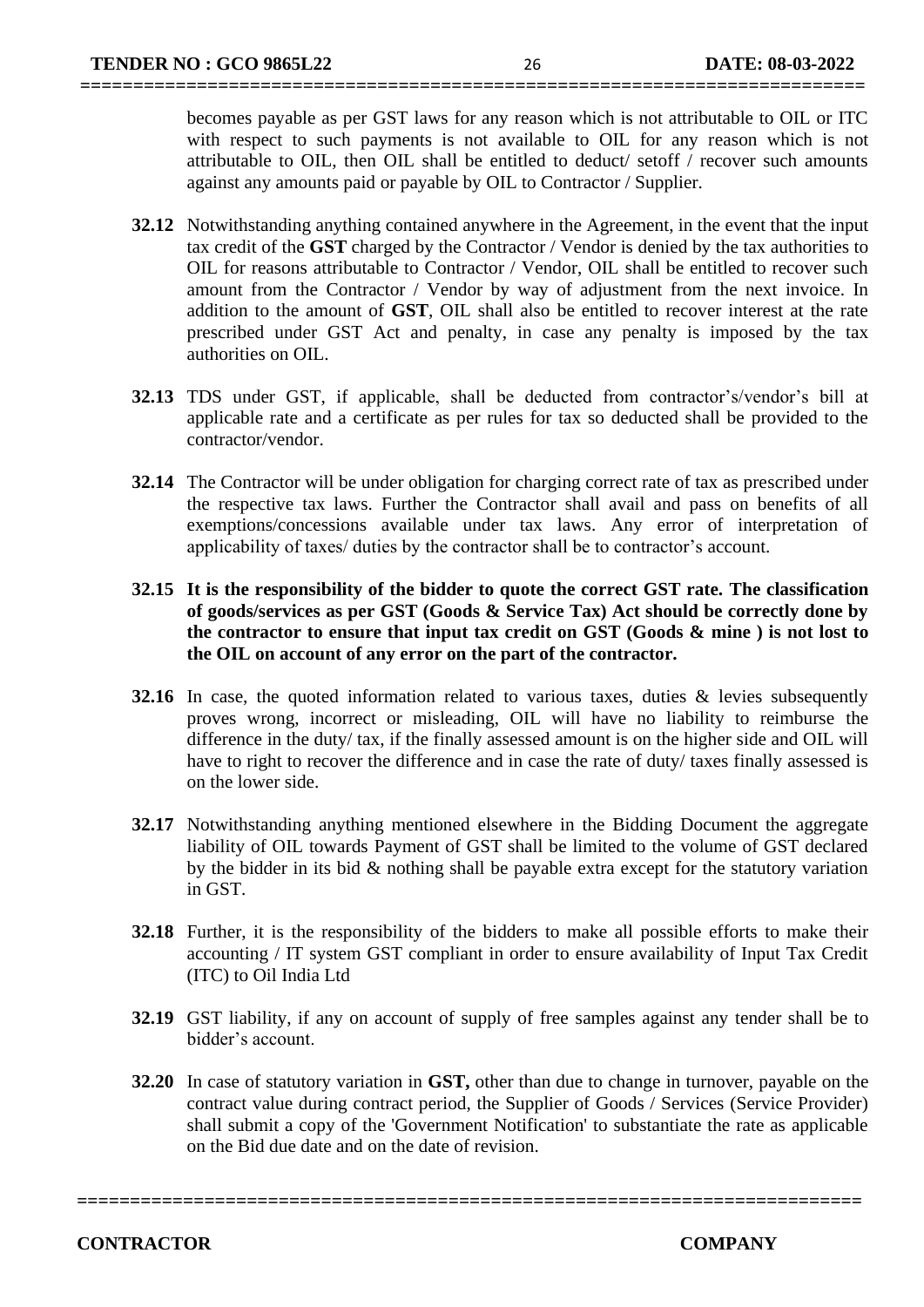Beyond the contract period, in case OIL is not entitled for input tax credit of **GST**, then any increase in the rate of **GST** beyond the contractual delivery period shall be to Service provider's account whereas any decrease in the rate **GST** shall be passed on to the OIL.

**==========================================================================**

Beyond the contract period, in case OIL is entitled for input tax credit of **GST**, then statutory variation in applicable **GST** on supply and on incidental services, shall be to OIL's account.

Claim for payment of **GST**/ Statutory variation, should be raised within two [02] months from the date of issue of 'Government Notification' for payment of differential (in %) **GST**, otherwise claim in respect of above shall not be entertained for payment of arrears. **The base date for the purpose of applying statutory variation shall be the Bid Opening Date.**

- **32.21** The contractor will be liable to ensure to have registered with the respective tax authorities, wherever applicable and to submit self-attested copy of such registration certificate(s) and the Contractor will be responsible for procurement of material in its own registration (GSTIN) and also to issue its own Road Permit/ E-way Bill, if applicable etc.
- **32.22 In case the bidder is covered under Composition Scheme under GST laws, then bidder should quote the price inclusive of the GST (CGST & SGST/UTGST or IGST). Further, such bidder should mention "Cover under composition system" in column for GST (CGST & SGST/UTGST or IGST) of price schedule.**
- **32.23 OIL will prefer to deal with registered supplier of goods/ services under GST. Therefore, bidders are requested to get themselves registered under GST, if not registered yet. However, in case any unregistered bidder is submitting their bid, their prices will be loaded with applicable GST while evaluation of bid. Where OIL is entitled for input credit of GST, the same will be considered for evaluation of bid as per evaluation methodology of tender document.**
- **32.24** Procurement of Specific Goods: Earlier, there is no tax incidence in case of import of specified goods (i.e. the goods covered under List-34 of Customs Notification no. 12/2012- Cus dated. 17.03.2012 as amended). Customs duty is not payable as per the policy. However, under GST regime, IGST Plus GST compensation cess (if applicable) would be leyiable on such imports. Bidders should quote GST as inclusive considering IGST component for the imported Materials portion while quoting their prices on destination basis. However, GST rate to be specified in the price bid format.

### **32.25 Documentation requirement for GST**

**The vendor will be under the obligation for invoicing correct tax rate of tax/duties as prescribed under the GST law to OIL, and pass on the benefits, if any, after availing input tax credit.** 

Any invoice issued shall contain the following particulars :

**==========================================================================**

- a) Name, address and GSTIN of the supplier;
- b) Serial number of the invoice;
- c) Date of issue;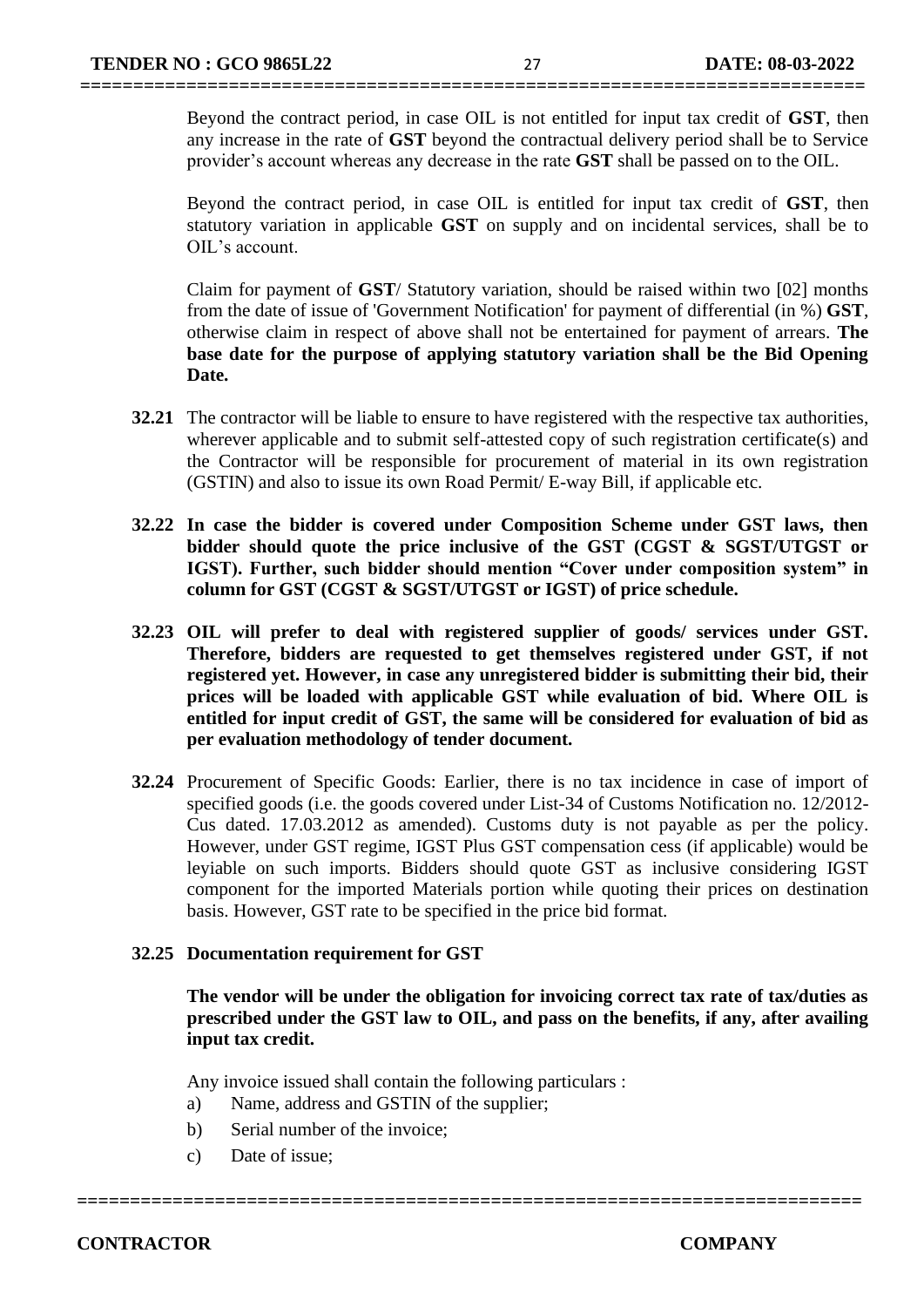d) Name, address and GSTIN or UIN, if registered of the recipient;

**==========================================================================**

- e) Name and address of the recipient and the address of the delivery, along with the State and its code,
- f) HSN code of goods or **Accounting Code of services[SAC];**
- g) Description of goods or services;
- h) Quantity in case of goods and unit or Unique Quantity Code thereof;
- i) Total value of supply of goods or services or both;
- j) Taxable value of supply of goods or services or both taking into discount or abatement if any;
- k) Rate of tax (IGST,CGST, SGST/ UTGST, cess);
- l) Amount of tax charged in respect of taxable goods or services (IGST,CGST, SGST/UTGST, cess);
- m) Place of supply along with the name of State, in case of supply in the course of interstate trade or commerce;
- n) Address of the delivery where the same is different from the place of supply and
- o) Signature or digital signature of the supplier or his authorised representative. GST invoice shall be prepared in triplicate, in case of supply of goods, in the following manner
- a) The original copy being marked as ORIGINAL FOR RECIPIENT;
- b) The duplicate copy being marked as DUPLICATE FOR TRANSPORTER and
- c) The triplicate copy being marked as TRIPLICATE FOR SUPPLIER.

In case of any advance given against any supplies contract, the supplier of the goods shall issue Receipt Voucher containing the details of details of advance taken along with particulars as mentioned in clause no. (a), (b), (c), (d), (g), (k), (l), (m) & (o) above.

IN WITNESS whereof the parties hereunto set their hands seals the day and year first written above

### SIGNED & DELIVERED FOR AND ON BEHALF OF CONTRACTOR

(Signature of Contractor or his legal Attorney)

\_\_\_\_\_\_\_\_\_\_\_\_\_\_\_\_\_\_\_\_\_\_\_\_\_\_\_\_\_\_\_\_\_\_\_\_\_

 $\mathbf{b} \mathbf{v}$ the hand of \_\_\_\_\_\_\_\_\_\_\_\_\_\_\_\_\_\_\_\_\_\_\_\_\_\_its Partner/Legal Attorney And in presence of

\_\_\_\_\_\_\_\_\_\_\_\_\_\_\_\_\_\_\_\_\_\_\_\_\_\_\_\_\_\_\_\_\_\_\_\_\_

Date:

(Full Name of Signatory)

\_\_\_\_\_\_\_\_\_\_\_\_\_\_\_\_\_\_\_\_\_\_\_\_\_\_\_\_\_\_\_\_\_\_\_ (Seal of Contractor's Firm)

(Signature of witness)

\_\_\_\_\_\_\_\_\_\_\_\_\_\_\_\_\_\_\_\_\_\_\_\_\_\_\_\_\_\_\_\_\_\_\_\_\_\_\_

(Full Name of Signatory)

\_\_\_\_\_\_\_\_\_\_\_\_\_\_\_\_\_\_\_\_\_\_\_\_\_\_\_\_\_\_\_\_\_\_\_\_\_\_\_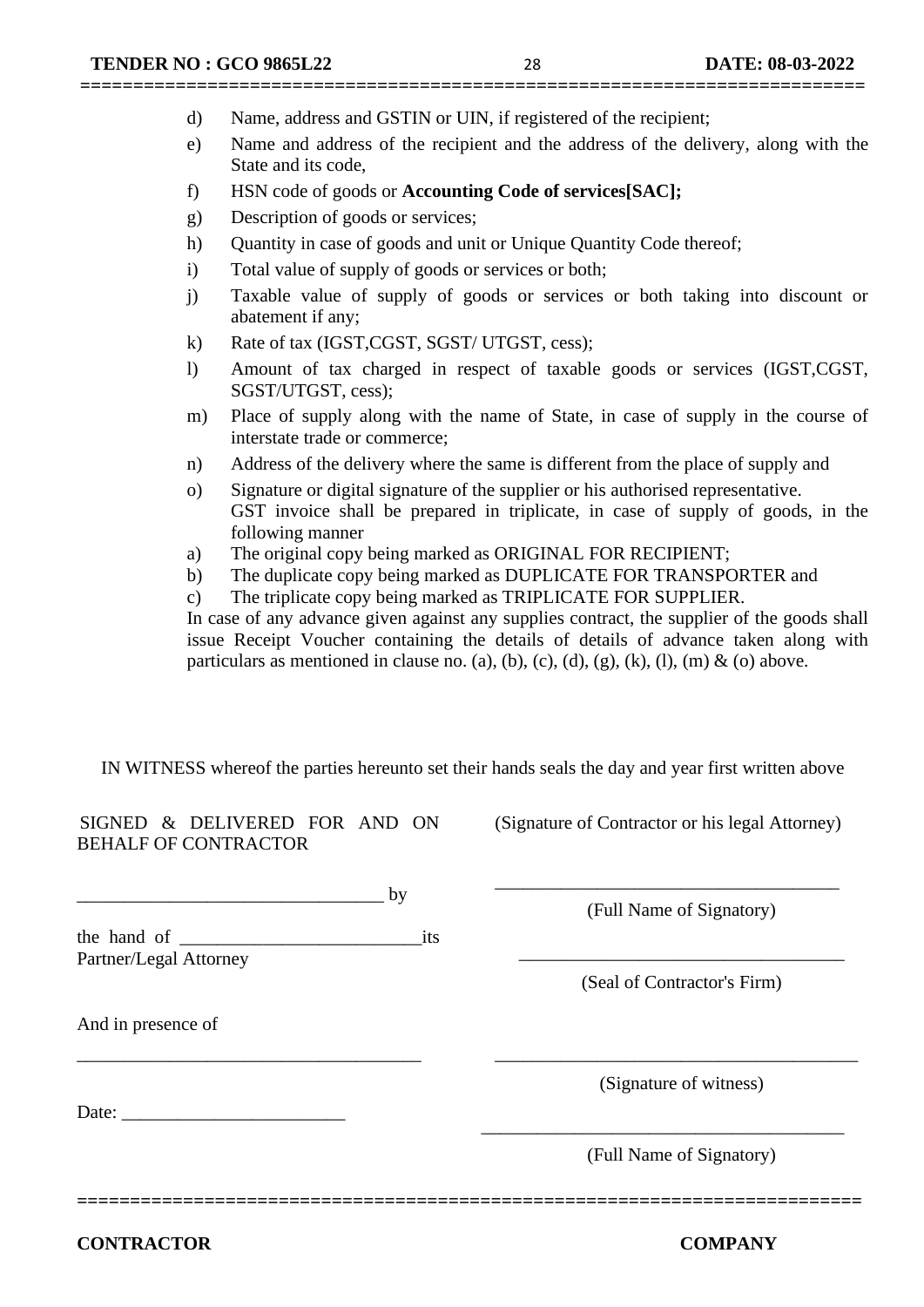BEHALF OF OIL INDIA LIMITED Date : \_\_\_\_\_\_\_\_\_\_\_\_\_\_\_\_\_\_ \_\_\_\_\_\_\_\_\_\_\_\_\_\_\_\_\_\_\_\_\_\_\_\_\_\_\_\_\_\_\_\_\_\_\_\_\_\_\_

Designation \_\_\_\_\_\_\_\_\_\_\_\_\_\_\_

(Signature of Acceptor)

SIGNED & DELIVERED FOR & ON

### Address:

\_\_\_\_\_\_\_\_\_\_\_\_\_\_\_\_\_\_\_\_\_\_\_\_\_\_\_\_\_\_\_\_\_\_\_\_\_\_\_

### **CONTRACTOR COMPANY**

**==========================================================================**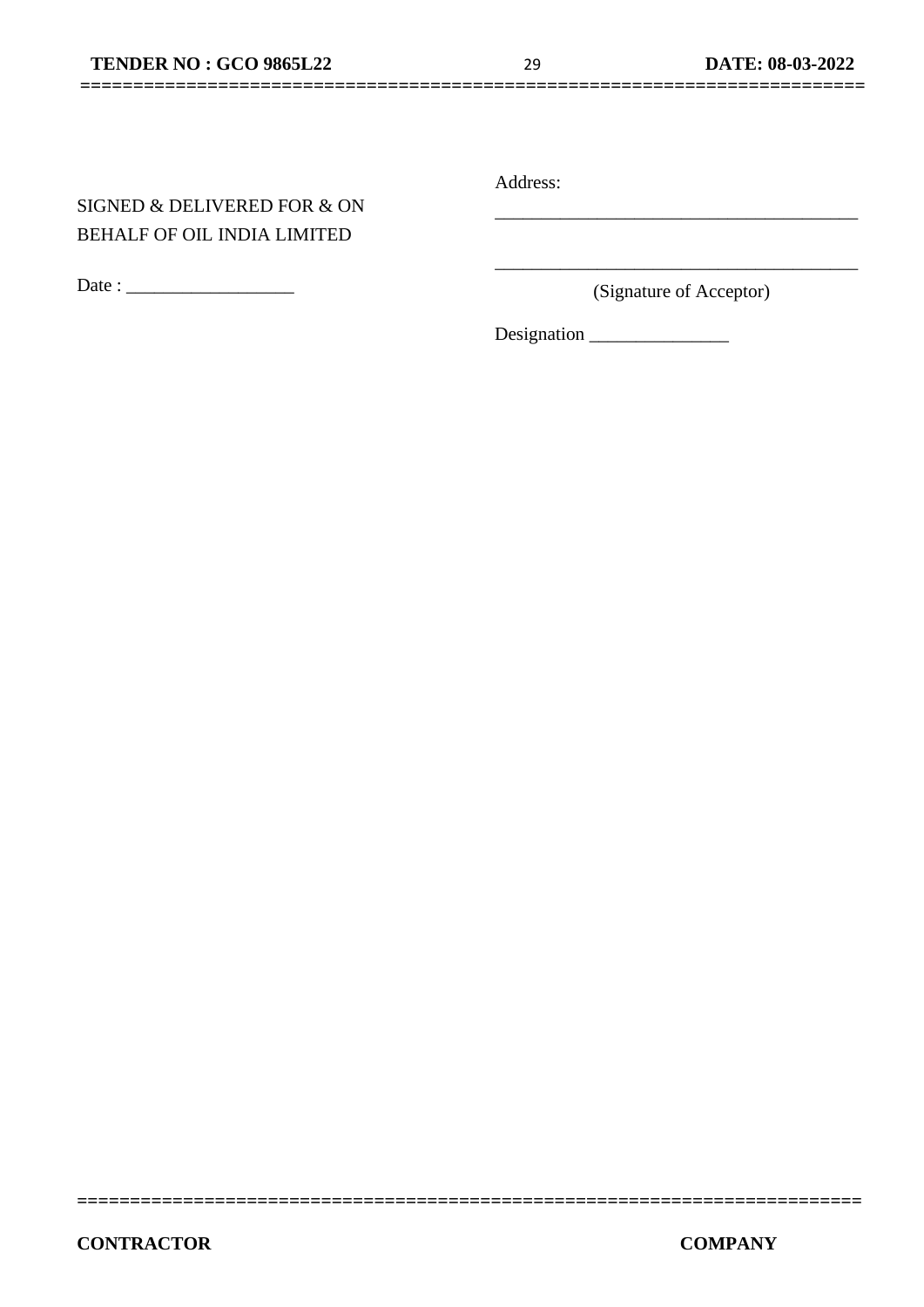**TENDER NO : GCO 9865L22** 30 **DATE: 08-03-2022**

**==========================================================================**

### **PRICE BID FORMAT : SECTION-II PROFORMA-A**

**Hiring services for upkeeping and maintenance of newly constructed industrial area under UGPS Ph-II Project at Ps9, Dumar on as and when required basis** .

### SL. NO. DESCRIPTION OF WORK **OTY (A)** UNIT RATE PER UNIT **(B) (Rs.)** TOTAL AMOUNT **(C)**=(AXB) **(Rs.) SERV** ICE ACCO UNTI NG **CODE (SAC) SPECIFY** % OF GST ON **(C)** TOTAL **AMOUNT (D) =(C)+GST ON (C) (Rs.)** FIG WORD 10 **Hiring Servics of 14 MT Hydra:-** Considering Hydra requirementfor 20 days@ 8Hrs/Day. **12 DAY** 20 **Hiring Services of Excavator (JCB):-** Considering Exacavator requirement for 35 Hrs for excavating and backfilling. **35 HR** 30 **Hiring Services of Cleaning and upkeeping the new Project area:-** After commissioning all the project site needs to cleaned for safe and smooth operation.  $15000$   $\mid$  M<sub>2</sub> 40 **Hiring Services of Cable laying/ Repairing:-** Hiring Services of Cable laying/ Repairing. **50 M**

### **SCHEDULE OF QUANTITIES (SOQ), SERVICE/WORK AND RATES**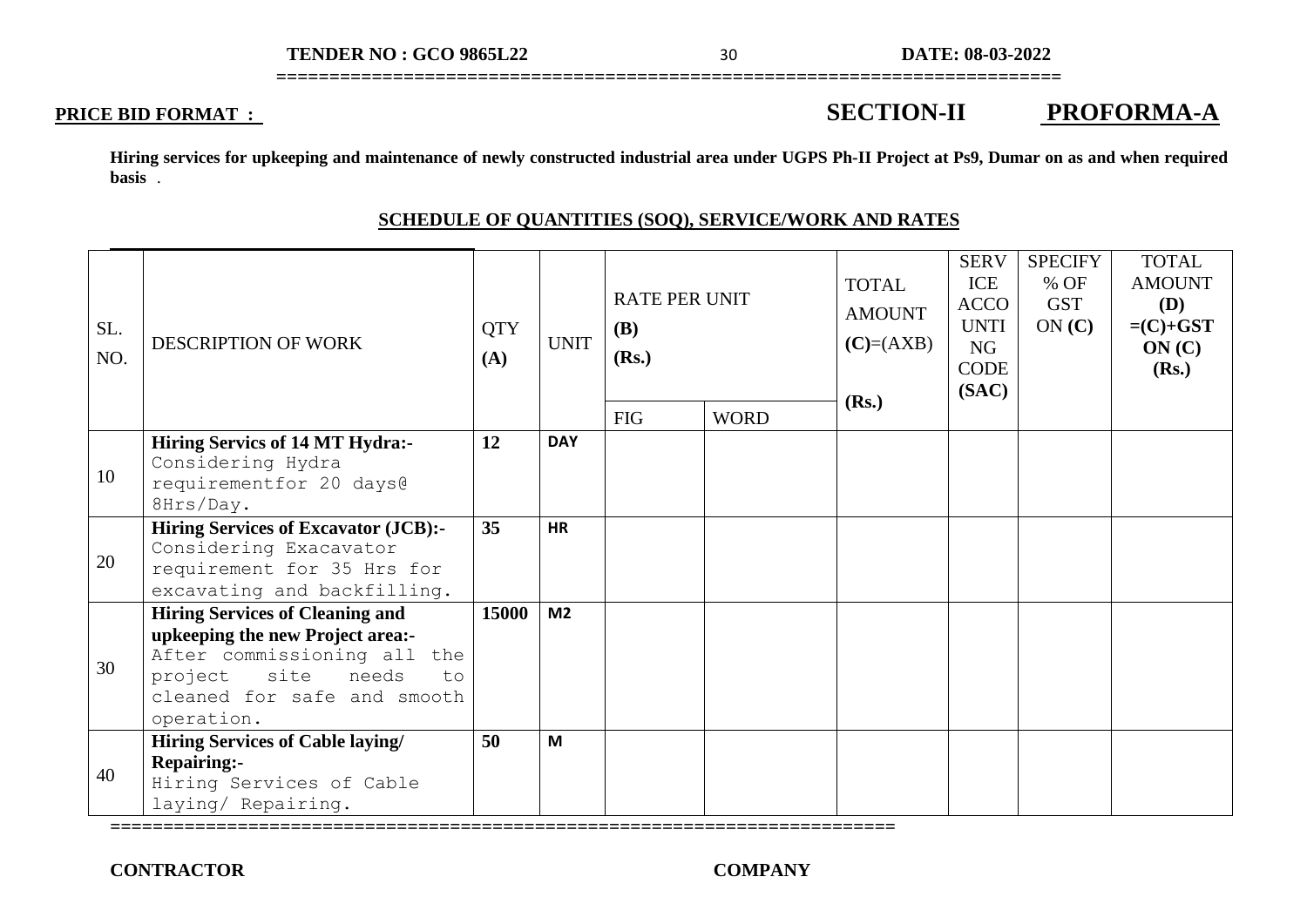**==========================================================================**

| 50 | <b>Hiring Services for welding, cutting</b><br>and fabrication :-<br>Hiring Services for supply<br>of materials, welding, Cutting<br>Fabrication including supply<br>of materials. | 1000 | КG             |  |  |  |
|----|------------------------------------------------------------------------------------------------------------------------------------------------------------------------------------|------|----------------|--|--|--|
| 60 | Hiring services of painting:                                                                                                                                                       | 130  | M <sub>2</sub> |  |  |  |
|    | <b>GRAND TOTAL</b>                                                                                                                                                                 |      |                |  |  |  |

Total Price **excluding** GST(C) (In words)

Total Price **including** GST(**D**) (In words)

**Notes:**1. The price/rate(s) quoted by the Bidders will be inclusive of all taxes except **GST** (i.e. IGST or CGST and SGST/UTGST as applicable in case of interstate supply or intra state supply respectively and Cess on GST , if applicable) on the final services. However, GST rate (including cess) to be provided in the respective places in the Price Bid.

2. OIL will prefer to deal with registered bidder under GST. Therefore, bidders are requested to get themselves registered under GST, if not registered yet.

However, in case any unregistered bidder is submitting their bid, their prices will be loaded with applicable GST while evaluation of bid. Where OIL is entitled for input credit of GST, the same will be considered for evaluation of bid as per evaluation methodology of tender document."

3. Price Bid uploaded without giving any of the details of the taxes (Including rates and amounts) will be considered as inclusive of all taxes including GST.

**==========================================================================**

When a bidder mentions taxes as extra without specifying the rates & amount, the offer will be loaded with maximum value towards taxes received against the tender for comparison purposes. If the bidder emerges as lowest bidder after such loading, in the event of order on that bidder, taxes mentioned by OIL on the Purchase Order/ Contracts will be binding on the bidder."

4. Refer GST Clauses**(Clause no. 45 of GCC).**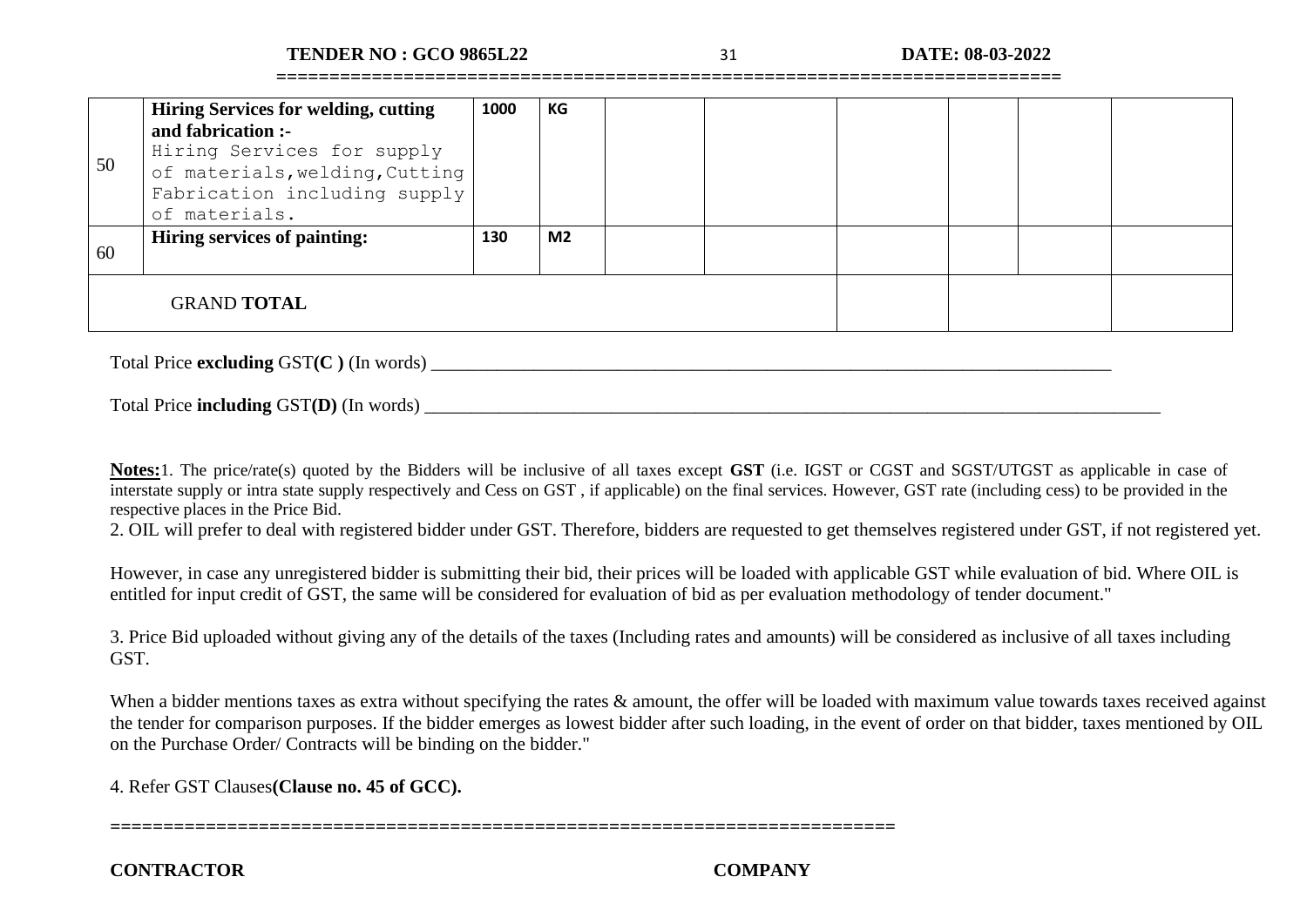**TENDER NO : GCO 9865L22** 32 **DATE: 08-03-2022**

5. Bidders are required to quote for all the items as per Price Bid Format; otherwise the offer of the bidder will be straightway rejected.

**==========================================================================**

6. Bidders are also requested to refer the Taxes and Duties clause during GST regime attached vide *Annexure-I* for compliance .

*7. Bidders are also requested to sign & seal on their Price bid..*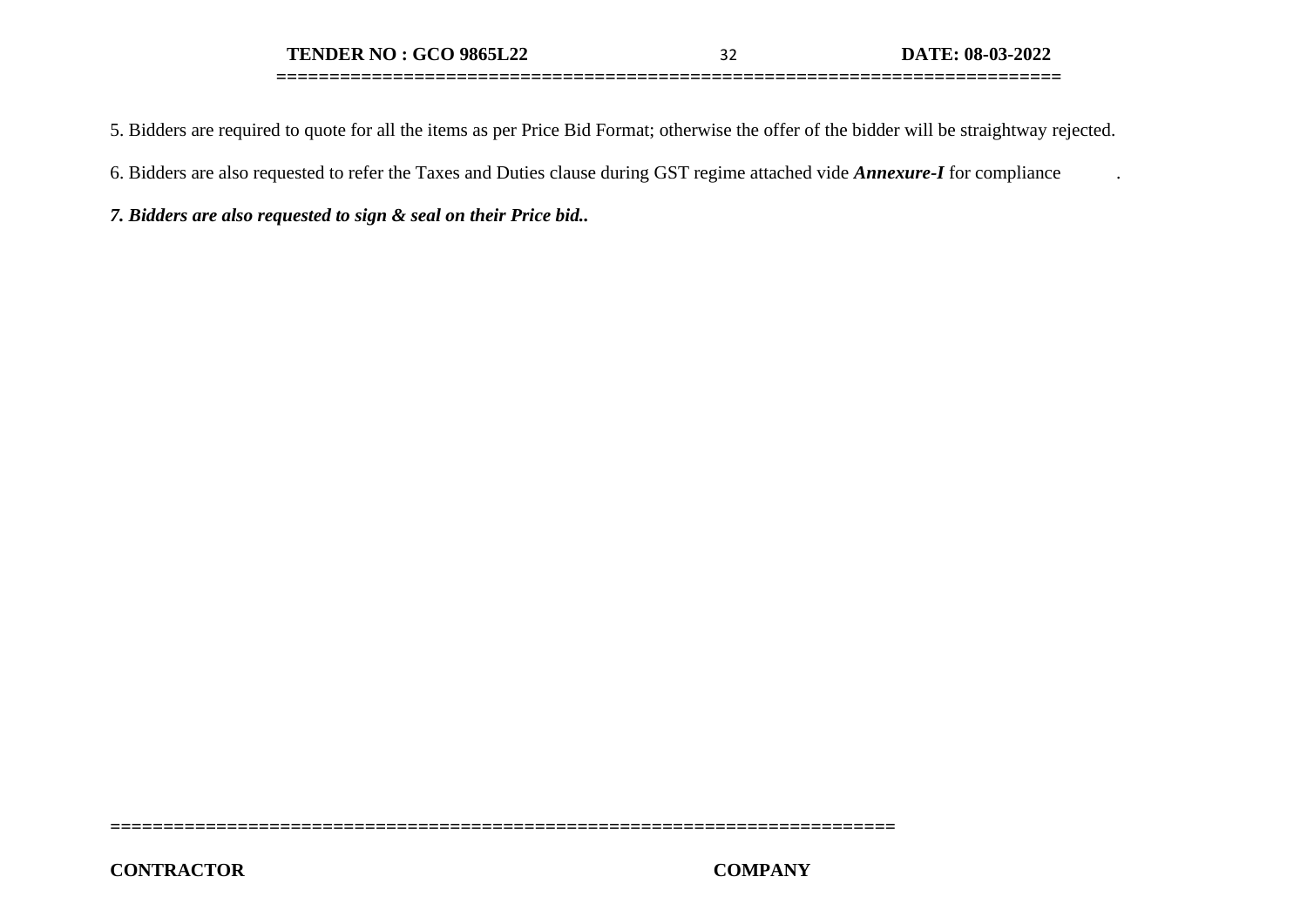### **Annexure –I**

### **TAXES AND DUTIES CLAUSE - FOR VENDOR/SUPPLIER/CONTRACTOR (For Supplies/ Services during GST Regime i.e., New Tender)**

**======================================================================**

### **INDIRECT TAXES/ GST**

- 1. For the purposes of levy and imposition of GST, the expressions shall have the following meanings:
	- (a) GST means any tax imposed on the supply of goods and/or services under GST Law.
	- (b) Cess means any applicable cess, existing or future on the supply of Goods and Services as per Goods and Services Tax (Compensation to States) Act, 2017.
	- (c) GST Law means IGST Act 2017, CGST Act 2017, UTGST Act, 2017 and SGST Act, 2017and all related ancillary Rules and Notifications issued in this regard from time to time.
- 2. **The rates quoted by the bidders shall be inclusive of all taxes, duties and levies.** However, bidders are required to provide separately the rate and amount of all types of taxes, duties and levies. In case, the quoted information related to various taxes, duties & levies subsequently proves wrong, incorrect or misleading, OIL will have no liability to reimburse the difference in the duty/ tax, if the finally assessed amount is on the higher side and OIL will have to right to recover the difference in case the rate of duty/ taxes finally assessed is on the lower side. Further, for the purpose of this contract, it is agreed between the parties that if Goods and Services Tax introduced during the tenure of this contract/agreement then the bidders have to clearly show the amount of GST separately in the Tax Invoices. Further, it is the responsibility of the bidders to make all possible efforts to make their accounting / IT system GST compliant in order to ensure availability of Input Tax Credit (ITC) to Oil India Ltd.
- 3. **Offers without giving any of the details of the taxes (Including rates and amounts) as specified above will be considered as inclusive of all taxes including GST.** When a bidder mentions taxes as extra without specifying the rates &amount, the offer will be loaded with maximum value towards taxes received against the tender for comparison purposes. If the bidder emerges as lowest bidder after such loading, in the event of order on that bidder, taxes mentioned by OIL on the Purchase Order/ Contracts will be binding on the bidder.
- **4. Bidders are required to pass on the benefit arising out of introduction of GST, including seamless flow of Input Tax Credit, reduction in Tax Rate on inputs as well as final goods by way of reduction of price as contemplated in the provision relating to Anti-Profiteering Measure vide Section 171 of the CGST Act, 2017. Accordingly, for supplies made under GST, the bidders should confirm that benefit of lower costs has been passed on to OIL by way of lower prices/taxes and also provide details of the same as applicable. OIL reserves the right to examine such details about costs of inputs/input services of the bidders to ensure that the intended benefits of GST have been passed on to OIL.**
- 5. Oil India Ltd. shall declare the value of free issue of materials and services, if any, involved in the execution of the contract. The Contractor should consider the same while working out the GST liability, if any. Further in cases where GST is leviable on any facilities provided by OIL and used by bidders and the consideration for which is recovered by OIL in the form of reduction in the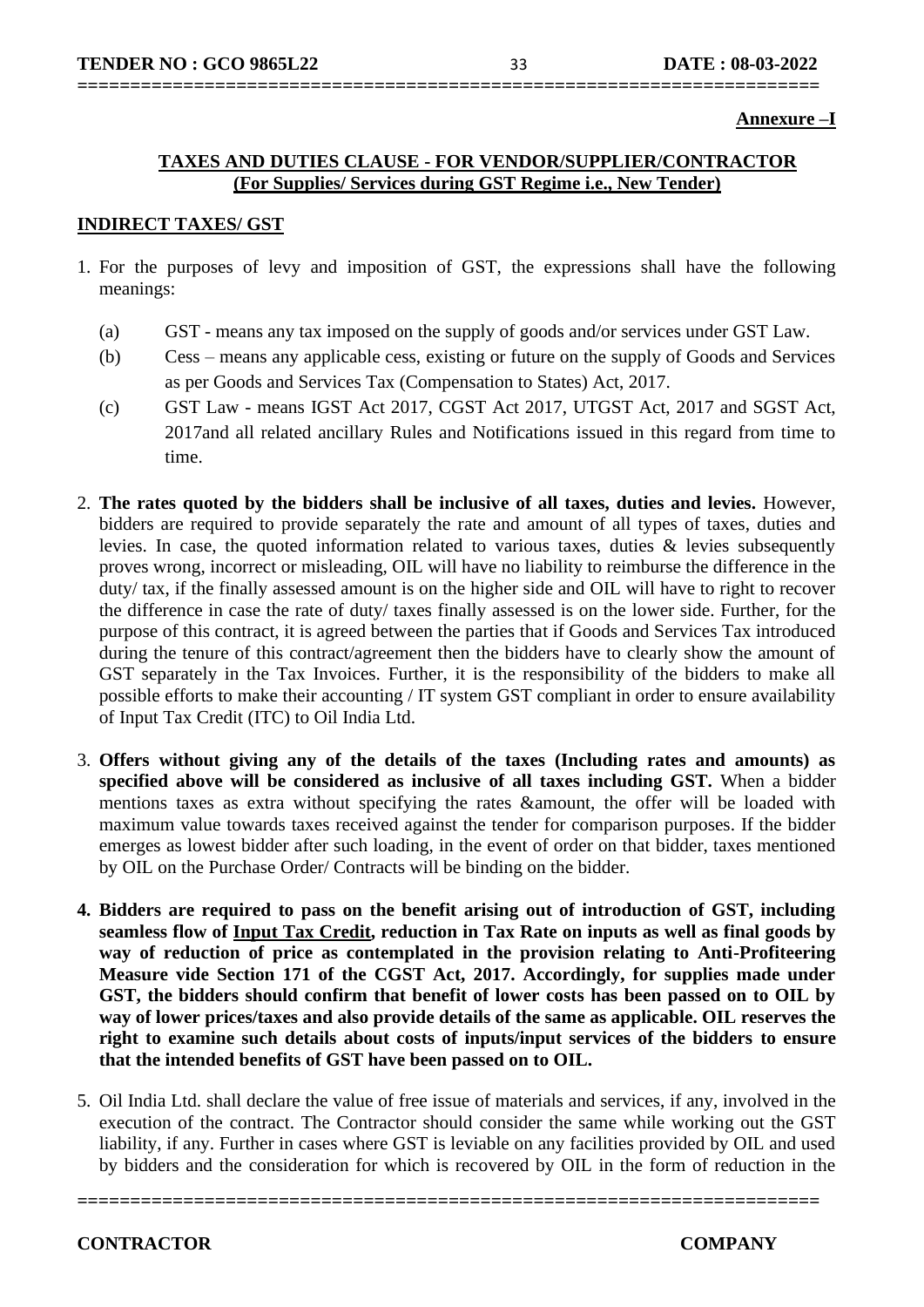invoice raised by bidders then OIL will raise GST invoices on such transactions and the same will be reimbursed by bidders.

**======================================================================**

### **6. When Input tax credit is available for Set Off as per the end use certification given by User Department at the time of raising Purchase Requisition (P.R.)**

Evaluation of L-1 prices shall be done based on Quoted price after deduction of Input Tax Credit (ITC) of GST, if available to OIL.OIL shall evaluate the offers on the basis of the quoted rates only and any claim subsequently by the bidders for additional payment/liability shall not be admitted and has to be borne by the bidders

### **When Input tax credit is NOT available for Set Off**

Evaluation of L-1 prices shall be done based on Quoted price only.OIL shall evaluate the offers on the basis of the quoted rates only and any claim subsequently by the bidders for additional payment/liability shall not be admitted and has to be borne by the bidders

- 7. In a situation where Purchase Orders (POs)/ Contracts have been placed prior to GST Regime and supplies are effected during GST Regime, it is made clear that any statutory variation (increase/decrease) due to introduction of GST, as the case may be, but within the contractual delivery/completion period will be to the account of OIL subject to documentary evidence. However, any increase in statutory levy after the expiry of the scheduled date of delivery shall be to the supplier's account.
- 8. Bidders agree to do all things not limited to providing GST compliant Tax Invoices or other documentation as per GST law relating to the supply of goods and/or services covered in the instant contract like raising of and /or acceptance or rejection of credit notes / debit notes as the case may be, payment of taxes, timely filing of valid statutory Returns for the tax period on the **Goods and Service Tax Network (GSTN),** submission of general information as and when called for by OIL in the customized format shared by OIL in order to enable OIL to update its database etc. that may be necessary to match the invoices on GSTN common portal and enable OIL to claim input tax credit in relation to any GST payable under this Contract or in respect of any supply under this Contract.
- **9. In case Input Tax Credit of GST is denied or demand is recovered from OIL by the Central / State Authorities on account of any non-compliance by bidders, including non-payment of GST charged and recovered, the Vendor/Supplier/Contractor shall indemnify OIL in respect of all claims of tax, penalty and/or interest, loss, damages, costs, expenses and liability that may arise due to such non-compliance. OIL, at its discretion, may also withhold/recover such disputed amount from the pending payments of the bidders.**

**======================================================================** 

10.GST liability, if any on account of supply of free samples against any tender shall be to bidder's account.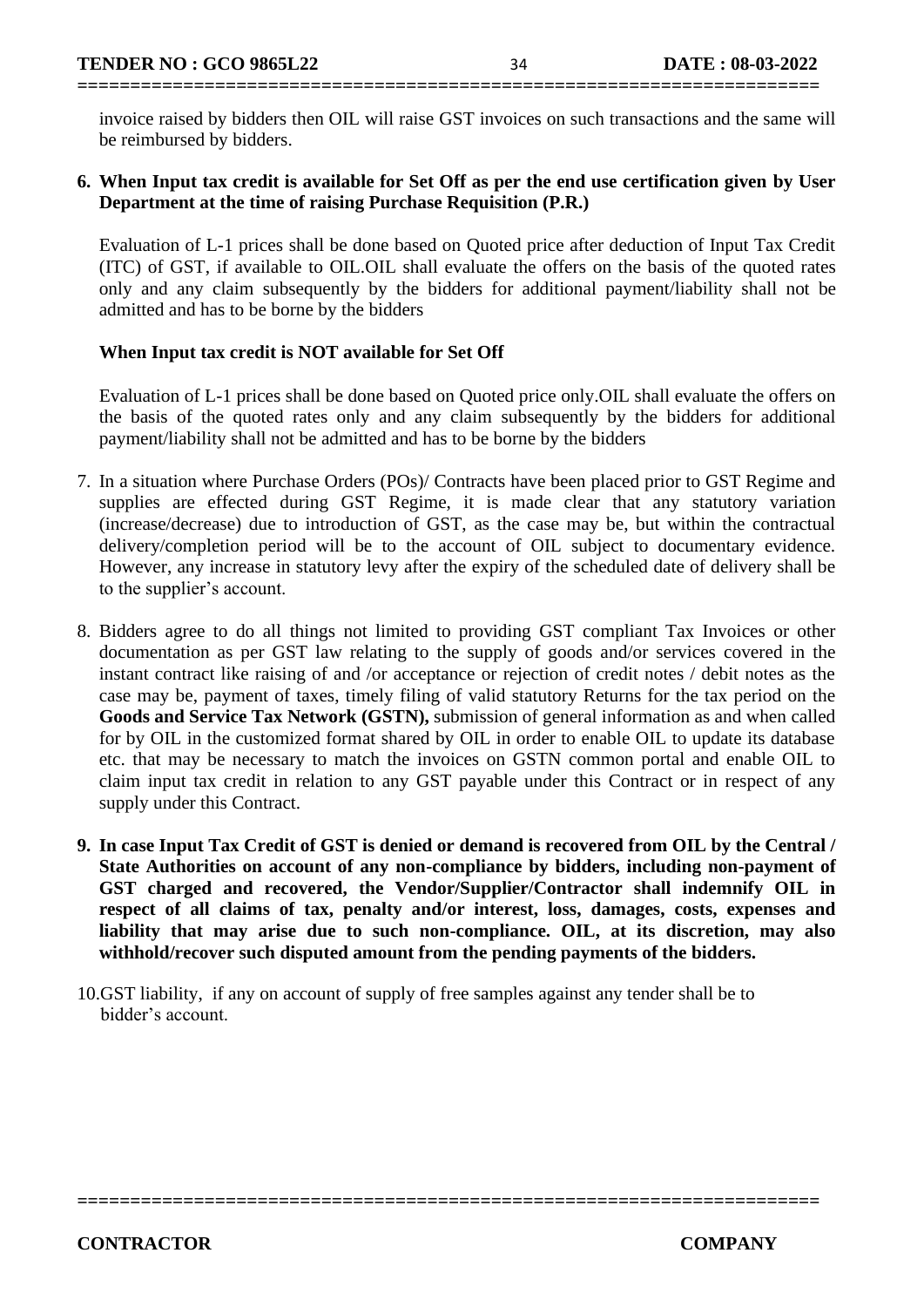### OIL INDIA LIMITED (A Govt. of India Enterprise) Udyan Vihar, Narengi, Guwahati, Assam

**======================================================================**

### **SPECIAL TERMS AND CONDITIONS SECTION-III**

1.0 Bidder should deploy experienced persons.

2.0 Location wise daily deployment of manpower will be under jurisdiction of Pump Station No 09, Dumar. Location of work may change time to time as per OIL's requirement. The contractor has to provide the services as per requirement of OIL.

3.0 In case of leave/ absent of deployed personnel, the contractor should engage experienced persons only as reliever when needed.

4.0 Contract or should provide proper Personnel Protective Equipment (PPEs) as per the hazard involved and risk assessed for the job and conforming to statutory requirement like safety shoe, helmet etc. to the manpower engaged by them on yearly or as and when required basis.

HSE POINTS:

1. It will be solely the Contractor's responsibility to fulfil all the legal formalities with respect to the Health, Safety and Environmental aspects of the entire job (namely; the person employed by him, the equipment ,the environment, etc.) under the jurisdiction of the district of that state where it is operating. . Ensure that all subcontractors hired by him comply with the same requirement as the contractor himself and shall be liable for ensuring compliance all HSE laws by the sub or subsubcontractors.

2. Every person deployed by the contractor in a Factory must wear safety gadgets to be provided by the contractor. The Contractor shall provide proper Personnel Protective Equipment as per the hazard identified and risk assessed for the job and conforming to statutory requirement and company PPE schedule. Safety appliances like protective footwear, Safety Helmet and Full Body harness has to be DGMS approved. Necessary supportive document shall have to be submitted as proof. If the Contractor fails to provide the safety items as mentioned above to the working personnel, the Contractor may apply to the Company (OIL) for providing the same. OIL will provide the safety items, if available. But in turn, OIL will recover the actual cost of the items by deducting from Contractor's Bill. . However, it will be the Contractor's sole responsibility to ensure that the persons engaged by him in the Factory use the proper PPE while at work.

3. All the safety gears mentioned above are to be provided to the working personnel before commencement of the work.

4. The Contractor shall prepare written Safe Operating Procedure (SOP) for the work to be carried out, including an assessment of risk, wherever possible and safe methods to deal with it/them. The SOP should clearly state the risk arising to men, machineries & material from the mining operation / operations to be done by the contractor and how it is to be managed.

5. The contractor shall provide a copy of the SOP to the person designated by the Factory owner who shall be supervising the contractor's work.

6. Contractor has to ensure that all work is carried out in accordance with the Statute and SOP and for the purpose he may deploy adequate qualified and competent personnel for the purpose of carrying out the job in a safe manner. For work of a specified scope/nature, he should develop and provide to the Factory owner a site specific code of practice in line.

7. It will be entirely the responsibility of the Contractor/his Supervisor/representative to ensure strict adherence to all HSE measures and statutory rules during operation in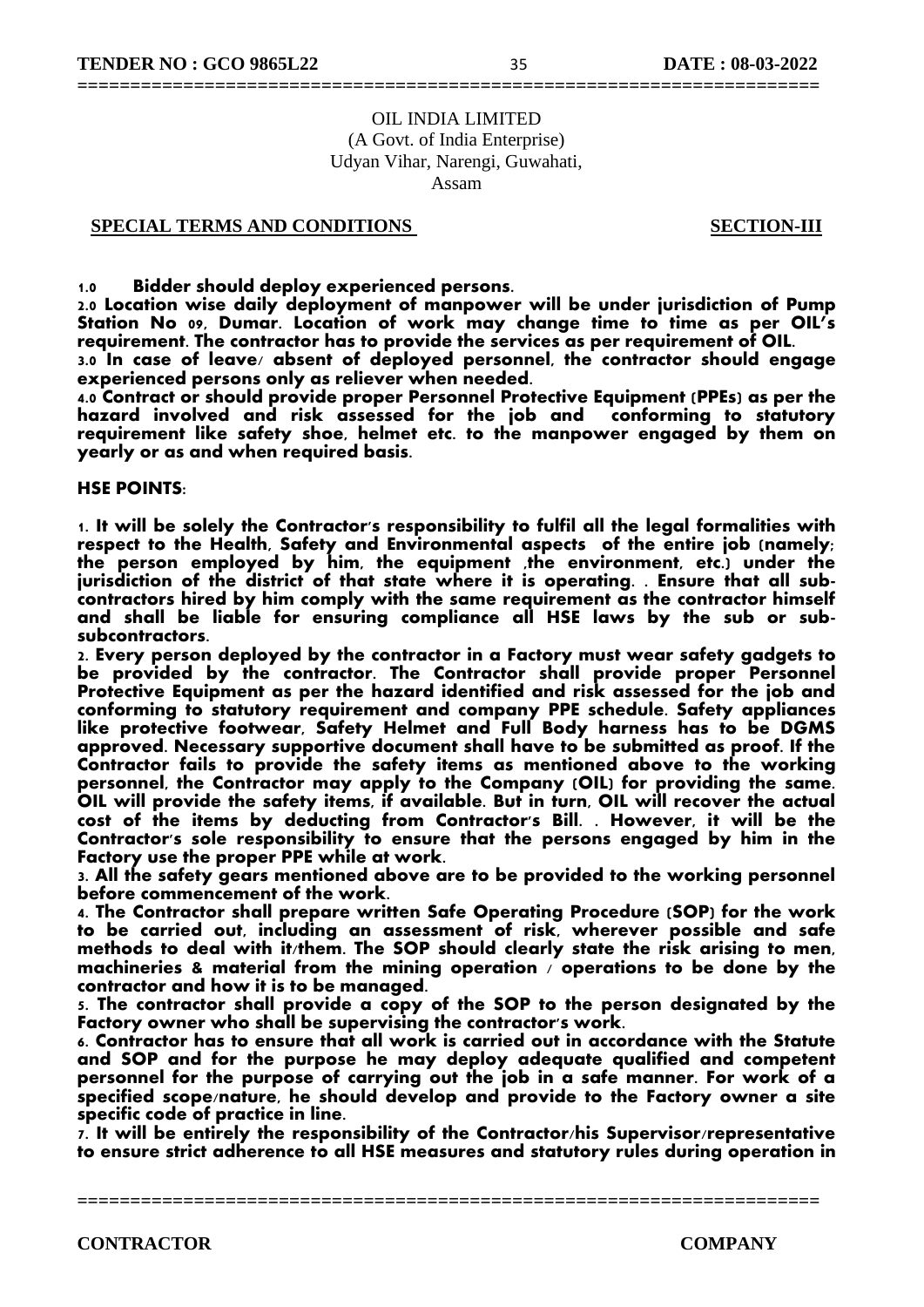OIL's installations and safety of workers engaged by him. The crew members will not refuse to follow any instruction given by company's Installation Manager / Safety Officer / Engineer / Official / Supervisor/Junior Engineer for safe operation.

**======================================================================**

8. Any compensation arising out of the job carried out by the Contractor whether related to pollution, Safety or Health will be paid by the contractor only.

9. Any compensation arising due to accident of the Contractor's personnel while carrying out the job, will be payable by the contractor.

10. The contractor shall have to report all incidents including near miss to Installation Manager / departmental representative of the concerned department of OIL.

11. The contractor has to keep a register of the persons employed by him/her. The contractor's supervisor shall take and maintain attendance of his men every day for the work, punctually.

12. If the company arranges any safety class / training for the working personnel at site (company employee, contractor worker, etc.) the contractor will not have any objection to any such training.

13. To arrange daily tool box meeting and regular site safety meetings and maintain records.

14. Records of daily attendance, accident report etc. are to be maintained by the contractor(If applicable).

15. A contractor employee must, while at work, take reasonable care for the health and safety of people who are at the employee's place of work and who may be affected by the employee's act or omissions at work.

16. A contractor employee must, while at work, cooperate with his or her employer or other persons so far as is necessary to enable compliance with any requirement under the act or the regulations that is imposed in the interest of health, safety and welfare of the employee or any other person.

17. Contractor's arrangements for health and safety management shall be consistent with those for the mine owner/ Factory manager.

18. In case Contractor is found non-compliant of HSE laws as required company will have the right for directing the contractor to take action to comply with the requirements, and for further non-compliance, the contractor will be penalized prevailing relevant Acts/Rules/Regulations.

19. When there is a significant risk to health, environment or safety of a person or place arising because of a non-compliance of HSE measures company will have the right to direct the contractor to cease work until the non-compliance is corrected.

20. The contractor should prevent the frequent change of his contractual employees as far as practicable.

21. The contractor should frame a mutually agreed bridging document between OIL & the contractor with roles and responsibilities clearly defined.

22. For any HSE matters not specified in the contract document, the contractor will abide the relevant and prevailing Acts/rules/regulations/ pertaining to Health, Safety and Environment.

\*\*\*\*\*\*\*\*\*\*

**======================================================================**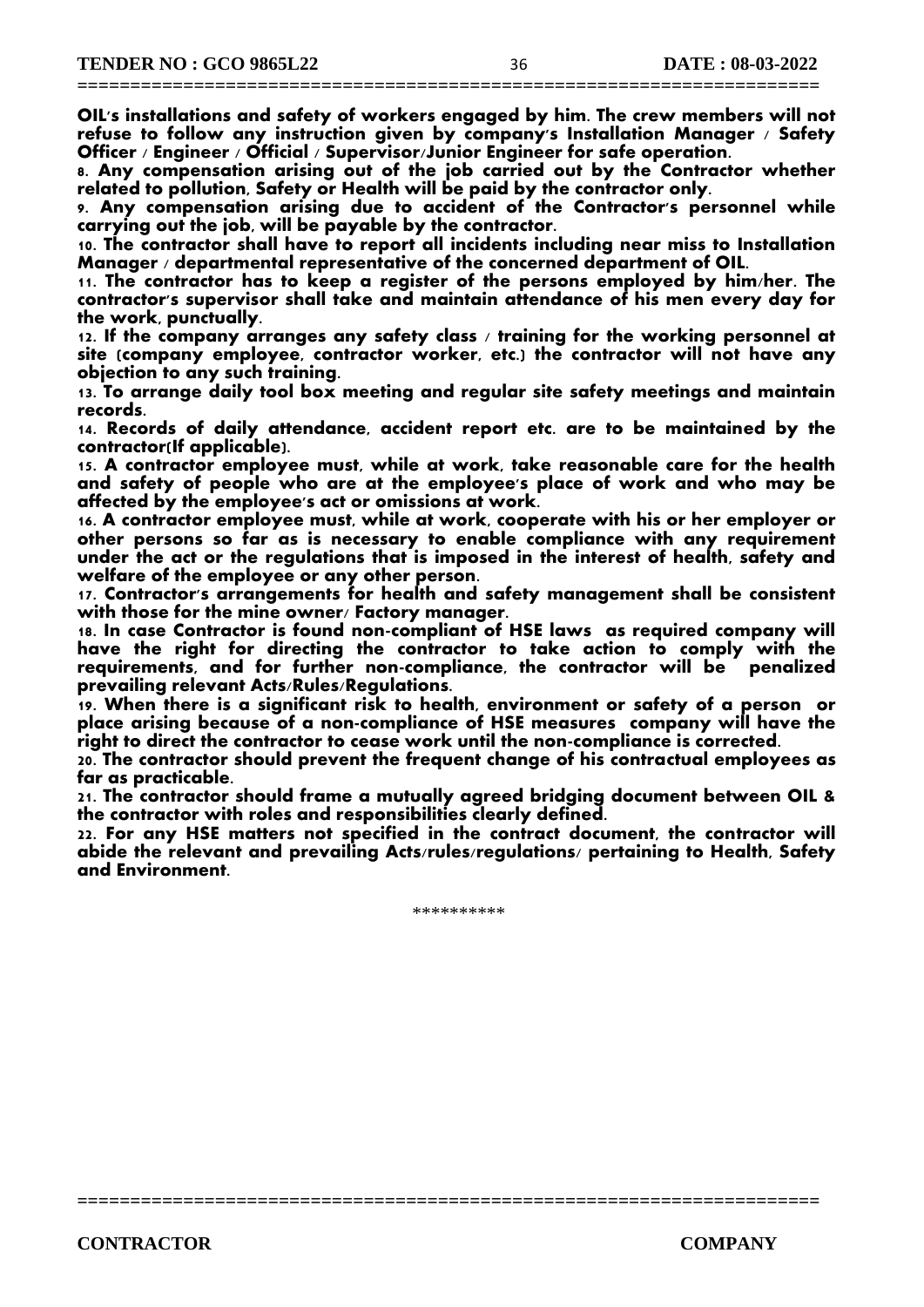### OIL INDIA LIMITED (A Govt. of India Enterprise) Udyan Vihar, Narengi, Guwahati, Assam

**======================================================================**

### **WORKS CONTRACT**

### **Schedule of company's Plants, Materials and Equipment (SCPME)**

NIL

\_\_\_\_\_\_\_\_\_\_ \*\*\*\*\*\*\*\*\*\*

**======================================================================**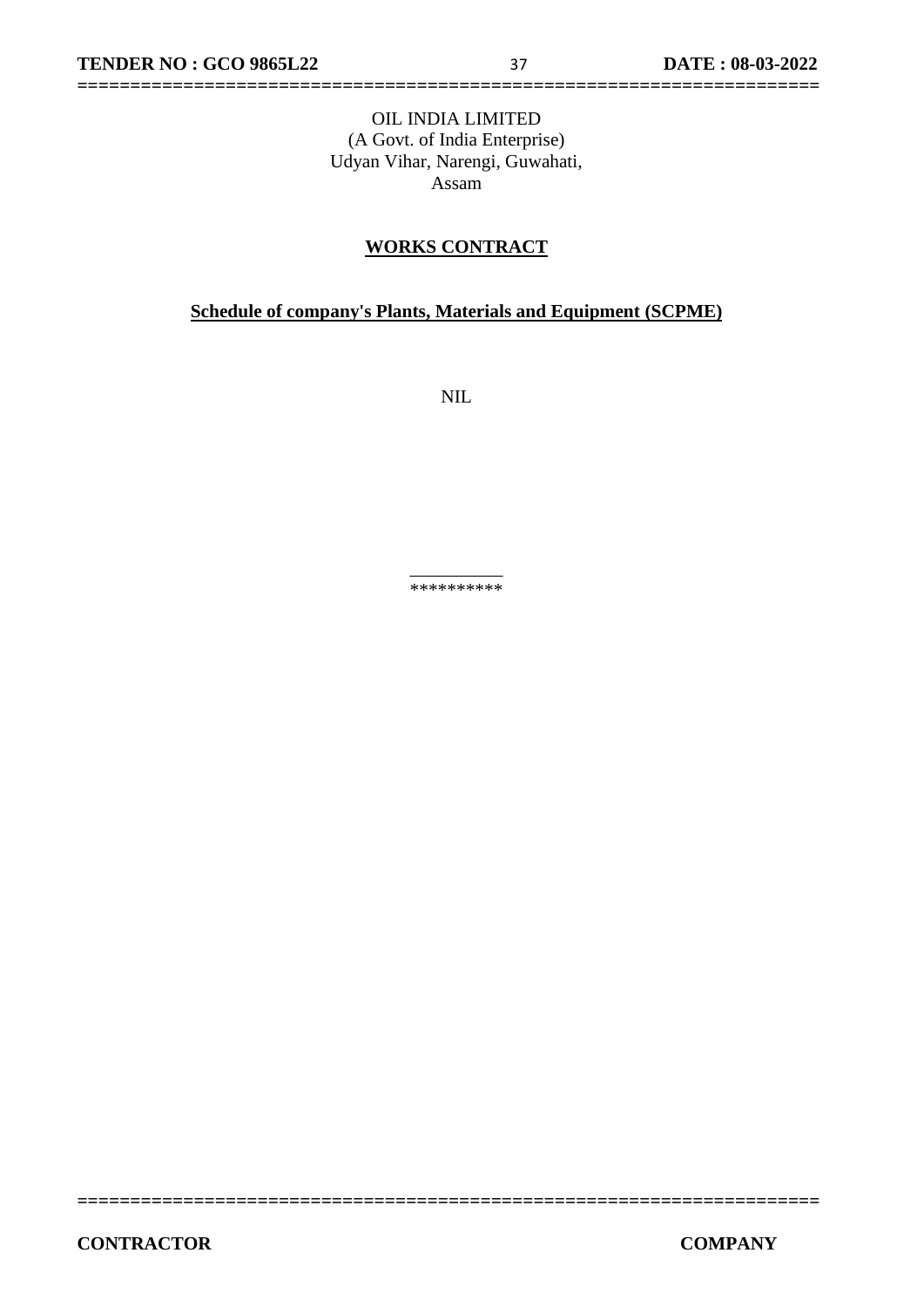**Section-IV**

To

### GENERAL MANAGER (CONTRACTS), PHQ Oil India Limited GUWAHTI, PHQ

### **SUB: SAFETY MEASURES(SEC-1V)**

**======================================================================**

### **Tender No. GCO 9865L22**

### **Hiring services for upkeeping and maintenance of newly constructed industrial area under UGPS Ph-II Project at Ps9, Dumar on as and when required basis** .

Sir,

 We hereby confirm that we have fully understood the safety measures to be adopted during execution of the above contract and that the same have been explained to us by the concerned authorities. We also give the following assurances.

- a) Only experienced and competent persons shall be engaged by us for carrying out work under the said contract.
- b) The names of the authorised persons who would be supervising the jobs on day to day basis from our end are the following
	- $i)$  $\text{ii)}$   $\qquad$  $\overline{\text{iii}}$

The above personnel are fully familiar with the nature of jobs assigned and safety precautions required.

- c) Due notice would be given for any change of personnel under item(b) above.
- d) We hereby accept the responsibility for the safety of all the personnel engaged by us and for the safety of the Company's personnel and property involved during the course of our working under this contract. We would ensure that all the provisions under the Factory Act & Rules and other safety rules related to execution of our work would be strictly followed by our personnel. Any violation pointed out by the Company's Engineers would be rectified forthwith or the work suspended till such time the rectification is completed by us and all expenditure towards this would be on our account.
- e) We confirm that all persons engaged by us would be provided with the necessary Safety Gears at our cost.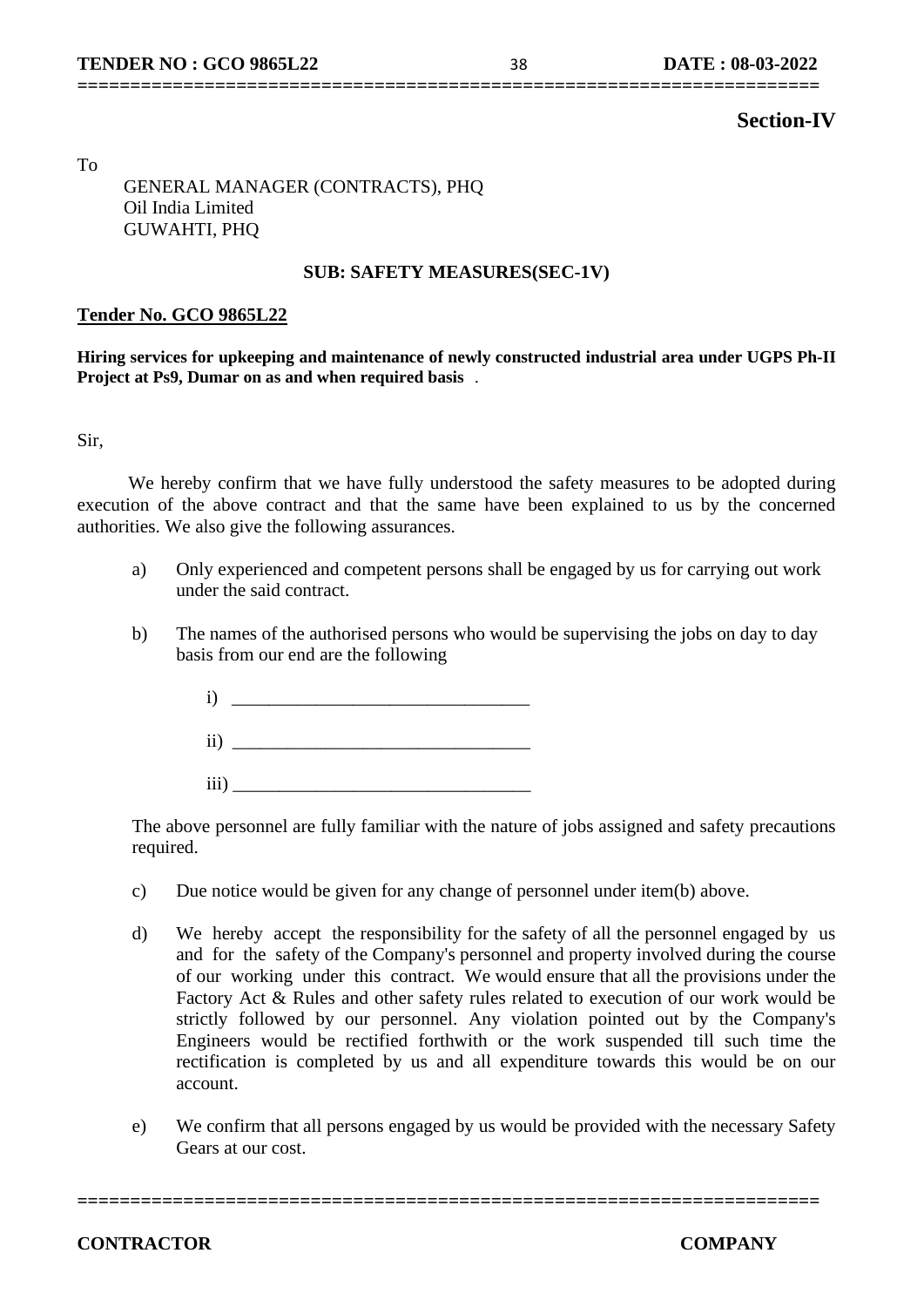**======================================================================**

f) All losses caused due to inadequate safety measures or lack of supervision on our part would be fully compensated by us and the Company will not be responsible for any lapses on our part in this regard.

(Seal) Yours Faithfully

Date  $M/s$ 

CONTRACTOR FOR & ON BEHALF OF

 $\overline{\phantom{a}}$ \*\*\*\*\*\*\*\*\*\*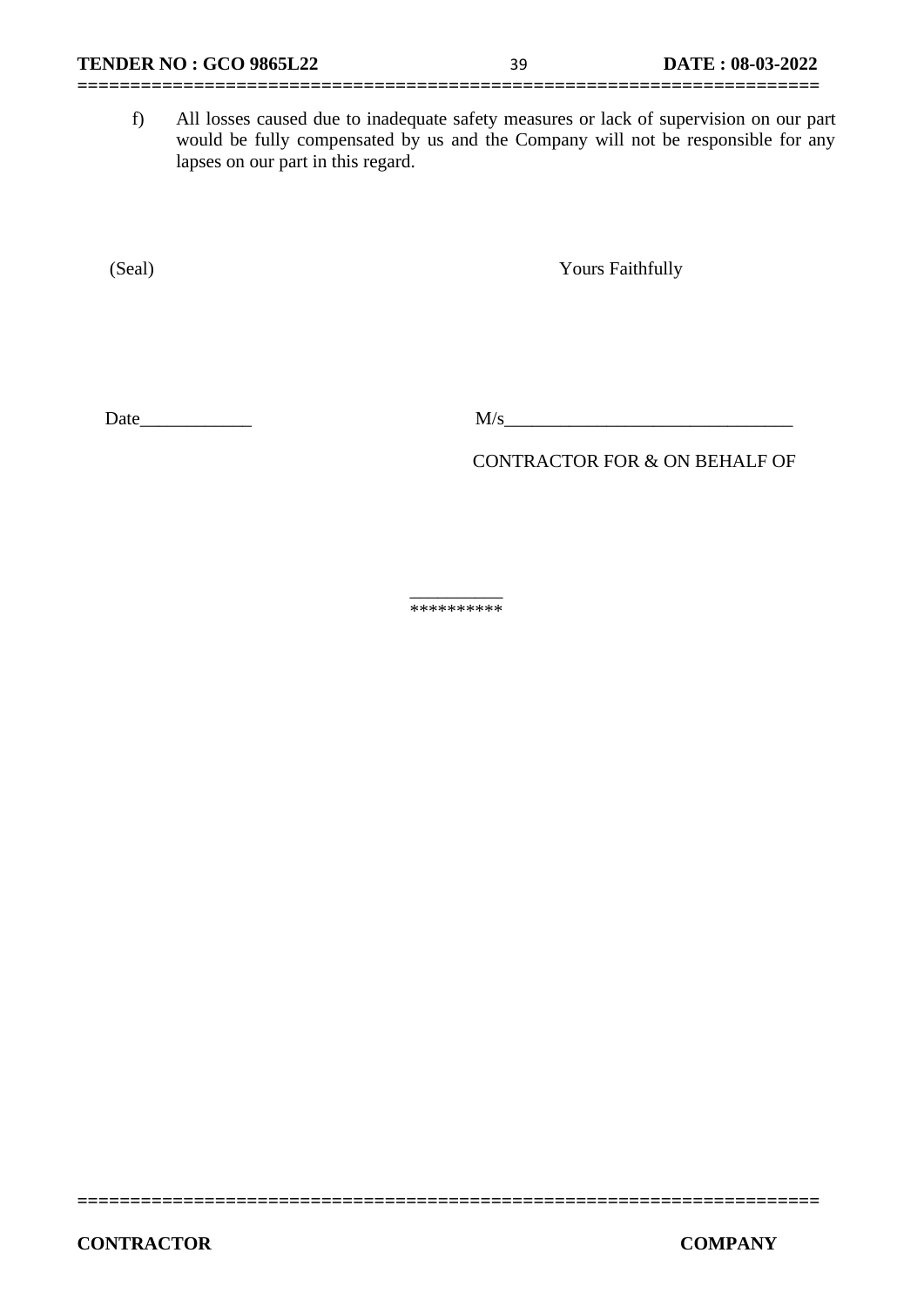### **PROFORMA-B**

### **BID FORM**

**======================================================================**

To

 M/S. OIL INDIA LIMITED, PIPELINE HEAD QUARTER

 $Sub:$  Tender No. :

Dear Sir,

Having examined the General and Special Conditions of Contract and the Terms of Reference including all attachments thereto, the receipt of which is hereby duly acknowledged, we the undersigned offer to perform the services in conformity with the said conditions of Contract and Terms of Reference for the sum of \_\_\_\_\_\_\_\_\_\_\_(Total Bid Amount in words and figures) or such other sums as may be ascertained in accordance with the Schedule of Prices attached herewith and made part of this Bid.

We undertake, if our Bid is accepted, to commence the work within  $($ ) days calculated from the date both parties have signed the Contract.

 If our Bid is accepted, we will obtain the guarantee of a bank in a sum not exceeding for the due performance of the Contract.

 We agree to abide by this Bid for a period of **90 days** from the date fixed for Bid opening and it shall remain binding upon us and may be accepted at any time before the expiration of that period.

 Until a formal Contract is prepared and executed, this Bid, together with your written acceptance thereof in your notification of award shall constitute a binding Contract between us.

We understand that you are not bound to accept the lowest or any Bid you may receive.

Dated this \_\_\_\_\_\_\_\_\_\_\_\_ day of \_\_\_\_\_\_\_\_\_\_\_\_\_\_\_\_\_\_ 2022\_.

 ------------------- Signature  $\frac{1}{\sqrt{2}}$  ,  $\frac{1}{\sqrt{2}}$  ,  $\frac{1}{\sqrt{2}}$  ,  $\frac{1}{\sqrt{2}}$  ,  $\frac{1}{\sqrt{2}}$  ,  $\frac{1}{\sqrt{2}}$  ,  $\frac{1}{\sqrt{2}}$  ,  $\frac{1}{\sqrt{2}}$  ,  $\frac{1}{\sqrt{2}}$  ,  $\frac{1}{\sqrt{2}}$  ,  $\frac{1}{\sqrt{2}}$  ,  $\frac{1}{\sqrt{2}}$  ,  $\frac{1}{\sqrt{2}}$  ,  $\frac{1}{\sqrt{2}}$  ,  $\frac{1}{\sqrt{2}}$ 

(In the capacity of)

----------------- \*\*\*\*\*\*\*\*\*\*\*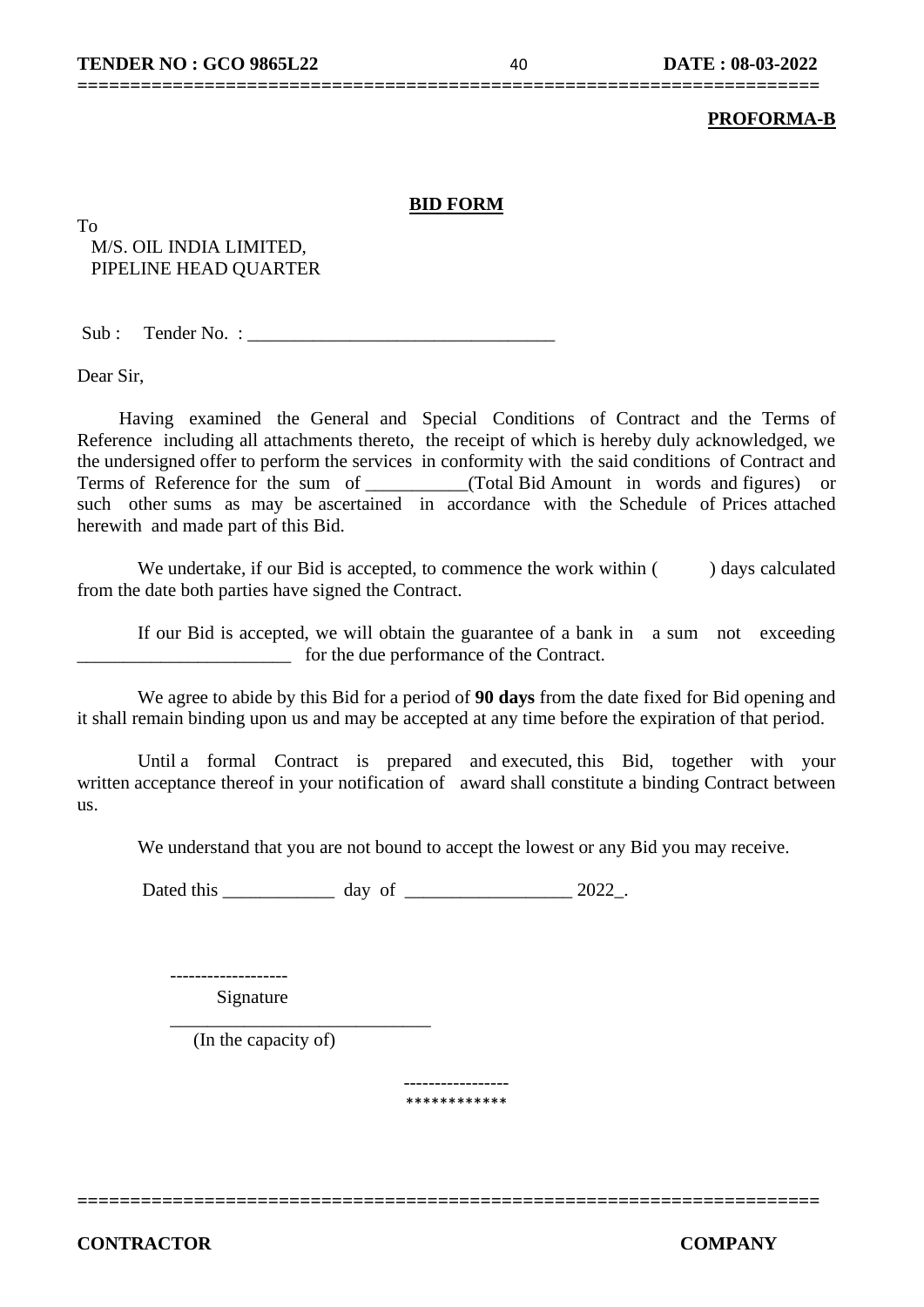### **DECLARATION FOR BID SECURITY PROFORMA-C**

| To.                    |
|------------------------|
| M/s. Oil India Limited |
|                        |
|                        |
|                        |
|                        |

Dear Madam/Sir,

After examining / reviewing provisions of above referred tender documents (including all corrigendum/ Addenda), we M/s. …………… (Name of Bidder) have submitted our offer / bid no…………

**======================================================================**

We, M/s. ..............................(Name of Bidder) hereby understand that, according to your conditions, we are submitting this Declaration for Bid Security.

We understand that we will be put on watch list/holiday/banning list (as per policies of OIL INDIA in this regard), if we are in breach of our obligation(s) as per following:

- (d) have withdrawn/modified/amended, impairs or derogates from the tender, my/our Bid during the period of bid validity specified in the form of Bid; or
- (e) having been notified of the acceptance of our Bid by the OIL INDIA LIMITED during the period of bid validity:
	- (iv) fail or refuse to execute the Contract, if required, or
	- (v) fail or refuse to furnish the Contract Performance Security, in accordance provisions of tender document.
	- (vi) Fail or refuse to accept 'arithmetical corrections' as per provision of tender document.
- (f) having indulged in corrupt/fraudulent/collusive/coercive practice as per procedure.

**======================================================================** 

Place: [Signature of Authorized Signatory of Bidder] Date: Name: Designation: Seal: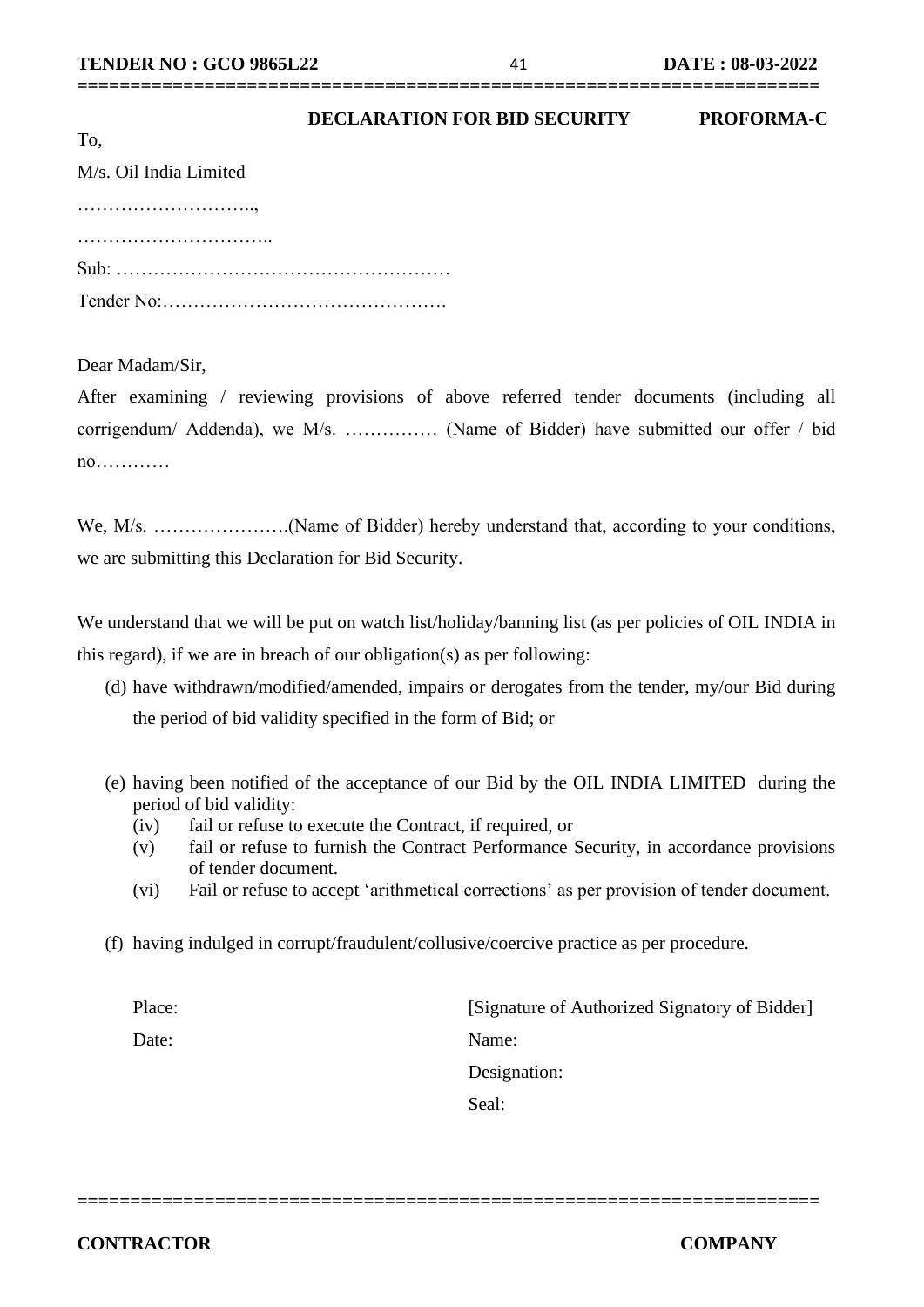### **PROFORMA-D**

### **FORM OF PERFORMANCE BANK GUARANTEE (PROFORMA-D)**

To: M/s. OIL INDIA LIMITED, (**GENERAL MANAGER -CONTRACTS**) Guwahati, Assam, India, Pin – 781171

WHEREAS **EXECUTE:** (Name and address of Contractor) (hereinafter called "Contractor") had undertaken, in pursuance of Contract No. \_\_\_\_\_\_\_\_\_\_\_\_\_\_\_\_\_\_\_\_\_\_\_ to execute (Name of Contract and Brief Description of the Work) \_\_\_\_\_\_\_\_\_\_\_\_\_\_\_\_\_\_\_ (hereinafter called "the Contract").

**======================================================================**

AND WHEREAS it has been stipulated by you in the said Contract that the Contractor shall furnish you with a Bank Guarantee as security for compliance with Contractor's obligations in accordance with the Contract.

AND WHEREAS we have agreed to give the Contractor such a Bank Guarantee; NOW THEREFORE we hereby affirm that we are Guarantors on behalf of the Contractor, up to a total of (Amount of Guarantee in figures) \_\_\_\_\_\_\_\_\_\_\_\_\_ (in words \_\_\_\_\_\_\_\_\_\_\_\_\_\_\_\_\_\_\_), such amount being payable in the types and proportions of currencies in which the Contract price is payable, and we undertake to pay you, upon your first written demand and without cavil or argument, any sum or sums within the limits of guarantee sum as aforesaid without your needing to prove or to show grounds or reasons for your demand for the sum specified therein. We hereby waive the necessity of your demanding the said debt from the Contractor before presenting us with the demand.

We further agree that no change or addition to or other modification of the terms of the Contract or the work to be performed thereunder or of any of the Contract documents which may be made between you and the Contractor shall in any way cease us from any liability under this guarantee, and we hereby waive notice of such change, addition or modification.

This guarantee is valid until the date \_\_\_\_\_\_\_\_\_ (calculated at 3 **months** after Contract completion date).

SIGNATURE AND SEAL OF THE GUARANTORS \_\_\_\_\_\_\_\_\_\_\_\_\_\_\_\_\_\_\_\_\_

| Designation  |              |  |
|--------------|--------------|--|
| Name of Bank |              |  |
| Address      |              |  |
| Witness      |              |  |
| Address      |              |  |
| Date         |              |  |
| Place        |              |  |
|              |              |  |
|              | ************ |  |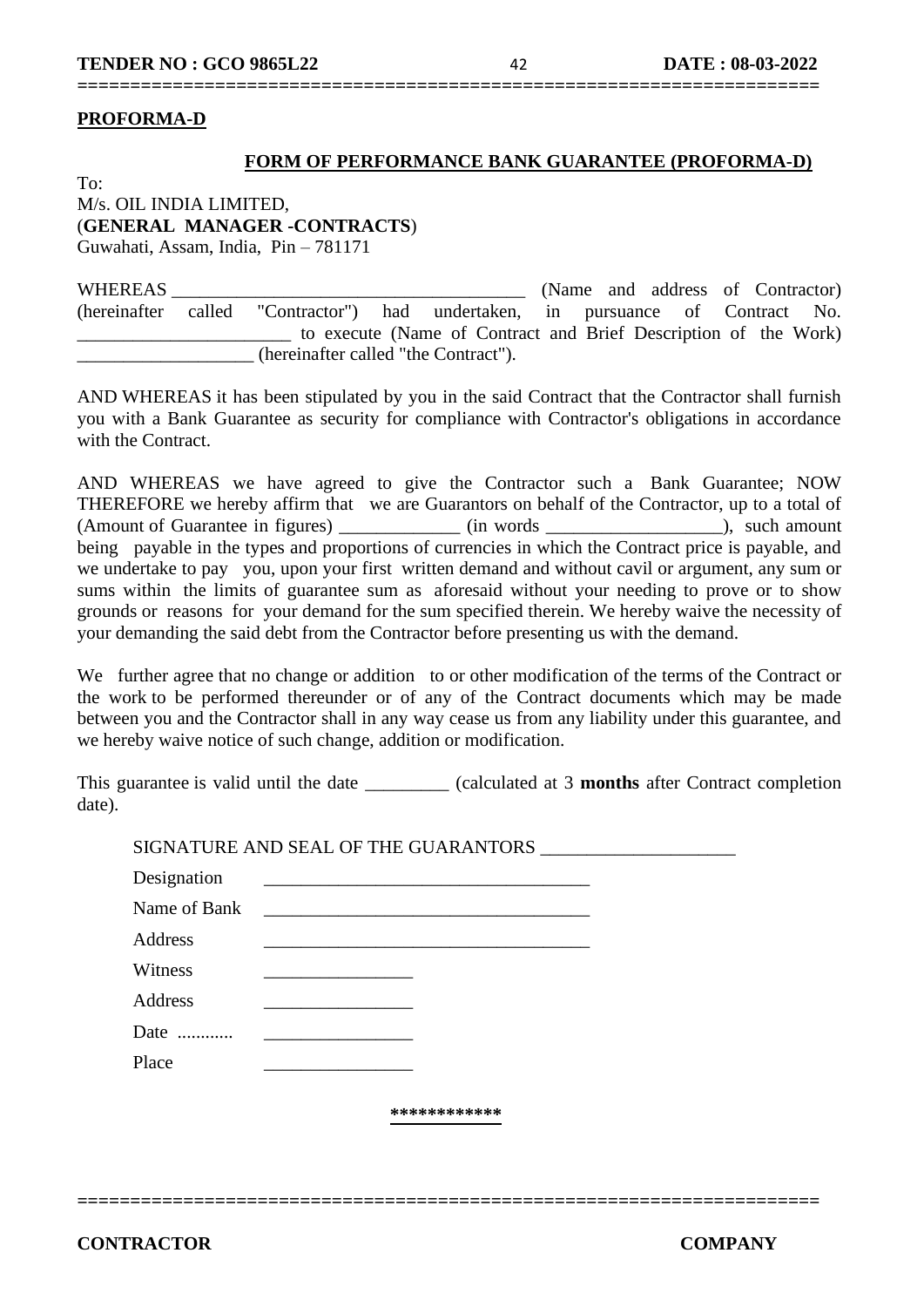### **PROFORMA-E**

### FORMAT FOR UNDERTAKING

**======================================================================**

### **(IN TERMS OF TENDER NO. GCO 9865L22 )**

(On Non-Judicial Stamp Paper of Rs. 100/-) TO BE NOTORISED

To THE GENERAL MANAGER (CONTRACTS) PL OIL INDIA LIMITED **GUWAHATI** 

Dear Sirs,

### UNDERTAKING/DECLARATION BY THE BIDDER IN RESPECT OF TENDER NO **GCO 9865 L22**

This is in connection with the Bid submitted by me/us, ………….... (Name of Bidder), against Tender No. **GCO 9865 L22** for "**Hiring services for upkeeping and maintenance of newly constructed industrial area under UGPS Ph-II Project at Ps9, Dumar on as and when required basis."**

I/We, the afore mentioned Bidder against the subject tender, hereby declare that my/our quoted rates include the following -

(a) Labour wages as per Minimum Wages Act and notifications issued by the Central Govt. from time to time, including P.F, insurance and Bonus.

- (b) Material and Equipment (if any) cost.
- (c) PPE cost.
- (d) IME (Initial Medical Examination) cost.
- (e) Other charges / cost including overheads, profit, insurance and handling charge..

I/We, the afore mentioned Bidder against the subject tender take note that minimum wages may increase from time to time as notified by statutory authority and Central Govt. and undertake that I/We shall not make Company (i.e. OIL) liable to reimburse me/us for such statutory increase in wage rates of the labours/workers engaged by me/us during the entire period of the contract, including extension if any. Currently, such increase in the wage rates is twice in a year. I/We have bid after considering this increase in wage rates for the entire period of Contract including extension provision.

I/We, the afore mentioned Bidder against the subject tender, further undertake that I/We will pay my/our workers the existing Daily wages as notified under the Minimum Wages Act from time to time by the Central Govt. and such statutory or any other increase in the wages rates including consequent increase in statutory contributions like provident fund etc. of contract labours engaged by me/us shall be borne solely by me/us during the entire period of the contract, including extension if any, without any cost implication whatsoever upon the Company.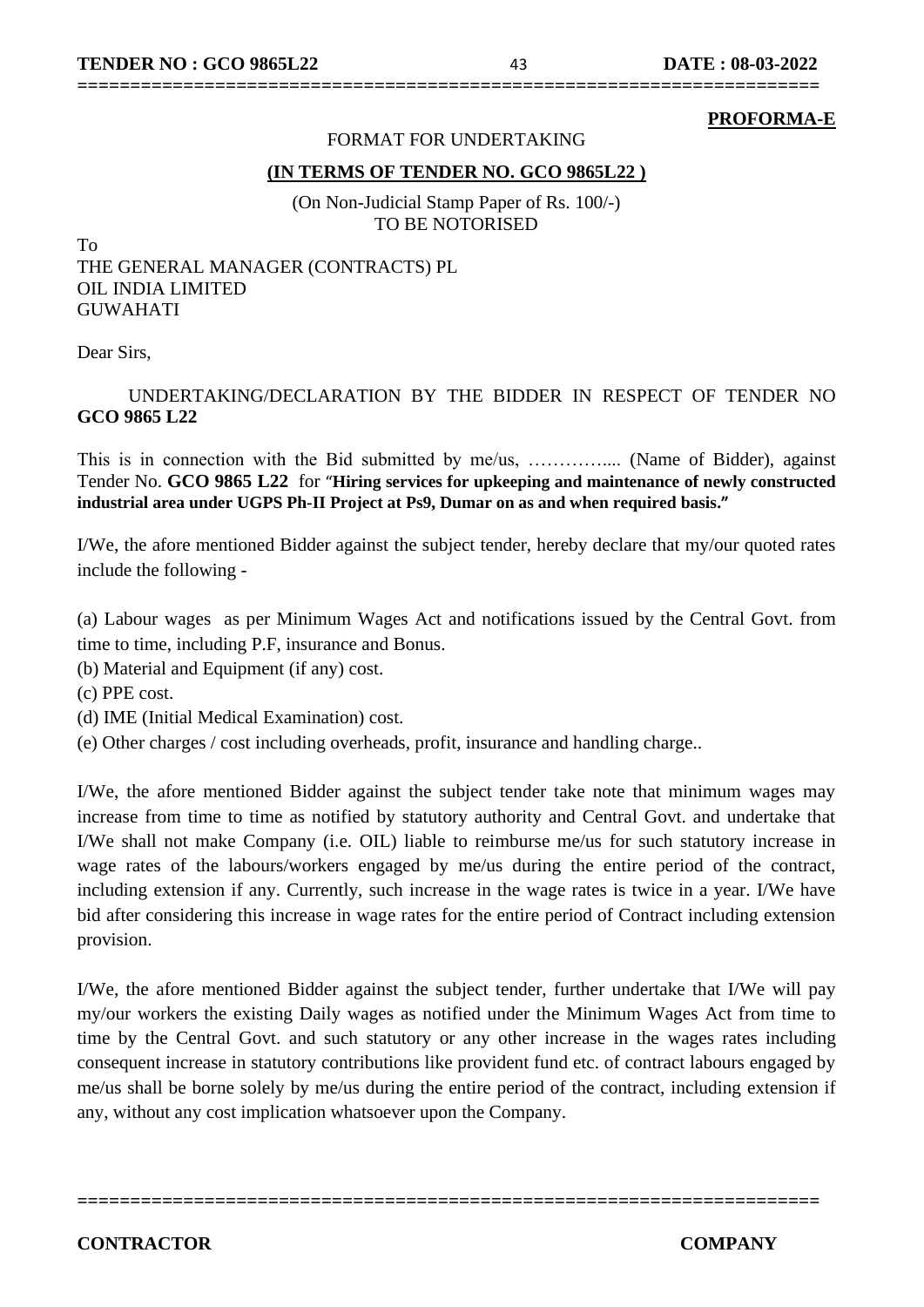I/We further agree and undertake that in case of any violation of the above undertaking, Oil India Limited (OIL) shall be at liberty to take appropriate action against me/us in terms of the Tender/Contract including but not limited to termination of contract and debarment from future business with OIL. I shall duly comply with all the statutory obligations, more particularly under applicable labour laws. I further agree and undertake that in case of any dispute or claims arise out of my non-compliance of statutory obligations under the Contract, by the Labourers engaged by me or by any statutory authorities, I shall only be responsible for the same and hold the Company harmless against such dispute or claims. I further authorize the Company, in the event of my default or noncompliance of any statutory obligations, to deduct/recover and adjust such amount or claim against my Bills due under the Contract or against any other existing or future Contracts with the Company including performance security.

**======================================================================**

I/We declare that the information given above is true and any misstatement, misrepresentation, or suppression of facts in connection with the above undertaking may entail rejection of the bid and cancellation of contract, if awarded.

Yours faithfully,

1.Authorized Signatory with Seal

(Bidder)

\_\_\_\_\_\_\_\_\_\_\_\_\_\_\_\_\_\_\_\_\_\_\_\_\_\_\_\_\_\_\_\_\_\_

Place:-

Date:-

\*\*\*\*\*\*\*\*\*\*\*\*\*\*\*\*\*

**======================================================================**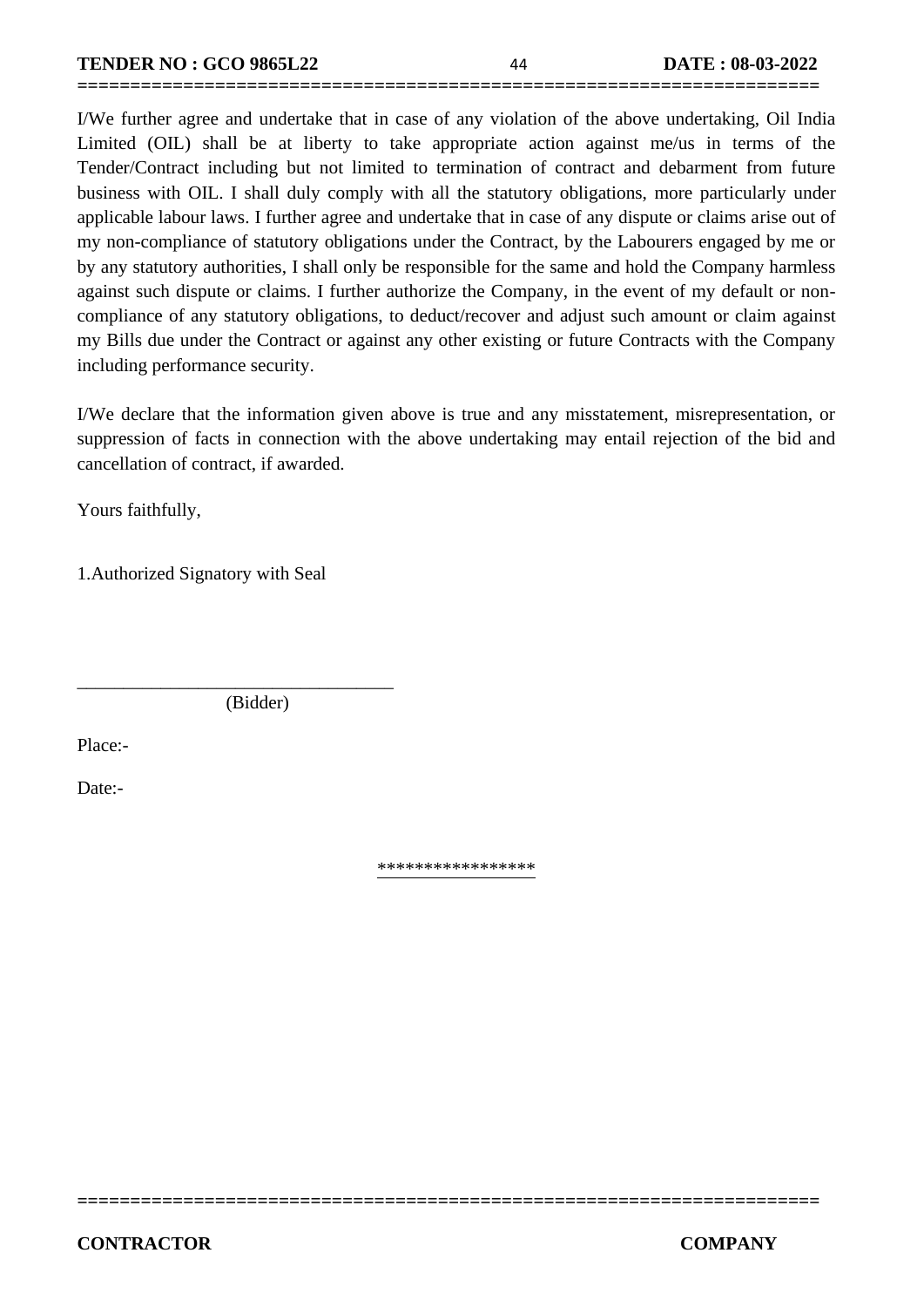### **PROFORMA -F**

### **CERTIFICATE OF ANNUAL TURNOVER & NET WORTH**

**======================================================================**

### **(**TO BE ISSUED BY **PRACTISING CHARTERED ACCOUNTANTS' FIRM** ON THEIR LETTER HEAD **)**

### **TO WHOM IT MAY CONCERN**

This is to certify that the following financial positions extracted from the audited financial statements of M/s.......................................... (Name of the Bidder) for the last three (3) completed accounting years up to ……………..**(as the case may be)** are correct.

| <b>YEAR</b> | <b>TURN OVER</b> | <b>NET WORTH</b> |
|-------------|------------------|------------------|
|             | In $INR(Rs.)$    | In $INR(Rs.)$    |
|             |                  |                  |
|             |                  |                  |
|             |                  |                  |
|             |                  |                  |
|             |                  |                  |
|             |                  |                  |
|             |                  |                  |
|             |                  |                  |
|             |                  |                  |

**======================================================================** 

*Place:*

*Date:*

*Seal:*

*Membership Code & Registration No. :*

*Signature*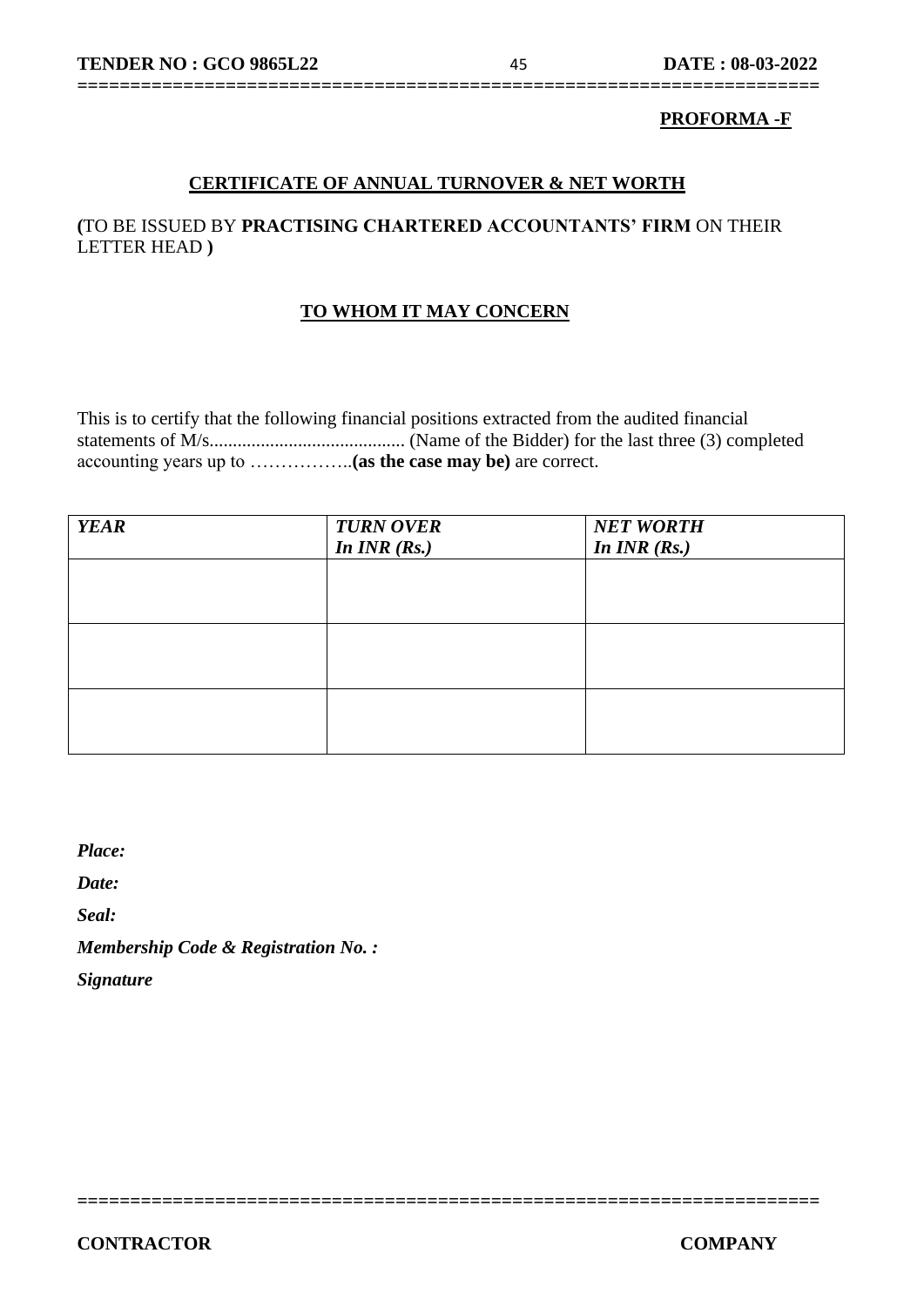### **PROFORMA - G**

To, General Manager (F&A) PL Oil India Limited Pipeline HQ, Narangi , Guwahati ,Assam-781171

Dear Sir,

Sub: E–Payments vide RTGS/NEFT

I/We request and hereby authorise you to execute E-Payment vide RTGS/NEFT modes to My /Our Bank account as per the details given below:

**======================================================================**

### (A) BANK DETAILS

- 1. Bank A/c No. ( Must Enclose Cancelled Cheque)
- 2. Account Type Saving Bank/ Current Account
- 3. Bank Branch
- 4. Bank Address
- 5. IFSC Code
- 6. MICR No.

### (B) VENDOR DETAILS :

- 1. Vendor Code ( See the vendor code given in the PO/Contract)
- 2. Name
- 3. PAN No. (Must enclosed self-attested photo copy of PAN Card )
- 4. Address with Mobile/Telephone No.
- 5. GST Regn. No.
- 6. Email ID

I/We hereby declare that the particulars given above are correct and complete. I/We confirm that I/we shall bear the charges, if any levied by my/our bank for the credit in our above account through NEFT. If the transaction is delayed or lost because of incomplete or incorrect information, we would not hold the company responsible.

Thanking you,

 $\frac{1}{\sqrt{2}}$  ,  $\frac{1}{\sqrt{2}}$  ,  $\frac{1}{\sqrt{2}}$  ,  $\frac{1}{\sqrt{2}}$  ,  $\frac{1}{\sqrt{2}}$  ,  $\frac{1}{\sqrt{2}}$  ,  $\frac{1}{\sqrt{2}}$  ,  $\frac{1}{\sqrt{2}}$  ,  $\frac{1}{\sqrt{2}}$  ,  $\frac{1}{\sqrt{2}}$  ,  $\frac{1}{\sqrt{2}}$  ,  $\frac{1}{\sqrt{2}}$  ,  $\frac{1}{\sqrt{2}}$  ,  $\frac{1}{\sqrt{2}}$  ,  $\frac{1}{\sqrt{2}}$ Date: Authorised Signatory & Stamp ………………………………………………………………………………………………………… …

**======================================================================** 

### Bank Certificate

We confirm that the details given above are correct as per our records.

| Date:             |                                           |
|-------------------|-------------------------------------------|
| D <sub>loop</sub> | Signature Code & Stamp of Authorised Bank |

Place: Signature, Code & Stamp of Authorised Bank **Official**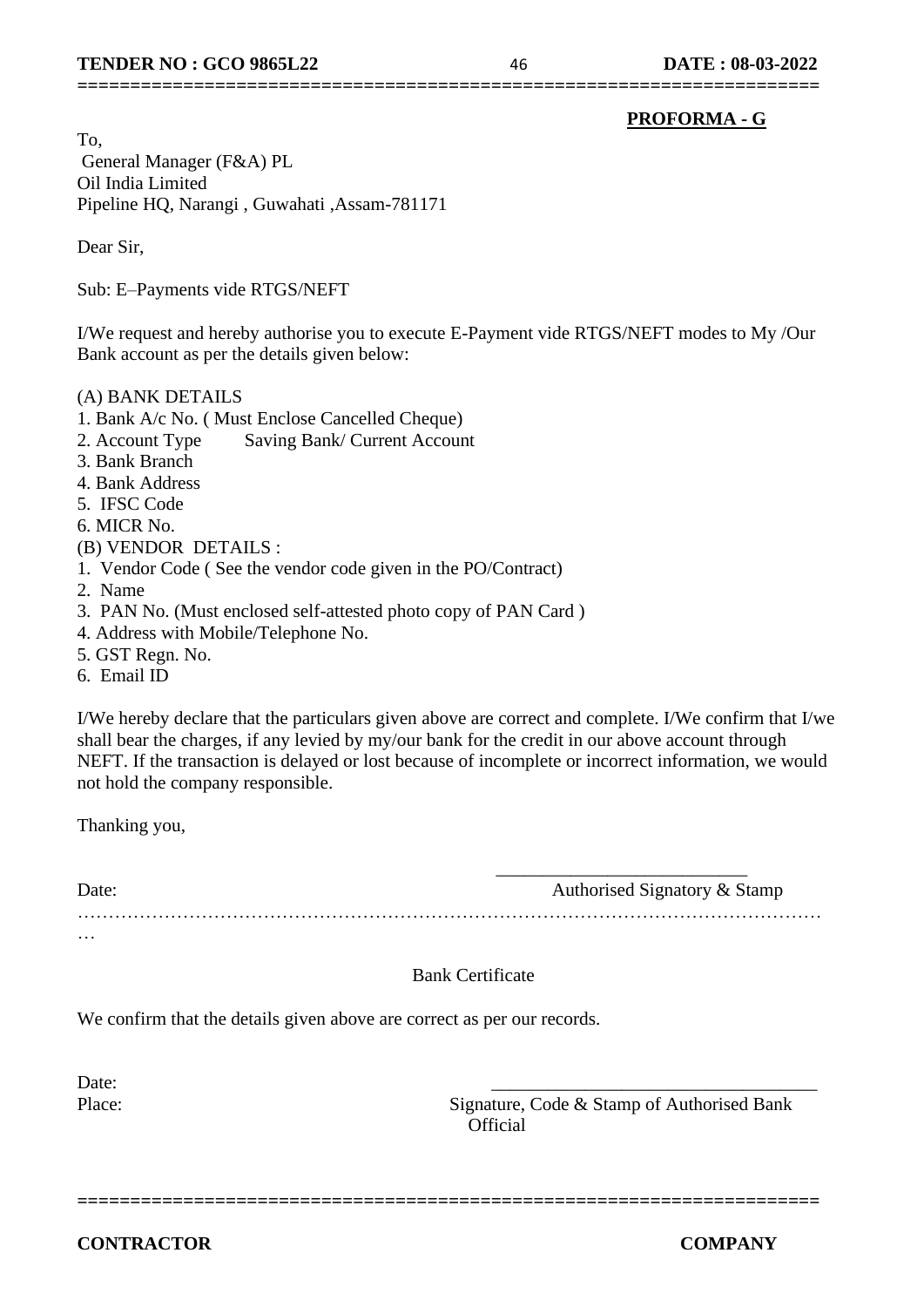### **PROFORMA - H**

### **Format of Undertaking by Bidders towards submission of authentic information/ documents** *(To be typed on the letter head of the bidder)*

**======================================================================**

To, **General Manager (Contracts)-PL** Oil India Limited Pipeline HQ, Narangi , Guwahati ,Assam-781171

Subject: Undertaking of Authenticity of Information/documents submitted

Refer : Tender No…………………..Dated…………………

Sir/Madam

With reference to our quotation against your above-referred tender, we hereby undertake that no fraudulent information/documents have been submitted by us.

We take full responsibility for the submission of authentic information/documents against the above cited bid.

We also agree that, during any stage of the tender/contract agreement, in case any of the information/documents submitted by us are found to be false/forged/fraudulent , OIL has right to reject our bid at any stage including forfeiture of our EMD and/or PBG and/or cancel the award of contract and/or carry out other penal action on us, as deemed fit.

Yours faithfully,

For (type name of the firm here)

Signature of Authorised Signatory

Name:

Designation:

Phone No:

Place:

Date:

(Affix seal of the Organization here, if applicable)

\*\*\*\*\*\*\*\*\*\*\*\*\*\*\*\*\*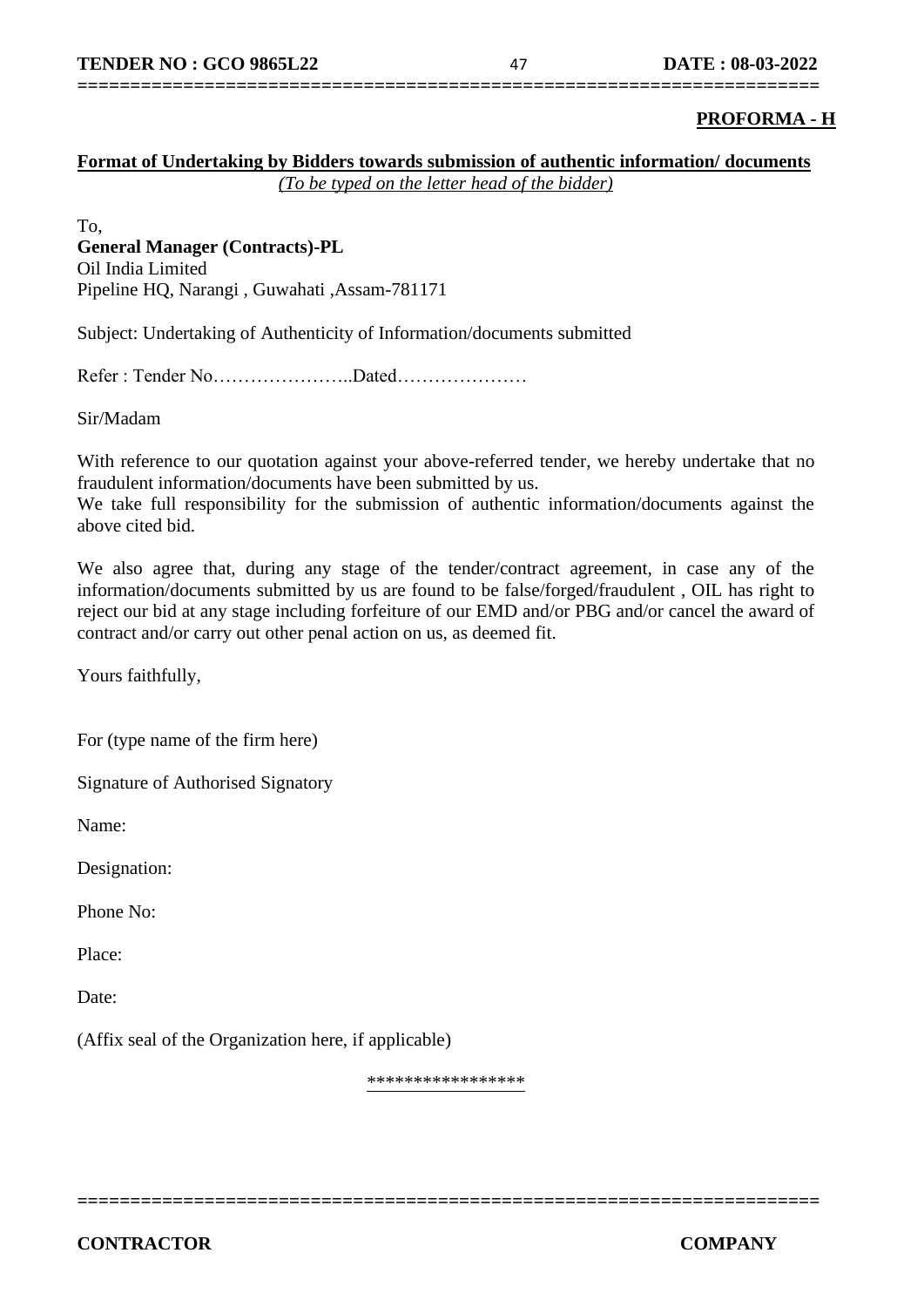### **PROFORMA-I**

### **STATEMENT OF COMPLIANCE/NON-COMPLIANCE**

**======================================================================**

OIL expects the bidders to fully accept the terms and conditions of the bidding documents. However, should the bidder experience some exception and deviations to the terms of the bidding documents, the same should be indicated here and put in un-priced bid. In order to be considered responsive, Bidder's offer must specifically include the following statement:

(a) We certify that our offer complies with all IFB requirements and specifications without any deviations.

### Or

(b) We certify that our offer complies with all NIT requirements and specifications with the following deviations:

| SL. | SECTION/   | <b>BRIEF STATEMENT</b> | COMPLIANCE/              | <b>DEVIATION</b> |
|-----|------------|------------------------|--------------------------|------------------|
| NO. | CLAUSE NO. |                        | NON-COMPLIANCE STATEMENT |                  |
|     |            |                        |                          |                  |
|     |            |                        |                          |                  |
|     |            |                        |                          |                  |
|     |            |                        |                          |                  |
|     |            |                        |                          |                  |
|     |            |                        |                          |                  |
|     |            |                        |                          |                  |
|     |            |                        |                          |                  |
|     |            |                        |                          |                  |
|     |            |                        |                          |                  |

We undertake that excepting above deviations all the terms and conditions in the tender document shall be fully complied with. Company will not recognize any deviations/exception(s) which is not listed in this Annexure.

Signature of the Bidder

Name of Bidder: \_\_\_\_\_\_\_\_\_\_\_\_\_\_\_\_\_\_\_\_

\_\_\_\_\_\_\_\_\_\_\_\_\_\_\_\_\_\_\_\_\_\_\_\_\_\_\_\_\_\_\_\_\_\_

Seal of the Company:

-----------------. . . . . . . . . . . .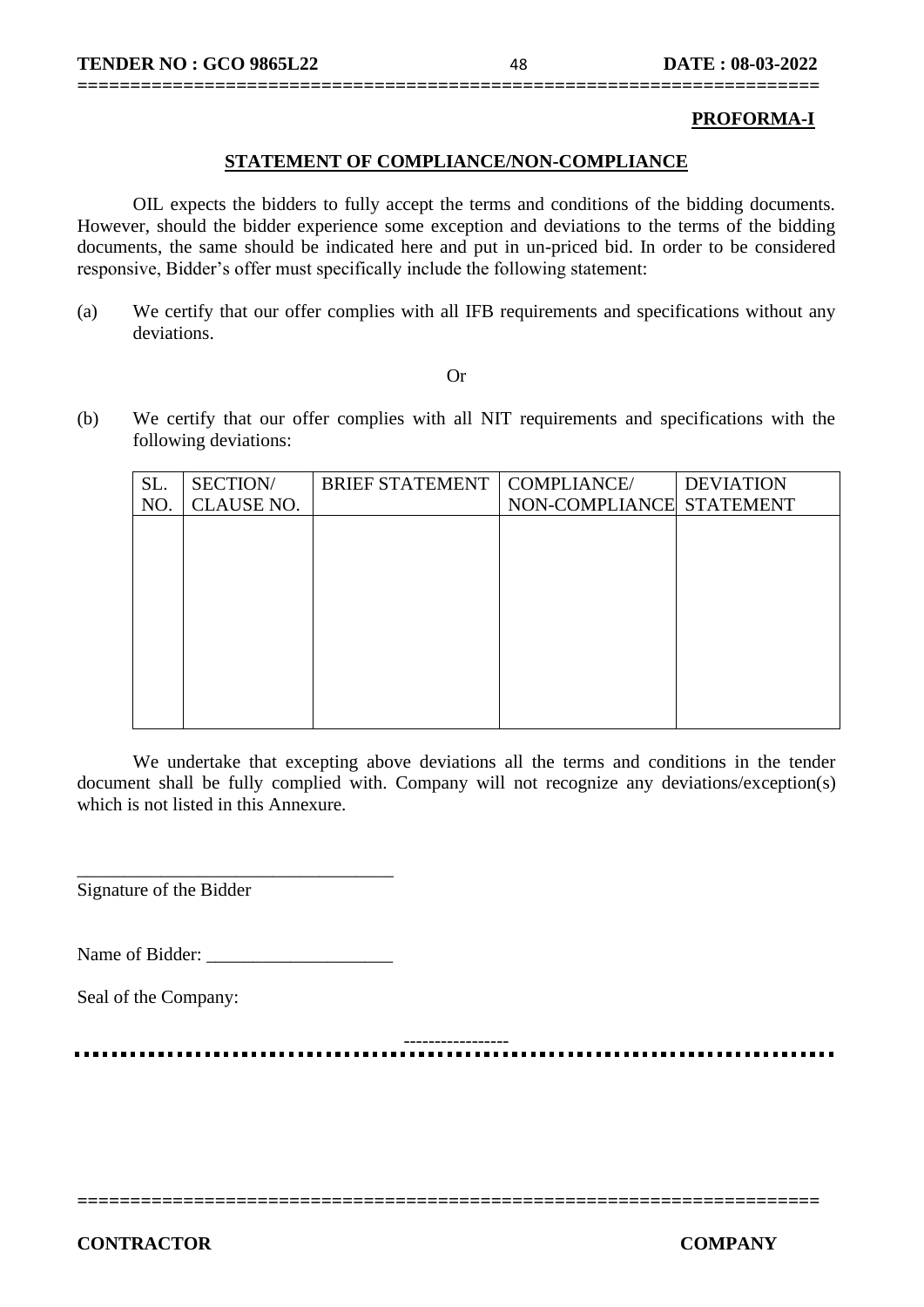## **PROFORMA - J**

**======================================================================**

### **DRAFT AGREEMENT COPY (To be executed by the successful Bidder)**

This AGREEMENT is made on the ..... day of ........

### **BETWEEN**

OIL INDIA LIMITED, a Government of India Enterprise, incorporated under the Companies Act 1956, having its registered office at Duliajan in the state of Assam, hereinafter called the **"COMPANY"** which expression unless repugnant to the context shall include executors, administrators and assignees on one part

### **AND**

M/s. ………….., having its address ………… hereinafter called the "**CONTRACTOR**" or **"Transport Supplier:** "which term shall unless excluded by or repugnant to the subject or context include its successors and permitted assignees, on the other part,

### **WHEREAS**

- A. OIL INDIA LIMITED being desirous of awarding a comprehensive contract for " hiring the services of a brand new vehicle of type …………………….., and has issued an enquiry under reference No……………... dated ……….. containing the Schedule of Works, Terms and Conditions,
- B. M/s. ..........., have examined the nature and magnitude of the service to be provided and have satisfied themselves by careful examination before quoting their rates as to the nature and magnitude of the services to be provided , local conditions, the availability of manpower and resources necessary for rendering the service and have made local and independent enquiries and obtained complete information and have examined and considered all other issues, conditions and things and probable and possible contingencies, and generally all matters incidental thereto and auxiliary thereof affecting the services and have included them while making their offer.

**WHEREAS,** Company, (OIL INDIA LIMITED) having accepted the offer of the Contractor and (subsequent letter dated\_\_\_\_\_\_\_\_), issued the "Letter of Award" under reference dated

**Whereas**, the Contractor has accepted Company's Letter of Award vide their letter

NOW IN CONSIDERATION OF THE MUTUAL COVENANTS AND AGREEMENTS HEREINAFTER CONTAINED IT IS HEREBY AGREED AS FOLLOWS:

i) In this Agreement words and expressions shall have the same meanings as are respectively assigned to them in the General Conditions of Contract referred to.

**======================================================================** 

**CONTRACTOR COMPANY**

\_\_\_\_\_\_\_\_\_\_\_\_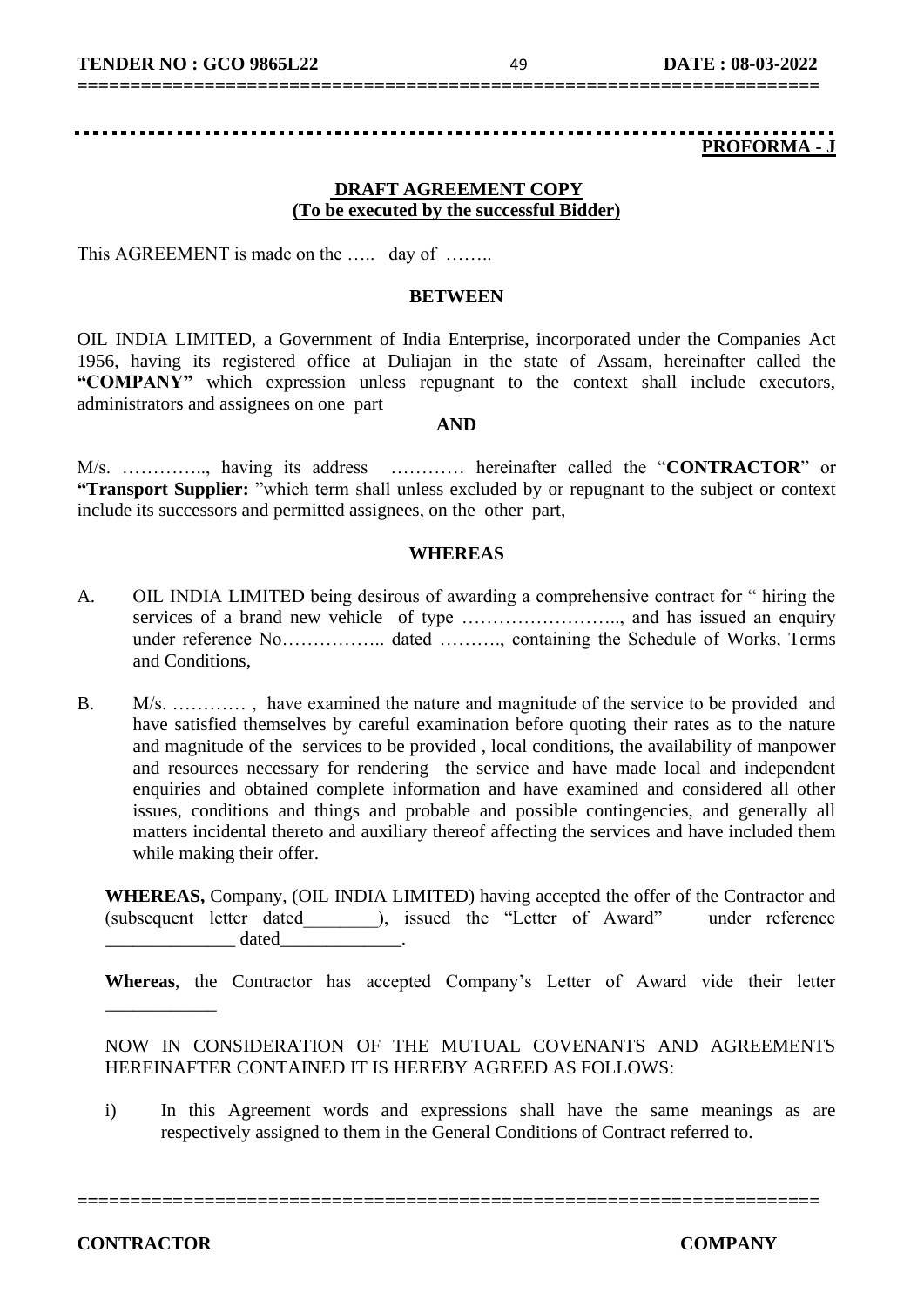ii) The following documents shall be deemed to form and be read and construed as part of this agreement viz:

**======================================================================**

- (a) The Tender Document No…………………dated ………, inter-alia providing the Instruction to the bidder ,General Conditions of Contract, Scope of Work / terms of reference /Technical specifications etc., Special conditions of contract.
- (b) The Bid submitted by the Contractor in response to the Tender enquiry,
- (c) The contractors letter dated ………. ( after price negotiation) if any .
- (d) The Company's Notification of Award vide Letter of Award No. \_\_\_\_\_\_\_\_\_\_\_\_\_\_\_ dated
- (e) Section-I, II, III & IV hereto.
- (f) Annexure –I hereto
- iii) The rates payable for the job will be as indicated in **Part-III**
- iv) In consideration of the payment to be made by the Company to the Contractor for carrying out the assigned service , the Contractor hereby covenants with the Company that the Contractor shall and will carry out the assigned service and complete the said

service and shall do and perform all other acts and things mentioned in the Agreement or described or which are to be implied there from or may be reasonably necessary for the execution of the said assignment in the desired manner and time and subject to the terms and conditions or stipulations mentioned in the Agreement.

v) The Company hereby covenants to pay the Contractor in consideration of the due provision, execution and completion of the services and the remedying of defects therein , the contract price or such other sum as may become payable under the provisions of this contract at times and in manner prescribed in this contract.

IN WITNESS thereof, the parties have executed this contract on the day and the year first above mentioned at the office of the General Manager, Pipelines, Pipeline Head Quarter, Narengi, Guwahati, Assam.

| Signed and Delivered for and<br>On behalf of Company | Signed and Delivered for and<br>on behalf of Contractor |  |  |
|------------------------------------------------------|---------------------------------------------------------|--|--|
| (Oil India Limited)                                  |                                                         |  |  |
| IN PRESENCE OF TWO WITNESSES :                       | IN PRESENCE OF TWO WITNESSES                            |  |  |
| $\mathcal{D}_{\mathcal{L}}$                          | 2.                                                      |  |  |
|                                                      |                                                         |  |  |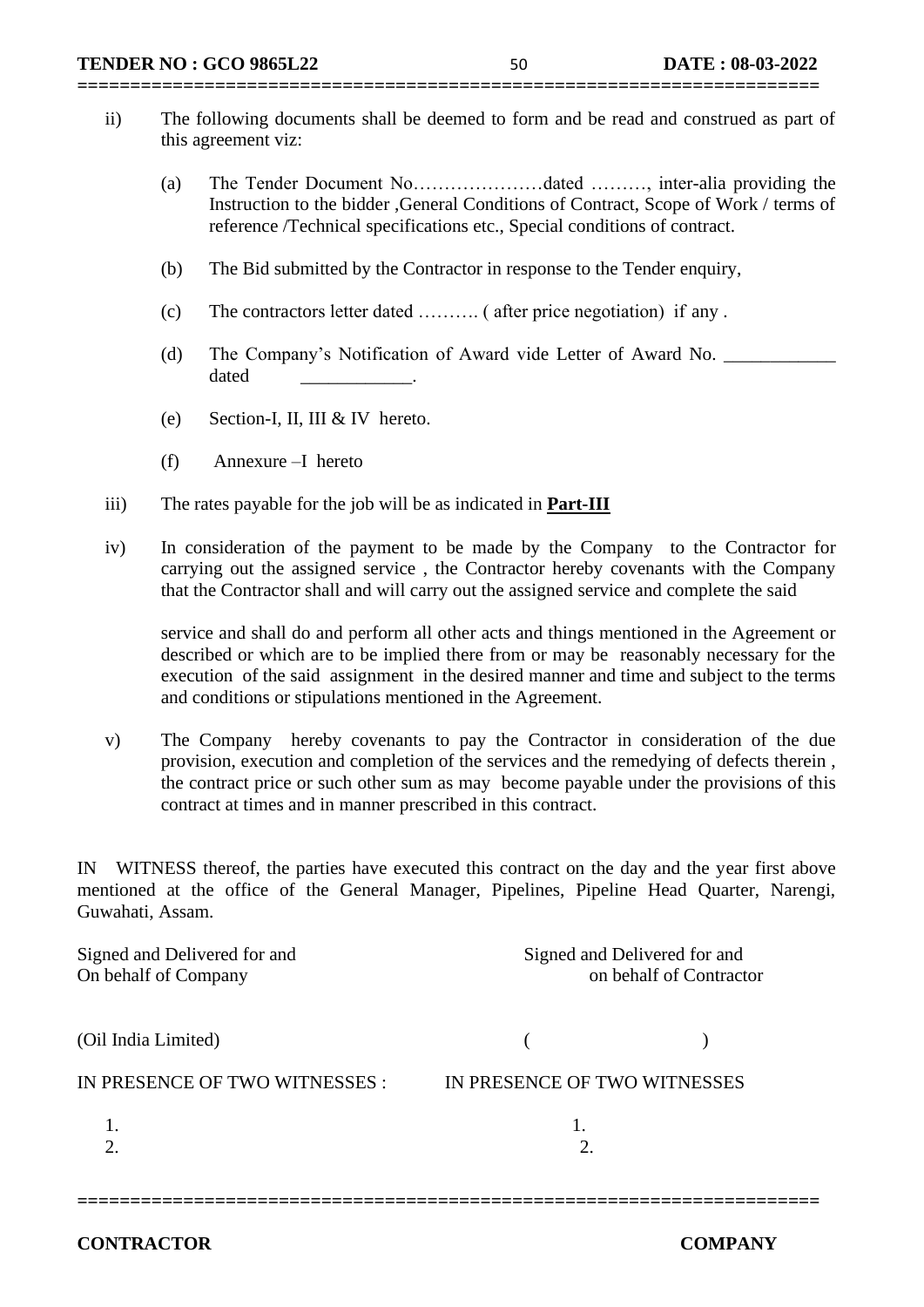**======================================================================**

### **PROFORMA–K**

### **PROFORMA LETTER OF AUTHORITY**

To **General Manager (Contracts)P/L** Oil India Ltd., P.O. Udayan Vihar - 781171 Assam, India

Sir,

Sub: **OIL's Tender No: \_\_\_\_\_\_\_\_\_\_**

\_\_\_\_\_\_\_\_\_\_\_\_\_\_\_\_\_\_\_\_\_\_\_.

We \_\_\_\_\_\_\_\_\_\_\_\_\_\_\_\_\_\_\_\_\_\_\_\_\_\_\_\_ confirm that Mr. \_\_\_\_\_\_\_\_\_ (Name and address) as authorized to represent us to Bid, negotiate and conclude the agreement on our behalf with you against Tender Invitation No. \_\_\_\_\_\_\_\_\_\_\_\_\_\_\_\_\_\_\_\_\_\_\_\_ for hiring of services for

We confirm that we shall be bound by all and whatsoever our said representative shall commit.

Yours Faithfully,

Authorised Person's Signature: \_\_\_\_\_\_\_\_\_\_\_\_\_\_\_\_\_

Name: Designation:

Seal of the Bidder:

Note: This letter of authority shall be on printed letter head of the Bidder and shall be signed by a person competent and having the power of attorney (power of attorney shall be annexed) to bind such Bidder. If signed by a consortium, it shall be signed by members of the consortium.

\*\*\*\*\*\*\*\*\*\*\*\*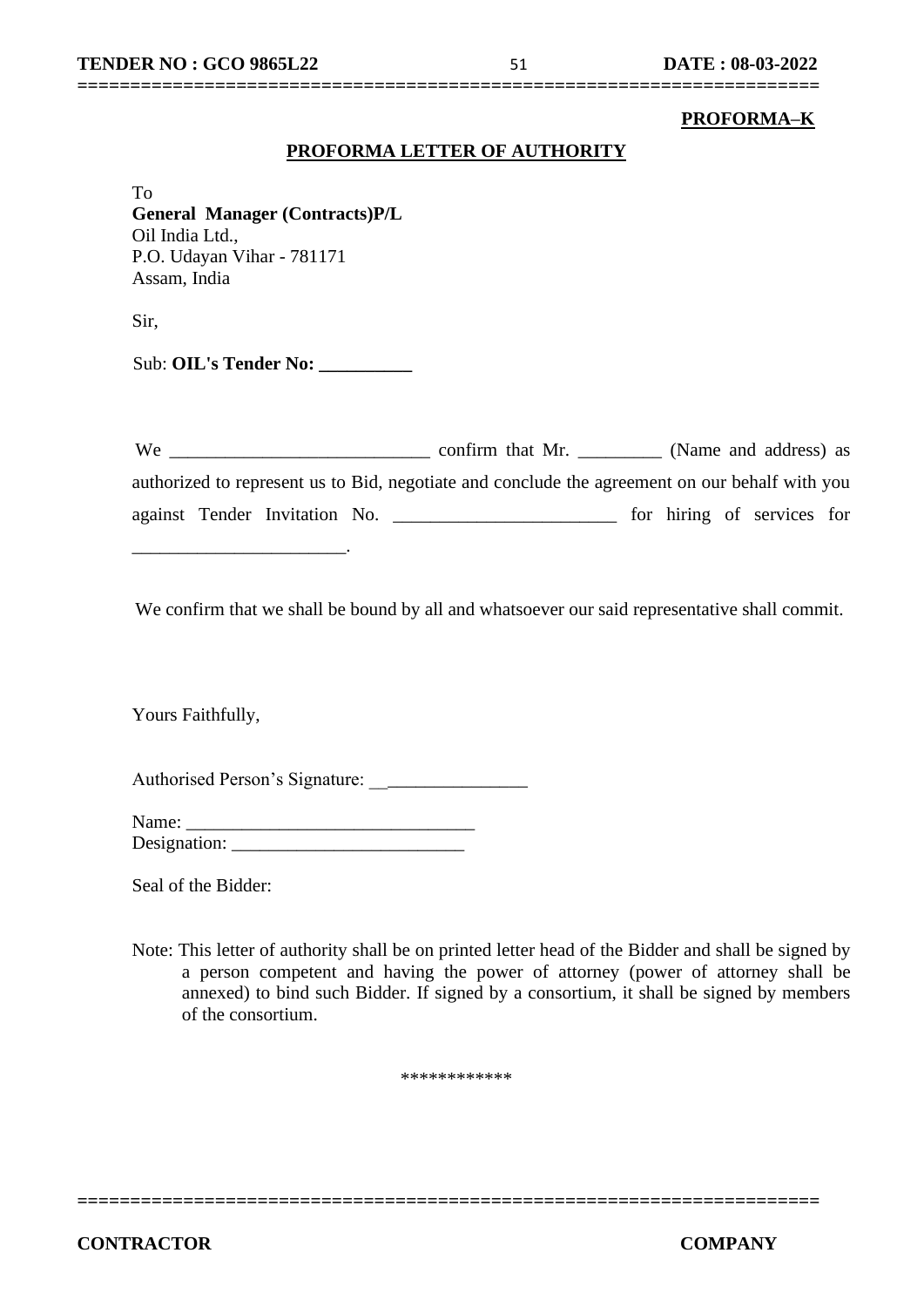### **PROFORMA – L**

### **FORMAT FOR COURT AFFIDAVIT**

**======================================================================**

|                   |  | S/O/D/O/W/O |                                          |
|-------------------|--|-------------|------------------------------------------|
|                   |  |             |                                          |
|                   |  |             |                                          |
| P.S. Dist         |  |             | State________________ to hereby solemnly |
| $CC = 111$ $1121$ |  |             |                                          |

affirm and declare an oath as follows:-

- 01. That the deponent is permanently residing at the above address with the family members.
- 02. That the deponent is not an OIL employee in service or dependant of OIL employee in service.
- 03. The deponent has not submitted any other application as a Proprietor or Partner of any other firm or against the name of deponent against the Tender Notice No…**………….. dated ……….**
- 04. The deponent is not employed in any Government/Quasi Government/Public Sector Undertaking.
- 05. That the deponent is sole proprietor of M/s \_\_\_\_\_\_\_\_\_\_\_\_\_\_\_\_\_\_\_\_\_\_\_\_\_ of \_\_\_\_\_\_\_\_\_\_\_\_\_\_\_\_\_\_ (if applicable) participating in the **Tender Notice No**\_\_\_\_\_\_\_\_\_\_**dated** \_\_\_\_\_\_\_.
- 06. That the deponent has own Bank account No \_\_\_\_\_\_\_\_\_\_\_\_\_\_\_\_ at \_\_\_\_\_\_\_\_\_\_\_\_\_\_\_ Branch

That the deponent desires to submit a bid for "**Hiring services for upkeeping and maintenance of newly constructed industrial area under UGPS Ph-II Project at Ps9, Dumar on as and when required basis "**

- 07. That the deponent's communication address is not the same with any OIL's quarters/settlement area/premises etc.
- 08. That the deponent will abide by the rules and conditions of the said contract basis of **Oil India Limited, Pipeline Headquarters, Narengi, Guwahati-781171, District-Kamrup, Assam.**

**======================================================================**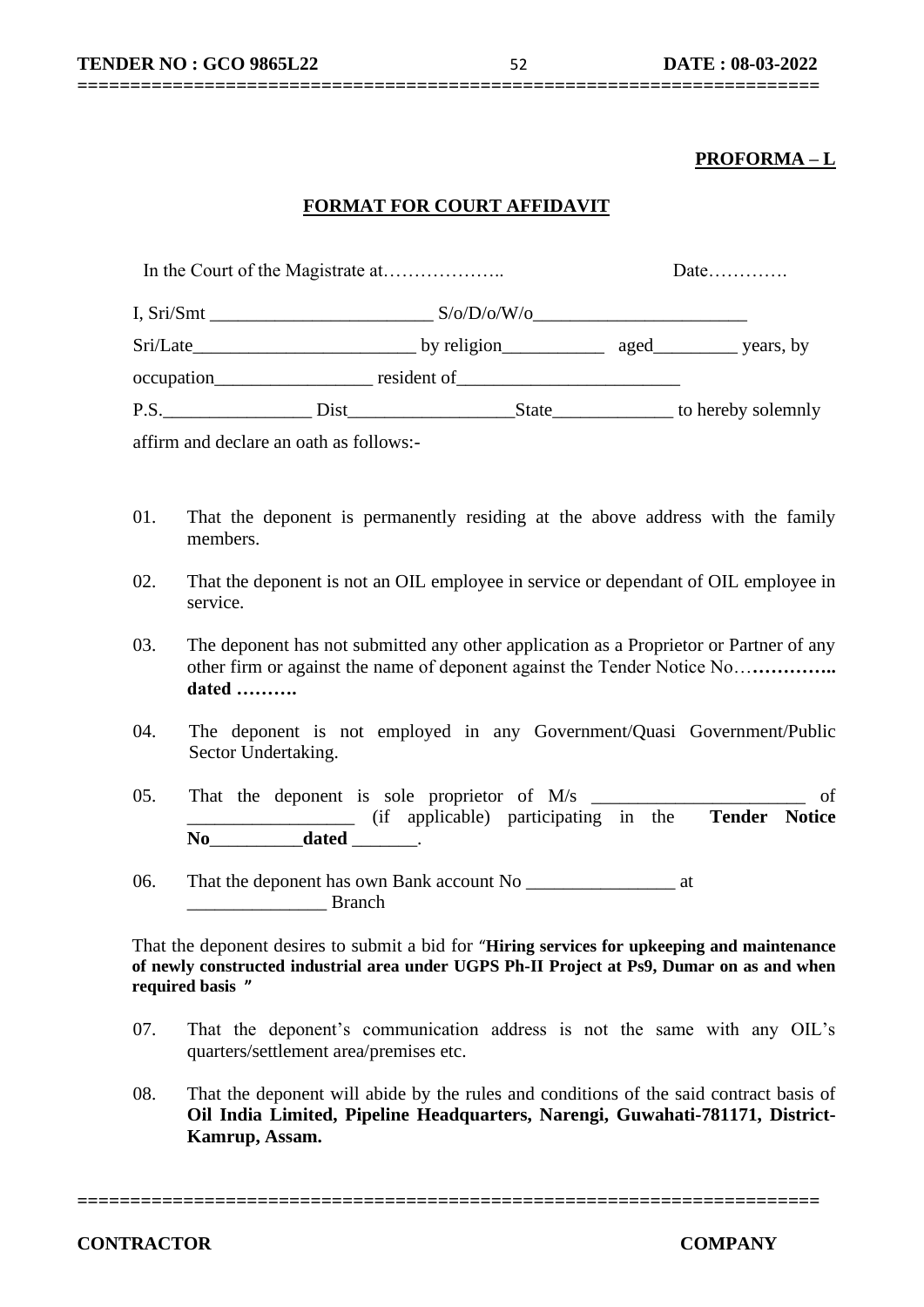09. That the deponent has fully understood  $\&$  accepted the rates, terms and conditions of the above tender and is also fully convergent with the general terms and conditions of Transport Service contracts and agrees to abide by the same throughout the entire contractual period (including any extension to the contract being granted by OIL).

**======================================================================**

The above statements from Para 1 to 10 are true to the best of my knowledge, belief and information.

In case the above statement of mine is found to be false/incorrect the award of contract if selected shall be cancelled and Company is at liberty to initiate necessary action as deemed fit against me.

| The deponent Sri/Smti |  | sign as |
|-----------------------|--|---------|
|-----------------------|--|---------|

Passport size photograph

Passport size photo affixed herewith

Introduced by:

Advocate,……………………. Deponent

Signed and sworn before me by the above named deponent on being identified by Sri\_\_\_\_\_\_\_\_\_\_\_\_\_\_\_\_\_\_\_\_ Advocate \_\_\_\_\_\_\_\_\_\_\_\_\_\_\_\_\_\_\_\_ on\_\_\_\_\_\_\_\_\_\_\_\_.

### *NOTARY*

**\*\*\*\*\*\*\*\*\*\*\***